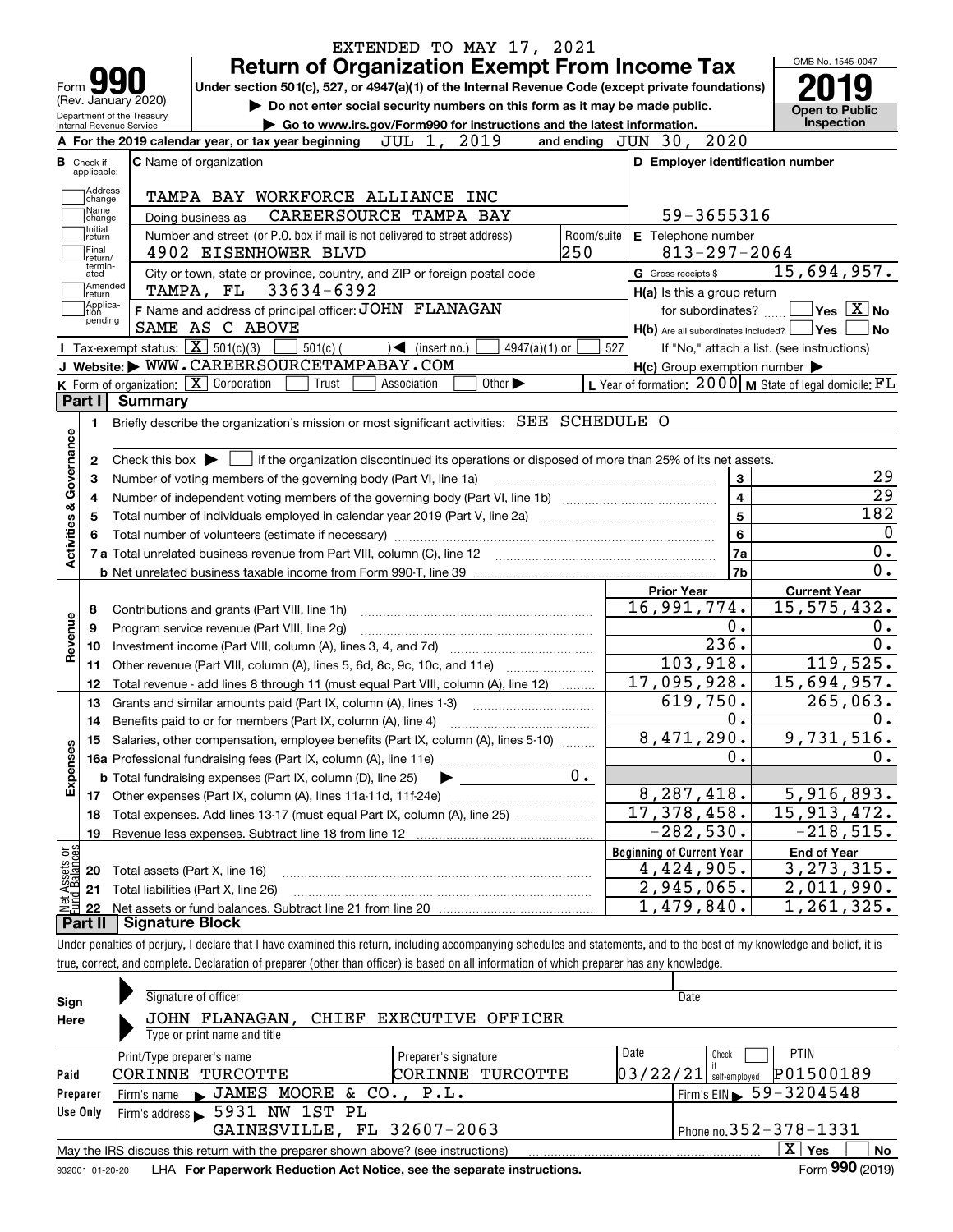|              | TAMPA BAY WORKFORCE ALLIANCE INC<br>Form 990 (2019)                                                                                                                  | 59-3655316                                      | Page 2                                    |
|--------------|----------------------------------------------------------------------------------------------------------------------------------------------------------------------|-------------------------------------------------|-------------------------------------------|
|              | <b>Statement of Program Service Accomplishments</b><br>Part III                                                                                                      |                                                 |                                           |
|              |                                                                                                                                                                      |                                                 | $\overline{\mathbf{x}}$                   |
| 1            | Briefly describe the organization's mission:<br>TAMPA BAY WORKFORCE ALLIANCE INC., PROVIDES JOB TRAINING AND                                                         |                                                 |                                           |
|              | EMPLOYMENT COUNSELING FOR THOSE INDIVIDUALS WHO NEED EMPLOYMENT,                                                                                                     |                                                 |                                           |
|              | PROMOTES EMPLOYMENT FOR LOW-INCOME AND UNDEREMPLOYED INDIVIDUALS,                                                                                                    | AND                                             |                                           |
|              | ASSISTS WELFARE RECIPIENTS, DISABLED WORKERS, PERSONS AFFECTED BY                                                                                                    |                                                 |                                           |
| $\mathbf{2}$ | Did the organization undertake any significant program services during the year which were not listed on the                                                         |                                                 | $\overline{\ }$ Yes $\overline{\rm X}$ No |
|              | prior Form 990 or 990-EZ?                                                                                                                                            |                                                 |                                           |
| З.           | If "Yes," describe these new services on Schedule O.<br>Did the organization cease conducting, or make significant changes in how it conducts, any program services? |                                                 | $\sqrt{}$ Yes $\sqrt{}$ X $\sqrt{}$ No    |
|              | If "Yes," describe these changes on Schedule O.                                                                                                                      |                                                 |                                           |
| 4            | Describe the organization's program service accomplishments for each of its three largest program services, as measured by expenses.                                 |                                                 |                                           |
|              | Section 501(c)(3) and 501(c)(4) organizations are required to report the amount of grants and allocations to others, the total expenses, and                         |                                                 |                                           |
|              | revenue, if any, for each program service reported.                                                                                                                  |                                                 |                                           |
| 4a           | 7,042,214.<br>) (Expenses \$<br>including grants of \$<br>(Code:                                                                                                     | ) (Revenue \$                                   |                                           |
|              | WORKFORCE INNOVATION AND OPPORTUNITY ACT -<br>STRIVES                                                                                                                | TO MEET<br>THE NEEDS                            | ΟF                                        |
|              | PARTICIPANTS IN GAINING SKILLS, TRAINING, WORK AND EXPERIENCE THAT WILL                                                                                              |                                                 |                                           |
|              | INCREASE PROGRAM PARTICIPANTS ABILITY TO OBTAIN SELF SUFFICIENCY.                                                                                                    |                                                 |                                           |
|              |                                                                                                                                                                      |                                                 |                                           |
|              |                                                                                                                                                                      |                                                 |                                           |
|              |                                                                                                                                                                      |                                                 |                                           |
|              |                                                                                                                                                                      |                                                 |                                           |
|              |                                                                                                                                                                      |                                                 |                                           |
|              |                                                                                                                                                                      |                                                 |                                           |
|              |                                                                                                                                                                      |                                                 |                                           |
|              |                                                                                                                                                                      |                                                 |                                           |
| 4b           | 3,790,134.<br>including grants of \$<br>(Expenses \$<br>(Code:                                                                                                       | ) (Revenue \$                                   |                                           |
|              | TEMPORARY ASSISTANCE FOR NEEDY FAMILIES<br>(TANF )<br>THE                                                                                                            | PROGRAM<br>PROVIDES<br>$\overline{\phantom{m}}$ |                                           |
|              | TEMPORARY FINANCIAL ASSISTANCE FOR PREGNANT WOMEN AND FAMILIES WITH ONE                                                                                              |                                                 |                                           |
|              | OR MORE DEPENDENT CHILDREN. TANF PROVIDES FINANCIAL ASSISTANCE                                                                                                       | TO HELP                                         |                                           |
|              | PAY FOR FOOD, SHELTER, UTILITIES, AND EXPENSES OTHER THAN MEDICAL.                                                                                                   |                                                 |                                           |
|              |                                                                                                                                                                      |                                                 |                                           |
|              |                                                                                                                                                                      |                                                 |                                           |
|              |                                                                                                                                                                      |                                                 |                                           |
|              |                                                                                                                                                                      |                                                 |                                           |
|              |                                                                                                                                                                      |                                                 |                                           |
|              |                                                                                                                                                                      |                                                 |                                           |
|              |                                                                                                                                                                      |                                                 |                                           |
| 4с           | $1,019,067$ and including grants of \$<br>) (Expenses \$<br>(Code:                                                                                                   | ) (Revenue \$                                   |                                           |
|              | WAGNER-PEYSER ACT FUNDED WORKFORCE PREPARATION SERVICES - GENERAL                                                                                                    |                                                 |                                           |
|              | ACT FUNDED WORKFORCE PREPARATION SERVICES ARE AN<br><b>WAGNER-PEYSER</b>                                                                                             |                                                 |                                           |
|              | INTEGRATED COMPONENT OF THE NATION'S ONE-STOP CAREER CENTER SYSTEM.                                                                                                  |                                                 |                                           |
|              | THEY ARE COORDINATED WITH OTHER ADULT PROGRAMS UNDER THE WORKFORCE<br>TO ENSURE THAT JOB SEEKERS, WORKERS, AND EMPLOYERS HAVE<br>INVESTMENT ACT                      |                                                 |                                           |
|              | CONVENIENT AND COMPREHENSIVE ACCESS TO A FULL CONTINUUM OF                                                                                                           |                                                 |                                           |
|              | WORKFORCE-RELATED SERVICES.<br>THE MOST DISTINGUISHING FEATURE OF THE                                                                                                |                                                 |                                           |
|              | WAGNER-PEYSER EMPLOYMENT SERVICE IS THAT IT IS THE ONLY                                                                                                              | "UNIVERSALLY                                    |                                           |
|              | PUBLIC WORKFORCE PROGRAM.<br>ACCESSIBLE"                                                                                                                             |                                                 |                                           |
|              |                                                                                                                                                                      |                                                 |                                           |
|              |                                                                                                                                                                      |                                                 |                                           |
|              |                                                                                                                                                                      |                                                 |                                           |
|              | 4d Other program services (Describe on Schedule O.)                                                                                                                  |                                                 |                                           |
|              | $265,063.$ (Revenue \$<br>$2$ , $503$ , $001$ or including grants of \$<br>(Expenses \$                                                                              | 119,525.                                        |                                           |
|              | 14, 354, 416.<br>4e Total program service expenses                                                                                                                   |                                                 |                                           |
|              |                                                                                                                                                                      |                                                 | Form 990 (2019)                           |
|              | 932002 01-20-20<br>2                                                                                                                                                 |                                                 |                                           |
|              |                                                                                                                                                                      |                                                 |                                           |

10150322 789407 511191.1 2019.05080 TAMPA BAY WORKFORCE ALLIA 511191.1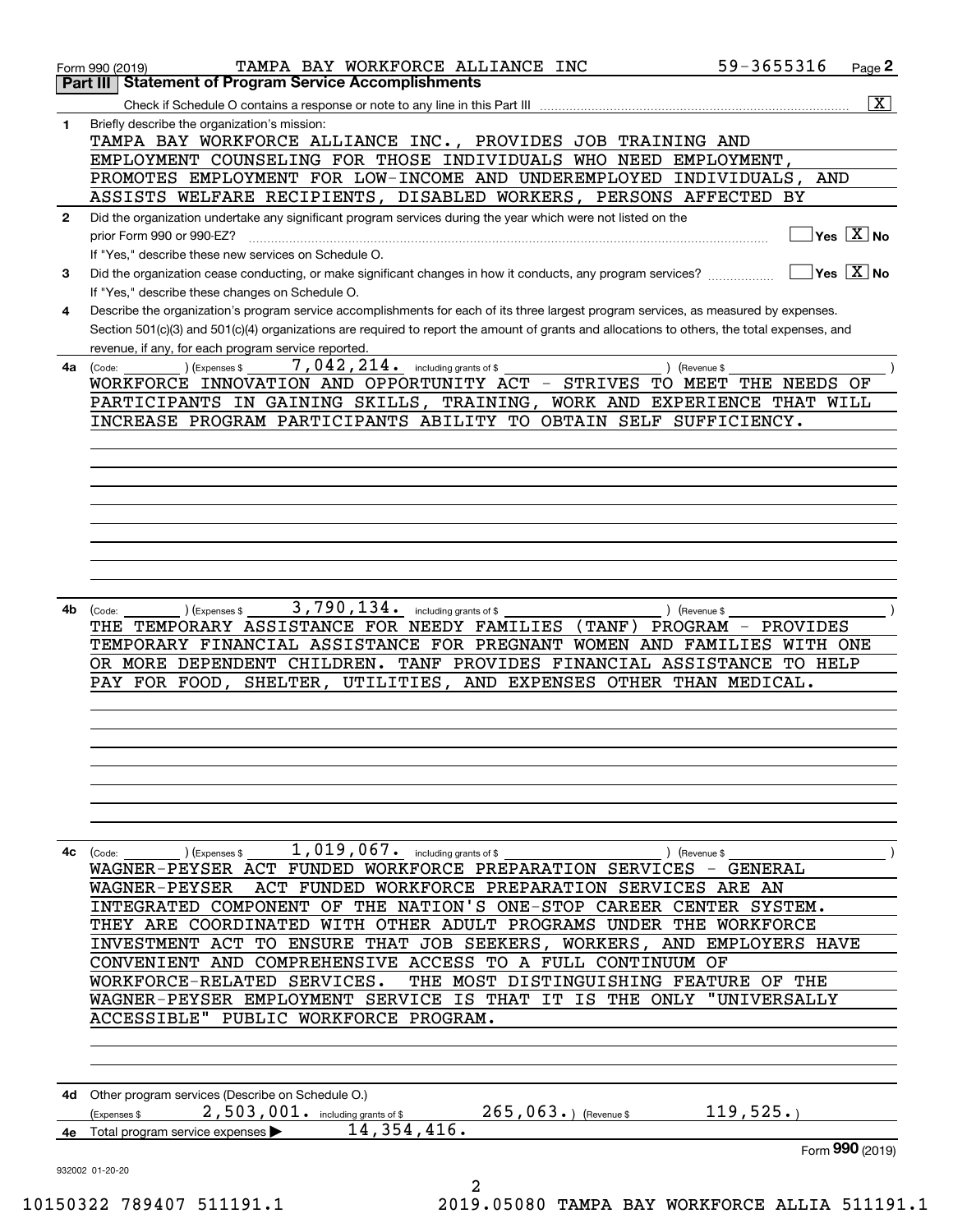| Form 990 (2019) |  |  |
|-----------------|--|--|
|                 |  |  |

Form 990 (2019) Page **3Part IV Checklist of Required Schedules** TAMPA BAY WORKFORCE ALLIANCE INC 59-3655316

|     |                                                                                                                                                  |                         | Yes                     | No                      |
|-----|--------------------------------------------------------------------------------------------------------------------------------------------------|-------------------------|-------------------------|-------------------------|
| 1.  | Is the organization described in section $501(c)(3)$ or $4947(a)(1)$ (other than a private foundation)?                                          |                         |                         |                         |
|     |                                                                                                                                                  | 1                       | X                       |                         |
| 2   |                                                                                                                                                  | $\overline{\mathbf{2}}$ | $\overline{\mathbf{x}}$ |                         |
| 3   | Did the organization engage in direct or indirect political campaign activities on behalf of or in opposition to candidates for                  |                         |                         |                         |
|     |                                                                                                                                                  | 3                       |                         | x                       |
| 4   | Section 501(c)(3) organizations. Did the organization engage in lobbying activities, or have a section 501(h) election in effect                 |                         |                         |                         |
|     |                                                                                                                                                  | 4                       |                         | x                       |
| 5   | Is the organization a section 501(c)(4), 501(c)(5), or 501(c)(6) organization that receives membership dues, assessments, or                     |                         |                         |                         |
|     |                                                                                                                                                  | 5                       |                         | x                       |
| 6   | Did the organization maintain any donor advised funds or any similar funds or accounts for which donors have the right to                        |                         |                         |                         |
|     | provide advice on the distribution or investment of amounts in such funds or accounts? If "Yes," complete Schedule D, Part I                     | 6                       |                         | X.                      |
| 7   | Did the organization receive or hold a conservation easement, including easements to preserve open space,                                        |                         |                         |                         |
|     |                                                                                                                                                  | $\overline{7}$          |                         | X.                      |
| 8   | Did the organization maintain collections of works of art, historical treasures, or other similar assets? If "Yes," complete                     |                         |                         |                         |
|     |                                                                                                                                                  | 8                       |                         | X.                      |
| 9   | Did the organization report an amount in Part X, line 21, for escrow or custodial account liability, serve as a custodian for                    |                         |                         |                         |
|     | amounts not listed in Part X; or provide credit counseling, debt management, credit repair, or debt negotiation services?                        |                         |                         | X.                      |
|     |                                                                                                                                                  | 9                       |                         |                         |
| 10  | Did the organization, directly or through a related organization, hold assets in donor-restricted endowments                                     |                         |                         | x                       |
|     |                                                                                                                                                  | 10                      |                         |                         |
| 11  | If the organization's answer to any of the following questions is "Yes," then complete Schedule D, Parts VI, VIII, VIII, IX, or X                |                         |                         |                         |
|     | as applicable.                                                                                                                                   |                         |                         |                         |
|     | a Did the organization report an amount for land, buildings, and equipment in Part X, line 10? If "Yes," complete Schedule D,                    | 11a                     | X                       |                         |
|     | Part VI<br><b>b</b> Did the organization report an amount for investments - other securities in Part X, line 12, that is 5% or more of its total |                         |                         |                         |
|     |                                                                                                                                                  | 11b                     |                         | x                       |
|     | c Did the organization report an amount for investments - program related in Part X, line 13, that is 5% or more of its total                    |                         |                         |                         |
|     |                                                                                                                                                  | 11c                     |                         | X.                      |
|     | d Did the organization report an amount for other assets in Part X, line 15, that is 5% or more of its total assets reported in                  |                         |                         |                         |
|     |                                                                                                                                                  | 11d                     |                         | х                       |
|     | e Did the organization report an amount for other liabilities in Part X, line 25? If "Yes," complete Schedule D, Part X                          | 11e                     |                         | $\overline{\mathbf{x}}$ |
| f   | Did the organization's separate or consolidated financial statements for the tax year include a footnote that addresses                          |                         |                         |                         |
|     | the organization's liability for uncertain tax positions under FIN 48 (ASC 740)? If "Yes," complete Schedule D, Part X                           | 11f                     | x                       |                         |
|     | 12a Did the organization obtain separate, independent audited financial statements for the tax year? If "Yes," complete                          |                         |                         |                         |
|     |                                                                                                                                                  | 12a                     | X                       |                         |
|     | <b>b</b> Was the organization included in consolidated, independent audited financial statements for the tax year?                               |                         |                         |                         |
|     | If "Yes," and if the organization answered "No" to line 12a, then completing Schedule D, Parts XI and XII is optional                            | 12b                     |                         | A                       |
| 13  |                                                                                                                                                  | 13                      |                         | X                       |
| 14a | Did the organization maintain an office, employees, or agents outside of the United States?                                                      | 14a                     |                         | X                       |
|     | b Did the organization have aggregate revenues or expenses of more than \$10,000 from grantmaking, fundraising, business,                        |                         |                         |                         |
|     | investment, and program service activities outside the United States, or aggregate foreign investments valued at \$100,000                       |                         |                         |                         |
|     |                                                                                                                                                  | 14b                     |                         | x                       |
| 15  | Did the organization report on Part IX, column (A), line 3, more than \$5,000 of grants or other assistance to or for any                        |                         |                         |                         |
|     |                                                                                                                                                  | 15                      |                         | x                       |
| 16  | Did the organization report on Part IX, column (A), line 3, more than \$5,000 of aggregate grants or other assistance to                         |                         |                         |                         |
|     |                                                                                                                                                  | 16                      |                         | x                       |
| 17  | Did the organization report a total of more than \$15,000 of expenses for professional fundraising services on Part IX,                          |                         |                         |                         |
|     |                                                                                                                                                  | 17                      |                         | x                       |
| 18  | Did the organization report more than \$15,000 total of fundraising event gross income and contributions on Part VIII, lines                     |                         |                         |                         |
|     |                                                                                                                                                  | 18                      |                         | x                       |
| 19  | Did the organization report more than \$15,000 of gross income from gaming activities on Part VIII, line 9a? If "Yes."                           |                         |                         |                         |
|     |                                                                                                                                                  | 19                      |                         | x                       |
|     |                                                                                                                                                  | 20a                     |                         | х                       |
|     | b If "Yes" to line 20a, did the organization attach a copy of its audited financial statements to this return?                                   | 20b                     |                         |                         |
| 21  | Did the organization report more than \$5,000 of grants or other assistance to any domestic organization or                                      |                         |                         |                         |
|     |                                                                                                                                                  | 21                      | x                       |                         |
|     | 932003 01-20-20                                                                                                                                  |                         |                         | Form 990 (2019)         |

3

932003 01-20-20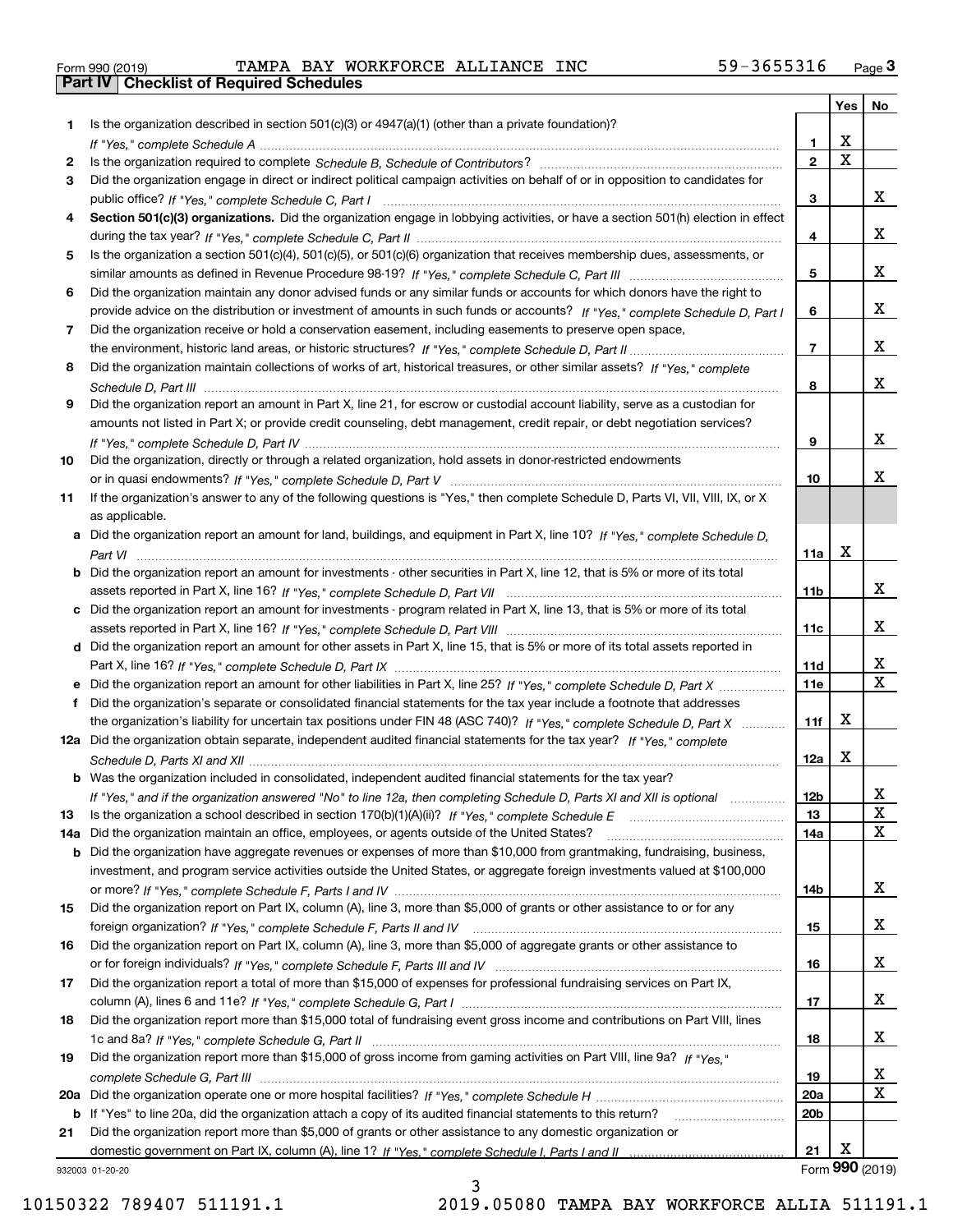| Form 990 (2019) |
|-----------------|

*(continued)* Form 990 (2019) Page **4Part IV Checklist of Required Schedules** TAMPA BAY WORKFORCE ALLIANCE INC 59-3655316

|               |                                                                                                                              |     | Yes | No                      |
|---------------|------------------------------------------------------------------------------------------------------------------------------|-----|-----|-------------------------|
| 22            | Did the organization report more than \$5,000 of grants or other assistance to or for domestic individuals on                |     |     |                         |
|               |                                                                                                                              | 22  |     | x                       |
| 23            | Did the organization answer "Yes" to Part VII, Section A, line 3, 4, or 5 about compensation of the organization's current   |     |     |                         |
|               | and former officers, directors, trustees, key employees, and highest compensated employees? If "Yes," complete               |     |     |                         |
|               |                                                                                                                              | 23  | x   |                         |
|               | 24a Did the organization have a tax-exempt bond issue with an outstanding principal amount of more than \$100,000 as of the  |     |     |                         |
|               | last day of the year, that was issued after December 31, 2002? If "Yes," answer lines 24b through 24d and complete           |     |     |                         |
|               |                                                                                                                              | 24a |     | X.                      |
|               | b Did the organization invest any proceeds of tax-exempt bonds beyond a temporary period exception?                          | 24b |     |                         |
|               | c Did the organization maintain an escrow account other than a refunding escrow at any time during the year to defease       |     |     |                         |
|               | any tax-exempt bonds?                                                                                                        | 24c |     |                         |
|               |                                                                                                                              | 24d |     |                         |
|               | 25a Section 501(c)(3), 501(c)(4), and 501(c)(29) organizations. Did the organization engage in an excess benefit             |     |     |                         |
|               |                                                                                                                              | 25a |     | X.                      |
|               | b Is the organization aware that it engaged in an excess benefit transaction with a disqualified person in a prior year, and |     |     |                         |
|               | that the transaction has not been reported on any of the organization's prior Forms 990 or 990-EZ? If "Yes." complete        |     |     |                         |
|               | Schedule L, Part I                                                                                                           | 25b |     | X.                      |
| 26            | Did the organization report any amount on Part X, line 5 or 22, for receivables from or payables to any current              |     |     |                         |
|               | or former officer, director, trustee, key employee, creator or founder, substantial contributor, or 35%                      |     |     |                         |
|               |                                                                                                                              | 26  |     | x                       |
| 27            | Did the organization provide a grant or other assistance to any current or former officer, director, trustee, key employee,  |     |     |                         |
|               | creator or founder, substantial contributor or employee thereof, a grant selection committee member, or to a 35% controlled  |     |     |                         |
|               | entity (including an employee thereof) or family member of any of these persons? If "Yes," complete Schedule L, Part III     | 27  |     | x                       |
| 28            | Was the organization a party to a business transaction with one of the following parties (see Schedule L, Part IV            |     |     |                         |
|               | instructions, for applicable filing thresholds, conditions, and exceptions):                                                 |     |     |                         |
|               | a A current or former officer, director, trustee, key employee, creator or founder, or substantial contributor? If           |     |     |                         |
|               |                                                                                                                              | 28a |     | x                       |
|               |                                                                                                                              | 28b |     | X                       |
|               | c A 35% controlled entity of one or more individuals and/or organizations described in lines 28a or 28b? If                  |     |     |                         |
|               |                                                                                                                              | 28c |     | x                       |
| 29            |                                                                                                                              | 29  |     | $\overline{\mathbf{x}}$ |
| 30            |                                                                                                                              |     |     |                         |
|               | Did the organization receive contributions of art, historical treasures, or other similar assets, or qualified conservation  | 30  |     | x                       |
| 31            | Did the organization liquidate, terminate, or dissolve and cease operations? If "Yes," complete Schedule N, Part I           | 31  |     | $\overline{\mathbf{x}}$ |
| 32            | Did the organization sell, exchange, dispose of, or transfer more than 25% of its net assets? If "Yes," complete             |     |     |                         |
|               |                                                                                                                              | 32  |     | x                       |
|               |                                                                                                                              |     |     |                         |
| 33            | Did the organization own 100% of an entity disregarded as separate from the organization under Regulations                   |     |     | X                       |
|               |                                                                                                                              | 33  |     |                         |
| 34            | Was the organization related to any tax-exempt or taxable entity? If "Yes," complete Schedule R, Part II, III, or IV, and    |     |     | х                       |
|               |                                                                                                                              | 34  |     | X                       |
|               | 35a Did the organization have a controlled entity within the meaning of section 512(b)(13)?                                  | 35a |     |                         |
|               | b If "Yes" to line 35a, did the organization receive any payment from or engage in any transaction with a controlled entity  |     |     |                         |
|               |                                                                                                                              | 35b |     |                         |
| 36            | Section 501(c)(3) organizations. Did the organization make any transfers to an exempt non-charitable related organization?   | 36  |     | x                       |
|               |                                                                                                                              |     |     |                         |
| 37            |                                                                                                                              |     |     |                         |
|               | Did the organization conduct more than 5% of its activities through an entity that is not a related organization             |     |     |                         |
| 38            | and that is treated as a partnership for federal income tax purposes? If "Yes," complete Schedule R, Part VI                 | 37  |     | x                       |
|               | Did the organization complete Schedule O and provide explanations in Schedule O for Part VI, lines 11b and 19?               |     |     |                         |
|               | Note: All Form 990 filers are required to complete Schedule O                                                                | 38  | х   |                         |
| <b>Part V</b> | <b>Statements Regarding Other IRS Filings and Tax Compliance</b>                                                             |     |     |                         |
|               | Check if Schedule O contains a response or note to any line in this Part V                                                   |     |     |                         |
|               |                                                                                                                              |     | Yes | No                      |
|               | 6<br><b>1a</b> Enter the number reported in Box 3 of Form 1096. Enter -0- if not applicable <i>manumumumum</i><br>1a         |     |     |                         |
|               | 0<br><b>b</b> Enter the number of Forms W-2G included in line 1a. Enter -0- if not applicable <i>manumumumum</i><br>1b       |     |     |                         |
|               | c Did the organization comply with backup withholding rules for reportable payments to vendors and reportable gaming         |     |     |                         |
|               | (gambling) winnings to prize winners?<br>932004 01-20-20                                                                     | 1c  | X   | Form 990 (2019)         |

10150322 789407 511191.1 2019.05080 TAMPA BAY WORKFORCE ALLIA 511191.1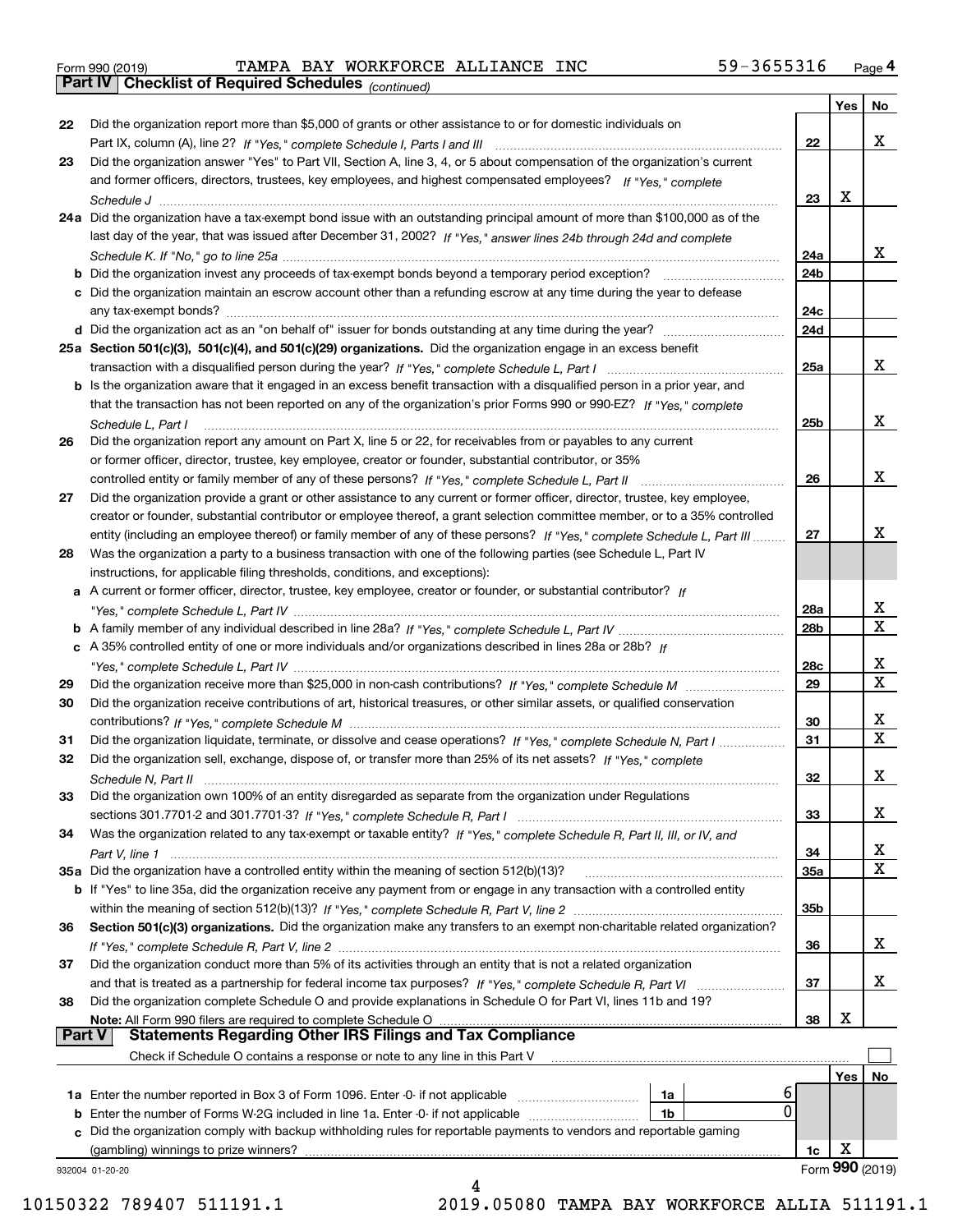| Form 990 (2019) |  | TAMPA BAY WORKFORCE ALLIANCE INC                                                               |  | 59-3655316 | Page 5 |
|-----------------|--|------------------------------------------------------------------------------------------------|--|------------|--------|
|                 |  | <b>Part V</b> Statements Regarding Other IRS Filings and Tax Compliance <sub>(continued)</sub> |  |            |        |

| ran v  | Statements Regarding Other IRS Fillings and Tax Compilance $_{(continued)}$                                                                     |     |                |     |             |
|--------|-------------------------------------------------------------------------------------------------------------------------------------------------|-----|----------------|-----|-------------|
|        |                                                                                                                                                 |     |                | Yes | No          |
|        | 2a Enter the number of employees reported on Form W-3, Transmittal of Wage and Tax Statements,                                                  |     |                |     |             |
|        | filed for the calendar year ending with or within the year covered by this return <i>manumumumum</i><br>2a                                      | 182 |                |     |             |
|        |                                                                                                                                                 |     | 2 <sub>b</sub> | X   |             |
|        |                                                                                                                                                 |     |                |     |             |
|        | 3a Did the organization have unrelated business gross income of \$1,000 or more during the year?                                                |     | За             |     | х           |
|        | b If "Yes," has it filed a Form 990-T for this year? If "No" to line 3b, provide an explanation on Schedule O                                   |     | 3b             |     |             |
|        | 4a At any time during the calendar year, did the organization have an interest in, or a signature or other authority over, a                    |     |                |     |             |
|        |                                                                                                                                                 |     | 4a             |     | х           |
|        | <b>b</b> If "Yes," enter the name of the foreign country                                                                                        |     |                |     |             |
|        | See instructions for filing requirements for FinCEN Form 114, Report of Foreign Bank and Financial Accounts (FBAR).                             |     |                |     |             |
|        | 5a Was the organization a party to a prohibited tax shelter transaction at any time during the tax year?                                        |     | 5а             |     | х           |
| b      |                                                                                                                                                 |     | 5b             |     | $\mathbf X$ |
| c      |                                                                                                                                                 |     | 5c             |     |             |
|        | 6a Does the organization have annual gross receipts that are normally greater than \$100,000, and did the organization solicit                  |     |                |     |             |
|        | any contributions that were not tax deductible as charitable contributions?                                                                     |     | 6a             |     | х           |
|        | <b>b</b> If "Yes," did the organization include with every solicitation an express statement that such contributions or gifts                   |     |                |     |             |
|        | were not tax deductible?                                                                                                                        |     | 6b             |     |             |
| 7      | Organizations that may receive deductible contributions under section 170(c).                                                                   |     |                |     |             |
| а      | Did the organization receive a payment in excess of \$75 made partly as a contribution and partly for goods and services provided to the payor? |     | 7a             |     | х           |
| b      | If "Yes," did the organization notify the donor of the value of the goods or services provided?                                                 |     | 7b             |     |             |
|        | c Did the organization sell, exchange, or otherwise dispose of tangible personal property for which it was required                             |     |                |     |             |
|        | to file Form 8282?                                                                                                                              |     | 7c             |     | х           |
|        | d If "Yes," indicate the number of Forms 8282 filed during the year<br>7d                                                                       |     |                |     |             |
| е      | Did the organization receive any funds, directly or indirectly, to pay premiums on a personal benefit contract?                                 |     | 7e             |     | х<br>х      |
| f      | Did the organization, during the year, pay premiums, directly or indirectly, on a personal benefit contract?                                    |     | 7f             |     |             |
| g      | If the organization received a contribution of qualified intellectual property, did the organization file Form 8899 as required?                |     | 7g             |     |             |
| h.     | If the organization received a contribution of cars, boats, airplanes, or other vehicles, did the organization file a Form 1098-C?              |     | 7h             |     |             |
| 8      | Sponsoring organizations maintaining donor advised funds. Did a donor advised fund maintained by the                                            |     |                |     |             |
|        | sponsoring organization have excess business holdings at any time during the year?                                                              |     | 8              |     |             |
| 9      | Sponsoring organizations maintaining donor advised funds.<br>Did the sponsoring organization make any taxable distributions under section 4966? |     | 9а             |     |             |
| а<br>b | Did the sponsoring organization make a distribution to a donor, donor advisor, or related person?                                               |     | 9b             |     |             |
| 10     | Section 501(c)(7) organizations. Enter:                                                                                                         |     |                |     |             |
| а      | Initiation fees and capital contributions included on Part VIII, line 12<br>10a                                                                 |     |                |     |             |
|        | b Gross receipts, included on Form 990, Part VIII, line 12, for public use of club facilities<br>10 <sub>b</sub>                                |     |                |     |             |
| 11.    | Section 501(c)(12) organizations. Enter:                                                                                                        |     |                |     |             |
|        | 11a                                                                                                                                             |     |                |     |             |
|        | <b>b</b> Gross income from other sources (Do not net amounts due or paid to other sources against                                               |     |                |     |             |
|        | 11b                                                                                                                                             |     |                |     |             |
|        | 12a Section 4947(a)(1) non-exempt charitable trusts. Is the organization filing Form 990 in lieu of Form 1041?                                  |     | 12a            |     |             |
|        | 12b<br><b>b</b> If "Yes," enter the amount of tax-exempt interest received or accrued during the year                                           |     |                |     |             |
| 13     | Section 501(c)(29) qualified nonprofit health insurance issuers.                                                                                |     |                |     |             |
|        | a Is the organization licensed to issue qualified health plans in more than one state?                                                          |     | 13а            |     |             |
|        | Note: See the instructions for additional information the organization must report on Schedule O.                                               |     |                |     |             |
|        | <b>b</b> Enter the amount of reserves the organization is required to maintain by the states in which the                                       |     |                |     |             |
|        | 13b                                                                                                                                             |     |                |     |             |
|        | 13с                                                                                                                                             |     |                |     |             |
|        | 14a Did the organization receive any payments for indoor tanning services during the tax year?                                                  |     | 14a            |     | х           |
|        |                                                                                                                                                 |     | 14b            |     |             |
| 15     | Is the organization subject to the section 4960 tax on payment(s) of more than \$1,000,000 in remuneration or                                   |     |                |     |             |
|        |                                                                                                                                                 |     | 15             |     | х           |
|        | If "Yes," see instructions and file Form 4720, Schedule N.                                                                                      |     |                |     |             |
| 16     | Is the organization an educational institution subject to the section 4968 excise tax on net investment income?                                 |     | 16             |     | х           |
|        | If "Yes," complete Form 4720, Schedule O.                                                                                                       |     |                |     |             |

Form (2019) **990**

932005 01-20-20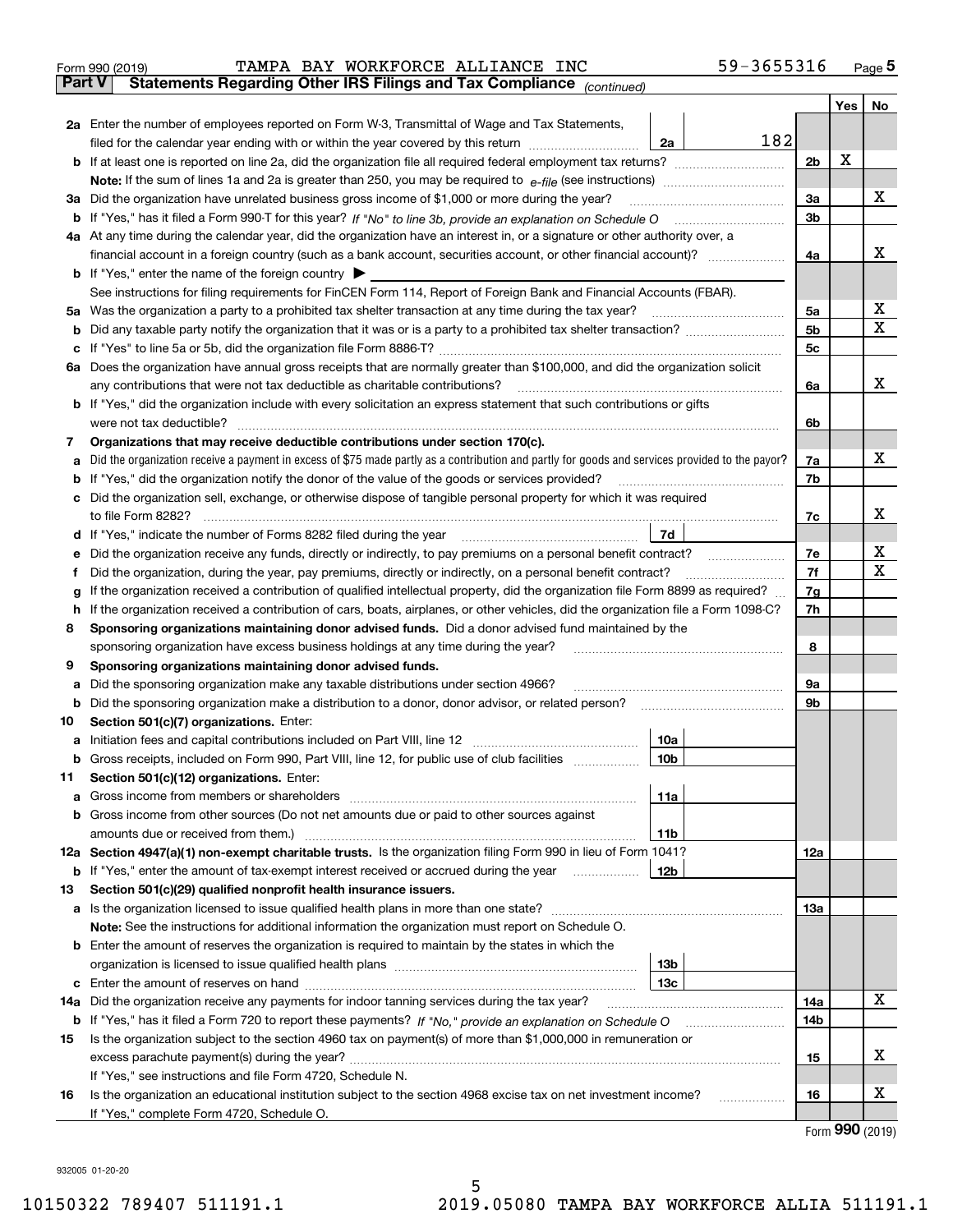| Form 990 (2019) |  |  |
|-----------------|--|--|
|                 |  |  |

#### TAMPA BAY WORKFORCE ALLIANCE INC 59-3655316

*For each "Yes" response to lines 2 through 7b below, and for a "No" response to line 8a, 8b, or 10b below, describe the circumstances, processes, or changes on Schedule O. See instructions.* Form 990 (2019) **COMBA BAY WORKFORCE ALLIANCE INC** 59-3655316 Page 6<br>**Part VI Governance, Management, and Disclosure** For each "Yes" response to lines 2 through 7b below, and for a "No" response

| <b>1a</b> Enter the number of voting members of the governing body at the end of the tax year<br>1a<br>If there are material differences in voting rights among members of the governing body, or if the governing<br>body delegated broad authority to an executive committee or similar committee, explain on Schedule O.<br>29<br>1b<br>Did any officer, director, trustee, or key employee have a family relationship or a business relationship with any other<br>2<br>officer, director, trustee, or key employee?<br>$\mathbf{2}$<br>Did the organization delegate control over management duties customarily performed by or under the direct supervision<br>3<br>3<br>Did the organization make any significant changes to its governing documents since the prior Form 990 was filed?<br>4<br>4<br>5<br>5<br>6<br>Did the organization have members or stockholders?<br>6<br>7a Did the organization have members, stockholders, or other persons who had the power to elect or appoint one or<br>7a<br><b>b</b> Are any governance decisions of the organization reserved to (or subject to approval by) members, stockholders, or<br>persons other than the governing body?<br>7b<br>Did the organization contemporaneously document the meetings held or written actions undertaken during the year by the following:<br>X<br>8a<br>a<br>X<br>8b<br>Is there any officer, director, trustee, or key employee listed in Part VII, Section A, who cannot be reached at the<br>9<br>Section B. Policies (This Section B requests information about policies not required by the Internal Revenue Code.)<br>Yes<br>10a<br><b>b</b> If "Yes," did the organization have written policies and procedures governing the activities of such chapters, affiliates,<br>10 <sub>b</sub><br>X<br>11a Has the organization provided a complete copy of this Form 990 to all members of its governing body before filing the form?<br>11a<br><b>b</b> Describe in Schedule O the process, if any, used by the organization to review this Form 990.<br>X<br>12a<br>X<br>12b<br>b<br>c Did the organization regularly and consistently monitor and enforce compliance with the policy? If "Yes," describe<br>х<br>12c<br>in Schedule O how this was done manufactured and continuum control of the Schedule O how this was done manufactured and continuum control of the Schedule O how this was done<br>X<br>13<br>X<br>14<br>Did the organization have a written document retention and destruction policy? manufactured and the organization have a written document retention and destruction policy?<br>Did the process for determining compensation of the following persons include a review and approval by independent<br>persons, comparability data, and contemporaneous substantiation of the deliberation and decision?<br>X<br>15a<br>X<br>15 <sub>b</sub><br>If "Yes" to line 15a or 15b, describe the process in Schedule O (see instructions).<br>16a Did the organization invest in, contribute assets to, or participate in a joint venture or similar arrangement with a<br>taxable entity during the year?<br>16a<br><b>b</b> If "Yes," did the organization follow a written policy or procedure requiring the organization to evaluate its participation<br>in joint venture arrangements under applicable federal tax law, and take steps to safequard the organization's<br>exempt status with respect to such arrangements?<br>16b<br><b>Section C. Disclosure</b><br><b>NONE</b><br>List the states with which a copy of this Form 990 is required to be filed $\blacktriangleright$<br>Section 6104 requires an organization to make its Forms 1023 (1024 or 1024-A, if applicable), 990, and 990-T (Section 501(c)(3)s only) available<br>for public inspection. Indicate how you made these available. Check all that apply.<br>$X$ Upon request<br>Own website<br>Another's website<br>Other (explain on Schedule O)<br>Describe on Schedule O whether (and if so, how) the organization made its governing documents, conflict of interest policy, and financial<br>statements available to the public during the tax year.<br>State the name, address, and telephone number of the person who possesses the organization's books and records<br>ANNA MUNRO - 813-397-2064<br>33634<br>4902 EISENHOWER BLVD SOUTH STE 250, TAMPA,<br>FL |    |  | 29 | Yes | No                      |
|------------------------------------------------------------------------------------------------------------------------------------------------------------------------------------------------------------------------------------------------------------------------------------------------------------------------------------------------------------------------------------------------------------------------------------------------------------------------------------------------------------------------------------------------------------------------------------------------------------------------------------------------------------------------------------------------------------------------------------------------------------------------------------------------------------------------------------------------------------------------------------------------------------------------------------------------------------------------------------------------------------------------------------------------------------------------------------------------------------------------------------------------------------------------------------------------------------------------------------------------------------------------------------------------------------------------------------------------------------------------------------------------------------------------------------------------------------------------------------------------------------------------------------------------------------------------------------------------------------------------------------------------------------------------------------------------------------------------------------------------------------------------------------------------------------------------------------------------------------------------------------------------------------------------------------------------------------------------------------------------------------------------------------------------------------------------------------------------------------------------------------------------------------------------------------------------------------------------------------------------------------------------------------------------------------------------------------------------------------------------------------------------------------------------------------------------------------------------------------------------------------------------------------------------------------------------------------------------------------------------------------------------------------------------------------------------------------------------------------------------------------------------------------------------------------------------------------------------------------------------------------------------------------------------------------------------------------------------------------------------------------------------------------------------------------------------------------------------------------------------------------------------------------------------------------------------------------------------------------------------------------------------------------------------------------------------------------------------------------------------------------------------------------------------------------------------------------------------------------------------------------------------------------------------------------------------------------------------------------------------------------------------------------------------------------------------------------------------------------------------------------------------------------------------------------------------------------------------------------------------------------------------------------------------------------------------------------------------------------------------------------------------------------------------------------------------------------------------------------------------------------------------------------------------------------------------------------------------------------------------------------------------------------------------------------------------------------------------------------------------|----|--|----|-----|-------------------------|
|                                                                                                                                                                                                                                                                                                                                                                                                                                                                                                                                                                                                                                                                                                                                                                                                                                                                                                                                                                                                                                                                                                                                                                                                                                                                                                                                                                                                                                                                                                                                                                                                                                                                                                                                                                                                                                                                                                                                                                                                                                                                                                                                                                                                                                                                                                                                                                                                                                                                                                                                                                                                                                                                                                                                                                                                                                                                                                                                                                                                                                                                                                                                                                                                                                                                                                                                                                                                                                                                                                                                                                                                                                                                                                                                                                                                                                                                                                                                                                                                                                                                                                                                                                                                                                                                                                                                                                        |    |  |    |     |                         |
|                                                                                                                                                                                                                                                                                                                                                                                                                                                                                                                                                                                                                                                                                                                                                                                                                                                                                                                                                                                                                                                                                                                                                                                                                                                                                                                                                                                                                                                                                                                                                                                                                                                                                                                                                                                                                                                                                                                                                                                                                                                                                                                                                                                                                                                                                                                                                                                                                                                                                                                                                                                                                                                                                                                                                                                                                                                                                                                                                                                                                                                                                                                                                                                                                                                                                                                                                                                                                                                                                                                                                                                                                                                                                                                                                                                                                                                                                                                                                                                                                                                                                                                                                                                                                                                                                                                                                                        |    |  |    |     |                         |
|                                                                                                                                                                                                                                                                                                                                                                                                                                                                                                                                                                                                                                                                                                                                                                                                                                                                                                                                                                                                                                                                                                                                                                                                                                                                                                                                                                                                                                                                                                                                                                                                                                                                                                                                                                                                                                                                                                                                                                                                                                                                                                                                                                                                                                                                                                                                                                                                                                                                                                                                                                                                                                                                                                                                                                                                                                                                                                                                                                                                                                                                                                                                                                                                                                                                                                                                                                                                                                                                                                                                                                                                                                                                                                                                                                                                                                                                                                                                                                                                                                                                                                                                                                                                                                                                                                                                                                        |    |  |    |     |                         |
|                                                                                                                                                                                                                                                                                                                                                                                                                                                                                                                                                                                                                                                                                                                                                                                                                                                                                                                                                                                                                                                                                                                                                                                                                                                                                                                                                                                                                                                                                                                                                                                                                                                                                                                                                                                                                                                                                                                                                                                                                                                                                                                                                                                                                                                                                                                                                                                                                                                                                                                                                                                                                                                                                                                                                                                                                                                                                                                                                                                                                                                                                                                                                                                                                                                                                                                                                                                                                                                                                                                                                                                                                                                                                                                                                                                                                                                                                                                                                                                                                                                                                                                                                                                                                                                                                                                                                                        |    |  |    |     |                         |
|                                                                                                                                                                                                                                                                                                                                                                                                                                                                                                                                                                                                                                                                                                                                                                                                                                                                                                                                                                                                                                                                                                                                                                                                                                                                                                                                                                                                                                                                                                                                                                                                                                                                                                                                                                                                                                                                                                                                                                                                                                                                                                                                                                                                                                                                                                                                                                                                                                                                                                                                                                                                                                                                                                                                                                                                                                                                                                                                                                                                                                                                                                                                                                                                                                                                                                                                                                                                                                                                                                                                                                                                                                                                                                                                                                                                                                                                                                                                                                                                                                                                                                                                                                                                                                                                                                                                                                        |    |  |    |     | X                       |
|                                                                                                                                                                                                                                                                                                                                                                                                                                                                                                                                                                                                                                                                                                                                                                                                                                                                                                                                                                                                                                                                                                                                                                                                                                                                                                                                                                                                                                                                                                                                                                                                                                                                                                                                                                                                                                                                                                                                                                                                                                                                                                                                                                                                                                                                                                                                                                                                                                                                                                                                                                                                                                                                                                                                                                                                                                                                                                                                                                                                                                                                                                                                                                                                                                                                                                                                                                                                                                                                                                                                                                                                                                                                                                                                                                                                                                                                                                                                                                                                                                                                                                                                                                                                                                                                                                                                                                        |    |  |    |     |                         |
|                                                                                                                                                                                                                                                                                                                                                                                                                                                                                                                                                                                                                                                                                                                                                                                                                                                                                                                                                                                                                                                                                                                                                                                                                                                                                                                                                                                                                                                                                                                                                                                                                                                                                                                                                                                                                                                                                                                                                                                                                                                                                                                                                                                                                                                                                                                                                                                                                                                                                                                                                                                                                                                                                                                                                                                                                                                                                                                                                                                                                                                                                                                                                                                                                                                                                                                                                                                                                                                                                                                                                                                                                                                                                                                                                                                                                                                                                                                                                                                                                                                                                                                                                                                                                                                                                                                                                                        |    |  |    |     | X                       |
|                                                                                                                                                                                                                                                                                                                                                                                                                                                                                                                                                                                                                                                                                                                                                                                                                                                                                                                                                                                                                                                                                                                                                                                                                                                                                                                                                                                                                                                                                                                                                                                                                                                                                                                                                                                                                                                                                                                                                                                                                                                                                                                                                                                                                                                                                                                                                                                                                                                                                                                                                                                                                                                                                                                                                                                                                                                                                                                                                                                                                                                                                                                                                                                                                                                                                                                                                                                                                                                                                                                                                                                                                                                                                                                                                                                                                                                                                                                                                                                                                                                                                                                                                                                                                                                                                                                                                                        |    |  |    |     | $\overline{\textbf{X}}$ |
|                                                                                                                                                                                                                                                                                                                                                                                                                                                                                                                                                                                                                                                                                                                                                                                                                                                                                                                                                                                                                                                                                                                                                                                                                                                                                                                                                                                                                                                                                                                                                                                                                                                                                                                                                                                                                                                                                                                                                                                                                                                                                                                                                                                                                                                                                                                                                                                                                                                                                                                                                                                                                                                                                                                                                                                                                                                                                                                                                                                                                                                                                                                                                                                                                                                                                                                                                                                                                                                                                                                                                                                                                                                                                                                                                                                                                                                                                                                                                                                                                                                                                                                                                                                                                                                                                                                                                                        |    |  |    |     | $\mathbf X$             |
|                                                                                                                                                                                                                                                                                                                                                                                                                                                                                                                                                                                                                                                                                                                                                                                                                                                                                                                                                                                                                                                                                                                                                                                                                                                                                                                                                                                                                                                                                                                                                                                                                                                                                                                                                                                                                                                                                                                                                                                                                                                                                                                                                                                                                                                                                                                                                                                                                                                                                                                                                                                                                                                                                                                                                                                                                                                                                                                                                                                                                                                                                                                                                                                                                                                                                                                                                                                                                                                                                                                                                                                                                                                                                                                                                                                                                                                                                                                                                                                                                                                                                                                                                                                                                                                                                                                                                                        |    |  |    |     | $\mathbf x$             |
|                                                                                                                                                                                                                                                                                                                                                                                                                                                                                                                                                                                                                                                                                                                                                                                                                                                                                                                                                                                                                                                                                                                                                                                                                                                                                                                                                                                                                                                                                                                                                                                                                                                                                                                                                                                                                                                                                                                                                                                                                                                                                                                                                                                                                                                                                                                                                                                                                                                                                                                                                                                                                                                                                                                                                                                                                                                                                                                                                                                                                                                                                                                                                                                                                                                                                                                                                                                                                                                                                                                                                                                                                                                                                                                                                                                                                                                                                                                                                                                                                                                                                                                                                                                                                                                                                                                                                                        |    |  |    |     |                         |
|                                                                                                                                                                                                                                                                                                                                                                                                                                                                                                                                                                                                                                                                                                                                                                                                                                                                                                                                                                                                                                                                                                                                                                                                                                                                                                                                                                                                                                                                                                                                                                                                                                                                                                                                                                                                                                                                                                                                                                                                                                                                                                                                                                                                                                                                                                                                                                                                                                                                                                                                                                                                                                                                                                                                                                                                                                                                                                                                                                                                                                                                                                                                                                                                                                                                                                                                                                                                                                                                                                                                                                                                                                                                                                                                                                                                                                                                                                                                                                                                                                                                                                                                                                                                                                                                                                                                                                        |    |  |    |     | x                       |
|                                                                                                                                                                                                                                                                                                                                                                                                                                                                                                                                                                                                                                                                                                                                                                                                                                                                                                                                                                                                                                                                                                                                                                                                                                                                                                                                                                                                                                                                                                                                                                                                                                                                                                                                                                                                                                                                                                                                                                                                                                                                                                                                                                                                                                                                                                                                                                                                                                                                                                                                                                                                                                                                                                                                                                                                                                                                                                                                                                                                                                                                                                                                                                                                                                                                                                                                                                                                                                                                                                                                                                                                                                                                                                                                                                                                                                                                                                                                                                                                                                                                                                                                                                                                                                                                                                                                                                        |    |  |    |     |                         |
|                                                                                                                                                                                                                                                                                                                                                                                                                                                                                                                                                                                                                                                                                                                                                                                                                                                                                                                                                                                                                                                                                                                                                                                                                                                                                                                                                                                                                                                                                                                                                                                                                                                                                                                                                                                                                                                                                                                                                                                                                                                                                                                                                                                                                                                                                                                                                                                                                                                                                                                                                                                                                                                                                                                                                                                                                                                                                                                                                                                                                                                                                                                                                                                                                                                                                                                                                                                                                                                                                                                                                                                                                                                                                                                                                                                                                                                                                                                                                                                                                                                                                                                                                                                                                                                                                                                                                                        |    |  |    |     | х                       |
|                                                                                                                                                                                                                                                                                                                                                                                                                                                                                                                                                                                                                                                                                                                                                                                                                                                                                                                                                                                                                                                                                                                                                                                                                                                                                                                                                                                                                                                                                                                                                                                                                                                                                                                                                                                                                                                                                                                                                                                                                                                                                                                                                                                                                                                                                                                                                                                                                                                                                                                                                                                                                                                                                                                                                                                                                                                                                                                                                                                                                                                                                                                                                                                                                                                                                                                                                                                                                                                                                                                                                                                                                                                                                                                                                                                                                                                                                                                                                                                                                                                                                                                                                                                                                                                                                                                                                                        | 8  |  |    |     |                         |
|                                                                                                                                                                                                                                                                                                                                                                                                                                                                                                                                                                                                                                                                                                                                                                                                                                                                                                                                                                                                                                                                                                                                                                                                                                                                                                                                                                                                                                                                                                                                                                                                                                                                                                                                                                                                                                                                                                                                                                                                                                                                                                                                                                                                                                                                                                                                                                                                                                                                                                                                                                                                                                                                                                                                                                                                                                                                                                                                                                                                                                                                                                                                                                                                                                                                                                                                                                                                                                                                                                                                                                                                                                                                                                                                                                                                                                                                                                                                                                                                                                                                                                                                                                                                                                                                                                                                                                        |    |  |    |     |                         |
|                                                                                                                                                                                                                                                                                                                                                                                                                                                                                                                                                                                                                                                                                                                                                                                                                                                                                                                                                                                                                                                                                                                                                                                                                                                                                                                                                                                                                                                                                                                                                                                                                                                                                                                                                                                                                                                                                                                                                                                                                                                                                                                                                                                                                                                                                                                                                                                                                                                                                                                                                                                                                                                                                                                                                                                                                                                                                                                                                                                                                                                                                                                                                                                                                                                                                                                                                                                                                                                                                                                                                                                                                                                                                                                                                                                                                                                                                                                                                                                                                                                                                                                                                                                                                                                                                                                                                                        |    |  |    |     |                         |
|                                                                                                                                                                                                                                                                                                                                                                                                                                                                                                                                                                                                                                                                                                                                                                                                                                                                                                                                                                                                                                                                                                                                                                                                                                                                                                                                                                                                                                                                                                                                                                                                                                                                                                                                                                                                                                                                                                                                                                                                                                                                                                                                                                                                                                                                                                                                                                                                                                                                                                                                                                                                                                                                                                                                                                                                                                                                                                                                                                                                                                                                                                                                                                                                                                                                                                                                                                                                                                                                                                                                                                                                                                                                                                                                                                                                                                                                                                                                                                                                                                                                                                                                                                                                                                                                                                                                                                        | 9  |  |    |     |                         |
|                                                                                                                                                                                                                                                                                                                                                                                                                                                                                                                                                                                                                                                                                                                                                                                                                                                                                                                                                                                                                                                                                                                                                                                                                                                                                                                                                                                                                                                                                                                                                                                                                                                                                                                                                                                                                                                                                                                                                                                                                                                                                                                                                                                                                                                                                                                                                                                                                                                                                                                                                                                                                                                                                                                                                                                                                                                                                                                                                                                                                                                                                                                                                                                                                                                                                                                                                                                                                                                                                                                                                                                                                                                                                                                                                                                                                                                                                                                                                                                                                                                                                                                                                                                                                                                                                                                                                                        |    |  |    |     | х                       |
|                                                                                                                                                                                                                                                                                                                                                                                                                                                                                                                                                                                                                                                                                                                                                                                                                                                                                                                                                                                                                                                                                                                                                                                                                                                                                                                                                                                                                                                                                                                                                                                                                                                                                                                                                                                                                                                                                                                                                                                                                                                                                                                                                                                                                                                                                                                                                                                                                                                                                                                                                                                                                                                                                                                                                                                                                                                                                                                                                                                                                                                                                                                                                                                                                                                                                                                                                                                                                                                                                                                                                                                                                                                                                                                                                                                                                                                                                                                                                                                                                                                                                                                                                                                                                                                                                                                                                                        |    |  |    |     |                         |
|                                                                                                                                                                                                                                                                                                                                                                                                                                                                                                                                                                                                                                                                                                                                                                                                                                                                                                                                                                                                                                                                                                                                                                                                                                                                                                                                                                                                                                                                                                                                                                                                                                                                                                                                                                                                                                                                                                                                                                                                                                                                                                                                                                                                                                                                                                                                                                                                                                                                                                                                                                                                                                                                                                                                                                                                                                                                                                                                                                                                                                                                                                                                                                                                                                                                                                                                                                                                                                                                                                                                                                                                                                                                                                                                                                                                                                                                                                                                                                                                                                                                                                                                                                                                                                                                                                                                                                        |    |  |    |     | No                      |
|                                                                                                                                                                                                                                                                                                                                                                                                                                                                                                                                                                                                                                                                                                                                                                                                                                                                                                                                                                                                                                                                                                                                                                                                                                                                                                                                                                                                                                                                                                                                                                                                                                                                                                                                                                                                                                                                                                                                                                                                                                                                                                                                                                                                                                                                                                                                                                                                                                                                                                                                                                                                                                                                                                                                                                                                                                                                                                                                                                                                                                                                                                                                                                                                                                                                                                                                                                                                                                                                                                                                                                                                                                                                                                                                                                                                                                                                                                                                                                                                                                                                                                                                                                                                                                                                                                                                                                        |    |  |    |     | X                       |
|                                                                                                                                                                                                                                                                                                                                                                                                                                                                                                                                                                                                                                                                                                                                                                                                                                                                                                                                                                                                                                                                                                                                                                                                                                                                                                                                                                                                                                                                                                                                                                                                                                                                                                                                                                                                                                                                                                                                                                                                                                                                                                                                                                                                                                                                                                                                                                                                                                                                                                                                                                                                                                                                                                                                                                                                                                                                                                                                                                                                                                                                                                                                                                                                                                                                                                                                                                                                                                                                                                                                                                                                                                                                                                                                                                                                                                                                                                                                                                                                                                                                                                                                                                                                                                                                                                                                                                        |    |  |    |     |                         |
|                                                                                                                                                                                                                                                                                                                                                                                                                                                                                                                                                                                                                                                                                                                                                                                                                                                                                                                                                                                                                                                                                                                                                                                                                                                                                                                                                                                                                                                                                                                                                                                                                                                                                                                                                                                                                                                                                                                                                                                                                                                                                                                                                                                                                                                                                                                                                                                                                                                                                                                                                                                                                                                                                                                                                                                                                                                                                                                                                                                                                                                                                                                                                                                                                                                                                                                                                                                                                                                                                                                                                                                                                                                                                                                                                                                                                                                                                                                                                                                                                                                                                                                                                                                                                                                                                                                                                                        |    |  |    |     |                         |
|                                                                                                                                                                                                                                                                                                                                                                                                                                                                                                                                                                                                                                                                                                                                                                                                                                                                                                                                                                                                                                                                                                                                                                                                                                                                                                                                                                                                                                                                                                                                                                                                                                                                                                                                                                                                                                                                                                                                                                                                                                                                                                                                                                                                                                                                                                                                                                                                                                                                                                                                                                                                                                                                                                                                                                                                                                                                                                                                                                                                                                                                                                                                                                                                                                                                                                                                                                                                                                                                                                                                                                                                                                                                                                                                                                                                                                                                                                                                                                                                                                                                                                                                                                                                                                                                                                                                                                        |    |  |    |     |                         |
|                                                                                                                                                                                                                                                                                                                                                                                                                                                                                                                                                                                                                                                                                                                                                                                                                                                                                                                                                                                                                                                                                                                                                                                                                                                                                                                                                                                                                                                                                                                                                                                                                                                                                                                                                                                                                                                                                                                                                                                                                                                                                                                                                                                                                                                                                                                                                                                                                                                                                                                                                                                                                                                                                                                                                                                                                                                                                                                                                                                                                                                                                                                                                                                                                                                                                                                                                                                                                                                                                                                                                                                                                                                                                                                                                                                                                                                                                                                                                                                                                                                                                                                                                                                                                                                                                                                                                                        |    |  |    |     |                         |
|                                                                                                                                                                                                                                                                                                                                                                                                                                                                                                                                                                                                                                                                                                                                                                                                                                                                                                                                                                                                                                                                                                                                                                                                                                                                                                                                                                                                                                                                                                                                                                                                                                                                                                                                                                                                                                                                                                                                                                                                                                                                                                                                                                                                                                                                                                                                                                                                                                                                                                                                                                                                                                                                                                                                                                                                                                                                                                                                                                                                                                                                                                                                                                                                                                                                                                                                                                                                                                                                                                                                                                                                                                                                                                                                                                                                                                                                                                                                                                                                                                                                                                                                                                                                                                                                                                                                                                        |    |  |    |     |                         |
|                                                                                                                                                                                                                                                                                                                                                                                                                                                                                                                                                                                                                                                                                                                                                                                                                                                                                                                                                                                                                                                                                                                                                                                                                                                                                                                                                                                                                                                                                                                                                                                                                                                                                                                                                                                                                                                                                                                                                                                                                                                                                                                                                                                                                                                                                                                                                                                                                                                                                                                                                                                                                                                                                                                                                                                                                                                                                                                                                                                                                                                                                                                                                                                                                                                                                                                                                                                                                                                                                                                                                                                                                                                                                                                                                                                                                                                                                                                                                                                                                                                                                                                                                                                                                                                                                                                                                                        |    |  |    |     |                         |
|                                                                                                                                                                                                                                                                                                                                                                                                                                                                                                                                                                                                                                                                                                                                                                                                                                                                                                                                                                                                                                                                                                                                                                                                                                                                                                                                                                                                                                                                                                                                                                                                                                                                                                                                                                                                                                                                                                                                                                                                                                                                                                                                                                                                                                                                                                                                                                                                                                                                                                                                                                                                                                                                                                                                                                                                                                                                                                                                                                                                                                                                                                                                                                                                                                                                                                                                                                                                                                                                                                                                                                                                                                                                                                                                                                                                                                                                                                                                                                                                                                                                                                                                                                                                                                                                                                                                                                        |    |  |    |     |                         |
|                                                                                                                                                                                                                                                                                                                                                                                                                                                                                                                                                                                                                                                                                                                                                                                                                                                                                                                                                                                                                                                                                                                                                                                                                                                                                                                                                                                                                                                                                                                                                                                                                                                                                                                                                                                                                                                                                                                                                                                                                                                                                                                                                                                                                                                                                                                                                                                                                                                                                                                                                                                                                                                                                                                                                                                                                                                                                                                                                                                                                                                                                                                                                                                                                                                                                                                                                                                                                                                                                                                                                                                                                                                                                                                                                                                                                                                                                                                                                                                                                                                                                                                                                                                                                                                                                                                                                                        |    |  |    |     |                         |
|                                                                                                                                                                                                                                                                                                                                                                                                                                                                                                                                                                                                                                                                                                                                                                                                                                                                                                                                                                                                                                                                                                                                                                                                                                                                                                                                                                                                                                                                                                                                                                                                                                                                                                                                                                                                                                                                                                                                                                                                                                                                                                                                                                                                                                                                                                                                                                                                                                                                                                                                                                                                                                                                                                                                                                                                                                                                                                                                                                                                                                                                                                                                                                                                                                                                                                                                                                                                                                                                                                                                                                                                                                                                                                                                                                                                                                                                                                                                                                                                                                                                                                                                                                                                                                                                                                                                                                        | 13 |  |    |     |                         |
|                                                                                                                                                                                                                                                                                                                                                                                                                                                                                                                                                                                                                                                                                                                                                                                                                                                                                                                                                                                                                                                                                                                                                                                                                                                                                                                                                                                                                                                                                                                                                                                                                                                                                                                                                                                                                                                                                                                                                                                                                                                                                                                                                                                                                                                                                                                                                                                                                                                                                                                                                                                                                                                                                                                                                                                                                                                                                                                                                                                                                                                                                                                                                                                                                                                                                                                                                                                                                                                                                                                                                                                                                                                                                                                                                                                                                                                                                                                                                                                                                                                                                                                                                                                                                                                                                                                                                                        | 14 |  |    |     |                         |
|                                                                                                                                                                                                                                                                                                                                                                                                                                                                                                                                                                                                                                                                                                                                                                                                                                                                                                                                                                                                                                                                                                                                                                                                                                                                                                                                                                                                                                                                                                                                                                                                                                                                                                                                                                                                                                                                                                                                                                                                                                                                                                                                                                                                                                                                                                                                                                                                                                                                                                                                                                                                                                                                                                                                                                                                                                                                                                                                                                                                                                                                                                                                                                                                                                                                                                                                                                                                                                                                                                                                                                                                                                                                                                                                                                                                                                                                                                                                                                                                                                                                                                                                                                                                                                                                                                                                                                        | 15 |  |    |     |                         |
|                                                                                                                                                                                                                                                                                                                                                                                                                                                                                                                                                                                                                                                                                                                                                                                                                                                                                                                                                                                                                                                                                                                                                                                                                                                                                                                                                                                                                                                                                                                                                                                                                                                                                                                                                                                                                                                                                                                                                                                                                                                                                                                                                                                                                                                                                                                                                                                                                                                                                                                                                                                                                                                                                                                                                                                                                                                                                                                                                                                                                                                                                                                                                                                                                                                                                                                                                                                                                                                                                                                                                                                                                                                                                                                                                                                                                                                                                                                                                                                                                                                                                                                                                                                                                                                                                                                                                                        |    |  |    |     |                         |
|                                                                                                                                                                                                                                                                                                                                                                                                                                                                                                                                                                                                                                                                                                                                                                                                                                                                                                                                                                                                                                                                                                                                                                                                                                                                                                                                                                                                                                                                                                                                                                                                                                                                                                                                                                                                                                                                                                                                                                                                                                                                                                                                                                                                                                                                                                                                                                                                                                                                                                                                                                                                                                                                                                                                                                                                                                                                                                                                                                                                                                                                                                                                                                                                                                                                                                                                                                                                                                                                                                                                                                                                                                                                                                                                                                                                                                                                                                                                                                                                                                                                                                                                                                                                                                                                                                                                                                        |    |  |    |     |                         |
|                                                                                                                                                                                                                                                                                                                                                                                                                                                                                                                                                                                                                                                                                                                                                                                                                                                                                                                                                                                                                                                                                                                                                                                                                                                                                                                                                                                                                                                                                                                                                                                                                                                                                                                                                                                                                                                                                                                                                                                                                                                                                                                                                                                                                                                                                                                                                                                                                                                                                                                                                                                                                                                                                                                                                                                                                                                                                                                                                                                                                                                                                                                                                                                                                                                                                                                                                                                                                                                                                                                                                                                                                                                                                                                                                                                                                                                                                                                                                                                                                                                                                                                                                                                                                                                                                                                                                                        |    |  |    |     |                         |
|                                                                                                                                                                                                                                                                                                                                                                                                                                                                                                                                                                                                                                                                                                                                                                                                                                                                                                                                                                                                                                                                                                                                                                                                                                                                                                                                                                                                                                                                                                                                                                                                                                                                                                                                                                                                                                                                                                                                                                                                                                                                                                                                                                                                                                                                                                                                                                                                                                                                                                                                                                                                                                                                                                                                                                                                                                                                                                                                                                                                                                                                                                                                                                                                                                                                                                                                                                                                                                                                                                                                                                                                                                                                                                                                                                                                                                                                                                                                                                                                                                                                                                                                                                                                                                                                                                                                                                        |    |  |    |     |                         |
|                                                                                                                                                                                                                                                                                                                                                                                                                                                                                                                                                                                                                                                                                                                                                                                                                                                                                                                                                                                                                                                                                                                                                                                                                                                                                                                                                                                                                                                                                                                                                                                                                                                                                                                                                                                                                                                                                                                                                                                                                                                                                                                                                                                                                                                                                                                                                                                                                                                                                                                                                                                                                                                                                                                                                                                                                                                                                                                                                                                                                                                                                                                                                                                                                                                                                                                                                                                                                                                                                                                                                                                                                                                                                                                                                                                                                                                                                                                                                                                                                                                                                                                                                                                                                                                                                                                                                                        |    |  |    |     |                         |
|                                                                                                                                                                                                                                                                                                                                                                                                                                                                                                                                                                                                                                                                                                                                                                                                                                                                                                                                                                                                                                                                                                                                                                                                                                                                                                                                                                                                                                                                                                                                                                                                                                                                                                                                                                                                                                                                                                                                                                                                                                                                                                                                                                                                                                                                                                                                                                                                                                                                                                                                                                                                                                                                                                                                                                                                                                                                                                                                                                                                                                                                                                                                                                                                                                                                                                                                                                                                                                                                                                                                                                                                                                                                                                                                                                                                                                                                                                                                                                                                                                                                                                                                                                                                                                                                                                                                                                        |    |  |    |     | X                       |
|                                                                                                                                                                                                                                                                                                                                                                                                                                                                                                                                                                                                                                                                                                                                                                                                                                                                                                                                                                                                                                                                                                                                                                                                                                                                                                                                                                                                                                                                                                                                                                                                                                                                                                                                                                                                                                                                                                                                                                                                                                                                                                                                                                                                                                                                                                                                                                                                                                                                                                                                                                                                                                                                                                                                                                                                                                                                                                                                                                                                                                                                                                                                                                                                                                                                                                                                                                                                                                                                                                                                                                                                                                                                                                                                                                                                                                                                                                                                                                                                                                                                                                                                                                                                                                                                                                                                                                        |    |  |    |     |                         |
|                                                                                                                                                                                                                                                                                                                                                                                                                                                                                                                                                                                                                                                                                                                                                                                                                                                                                                                                                                                                                                                                                                                                                                                                                                                                                                                                                                                                                                                                                                                                                                                                                                                                                                                                                                                                                                                                                                                                                                                                                                                                                                                                                                                                                                                                                                                                                                                                                                                                                                                                                                                                                                                                                                                                                                                                                                                                                                                                                                                                                                                                                                                                                                                                                                                                                                                                                                                                                                                                                                                                                                                                                                                                                                                                                                                                                                                                                                                                                                                                                                                                                                                                                                                                                                                                                                                                                                        |    |  |    |     |                         |
|                                                                                                                                                                                                                                                                                                                                                                                                                                                                                                                                                                                                                                                                                                                                                                                                                                                                                                                                                                                                                                                                                                                                                                                                                                                                                                                                                                                                                                                                                                                                                                                                                                                                                                                                                                                                                                                                                                                                                                                                                                                                                                                                                                                                                                                                                                                                                                                                                                                                                                                                                                                                                                                                                                                                                                                                                                                                                                                                                                                                                                                                                                                                                                                                                                                                                                                                                                                                                                                                                                                                                                                                                                                                                                                                                                                                                                                                                                                                                                                                                                                                                                                                                                                                                                                                                                                                                                        |    |  |    |     |                         |
|                                                                                                                                                                                                                                                                                                                                                                                                                                                                                                                                                                                                                                                                                                                                                                                                                                                                                                                                                                                                                                                                                                                                                                                                                                                                                                                                                                                                                                                                                                                                                                                                                                                                                                                                                                                                                                                                                                                                                                                                                                                                                                                                                                                                                                                                                                                                                                                                                                                                                                                                                                                                                                                                                                                                                                                                                                                                                                                                                                                                                                                                                                                                                                                                                                                                                                                                                                                                                                                                                                                                                                                                                                                                                                                                                                                                                                                                                                                                                                                                                                                                                                                                                                                                                                                                                                                                                                        |    |  |    |     |                         |
|                                                                                                                                                                                                                                                                                                                                                                                                                                                                                                                                                                                                                                                                                                                                                                                                                                                                                                                                                                                                                                                                                                                                                                                                                                                                                                                                                                                                                                                                                                                                                                                                                                                                                                                                                                                                                                                                                                                                                                                                                                                                                                                                                                                                                                                                                                                                                                                                                                                                                                                                                                                                                                                                                                                                                                                                                                                                                                                                                                                                                                                                                                                                                                                                                                                                                                                                                                                                                                                                                                                                                                                                                                                                                                                                                                                                                                                                                                                                                                                                                                                                                                                                                                                                                                                                                                                                                                        | 17 |  |    |     |                         |
|                                                                                                                                                                                                                                                                                                                                                                                                                                                                                                                                                                                                                                                                                                                                                                                                                                                                                                                                                                                                                                                                                                                                                                                                                                                                                                                                                                                                                                                                                                                                                                                                                                                                                                                                                                                                                                                                                                                                                                                                                                                                                                                                                                                                                                                                                                                                                                                                                                                                                                                                                                                                                                                                                                                                                                                                                                                                                                                                                                                                                                                                                                                                                                                                                                                                                                                                                                                                                                                                                                                                                                                                                                                                                                                                                                                                                                                                                                                                                                                                                                                                                                                                                                                                                                                                                                                                                                        | 18 |  |    |     |                         |
|                                                                                                                                                                                                                                                                                                                                                                                                                                                                                                                                                                                                                                                                                                                                                                                                                                                                                                                                                                                                                                                                                                                                                                                                                                                                                                                                                                                                                                                                                                                                                                                                                                                                                                                                                                                                                                                                                                                                                                                                                                                                                                                                                                                                                                                                                                                                                                                                                                                                                                                                                                                                                                                                                                                                                                                                                                                                                                                                                                                                                                                                                                                                                                                                                                                                                                                                                                                                                                                                                                                                                                                                                                                                                                                                                                                                                                                                                                                                                                                                                                                                                                                                                                                                                                                                                                                                                                        |    |  |    |     |                         |
|                                                                                                                                                                                                                                                                                                                                                                                                                                                                                                                                                                                                                                                                                                                                                                                                                                                                                                                                                                                                                                                                                                                                                                                                                                                                                                                                                                                                                                                                                                                                                                                                                                                                                                                                                                                                                                                                                                                                                                                                                                                                                                                                                                                                                                                                                                                                                                                                                                                                                                                                                                                                                                                                                                                                                                                                                                                                                                                                                                                                                                                                                                                                                                                                                                                                                                                                                                                                                                                                                                                                                                                                                                                                                                                                                                                                                                                                                                                                                                                                                                                                                                                                                                                                                                                                                                                                                                        |    |  |    |     |                         |
|                                                                                                                                                                                                                                                                                                                                                                                                                                                                                                                                                                                                                                                                                                                                                                                                                                                                                                                                                                                                                                                                                                                                                                                                                                                                                                                                                                                                                                                                                                                                                                                                                                                                                                                                                                                                                                                                                                                                                                                                                                                                                                                                                                                                                                                                                                                                                                                                                                                                                                                                                                                                                                                                                                                                                                                                                                                                                                                                                                                                                                                                                                                                                                                                                                                                                                                                                                                                                                                                                                                                                                                                                                                                                                                                                                                                                                                                                                                                                                                                                                                                                                                                                                                                                                                                                                                                                                        | 19 |  |    |     |                         |
|                                                                                                                                                                                                                                                                                                                                                                                                                                                                                                                                                                                                                                                                                                                                                                                                                                                                                                                                                                                                                                                                                                                                                                                                                                                                                                                                                                                                                                                                                                                                                                                                                                                                                                                                                                                                                                                                                                                                                                                                                                                                                                                                                                                                                                                                                                                                                                                                                                                                                                                                                                                                                                                                                                                                                                                                                                                                                                                                                                                                                                                                                                                                                                                                                                                                                                                                                                                                                                                                                                                                                                                                                                                                                                                                                                                                                                                                                                                                                                                                                                                                                                                                                                                                                                                                                                                                                                        |    |  |    |     |                         |
|                                                                                                                                                                                                                                                                                                                                                                                                                                                                                                                                                                                                                                                                                                                                                                                                                                                                                                                                                                                                                                                                                                                                                                                                                                                                                                                                                                                                                                                                                                                                                                                                                                                                                                                                                                                                                                                                                                                                                                                                                                                                                                                                                                                                                                                                                                                                                                                                                                                                                                                                                                                                                                                                                                                                                                                                                                                                                                                                                                                                                                                                                                                                                                                                                                                                                                                                                                                                                                                                                                                                                                                                                                                                                                                                                                                                                                                                                                                                                                                                                                                                                                                                                                                                                                                                                                                                                                        | 20 |  |    |     |                         |
|                                                                                                                                                                                                                                                                                                                                                                                                                                                                                                                                                                                                                                                                                                                                                                                                                                                                                                                                                                                                                                                                                                                                                                                                                                                                                                                                                                                                                                                                                                                                                                                                                                                                                                                                                                                                                                                                                                                                                                                                                                                                                                                                                                                                                                                                                                                                                                                                                                                                                                                                                                                                                                                                                                                                                                                                                                                                                                                                                                                                                                                                                                                                                                                                                                                                                                                                                                                                                                                                                                                                                                                                                                                                                                                                                                                                                                                                                                                                                                                                                                                                                                                                                                                                                                                                                                                                                                        |    |  |    |     |                         |
| Form 990 (2019)<br>932006 01-20-20                                                                                                                                                                                                                                                                                                                                                                                                                                                                                                                                                                                                                                                                                                                                                                                                                                                                                                                                                                                                                                                                                                                                                                                                                                                                                                                                                                                                                                                                                                                                                                                                                                                                                                                                                                                                                                                                                                                                                                                                                                                                                                                                                                                                                                                                                                                                                                                                                                                                                                                                                                                                                                                                                                                                                                                                                                                                                                                                                                                                                                                                                                                                                                                                                                                                                                                                                                                                                                                                                                                                                                                                                                                                                                                                                                                                                                                                                                                                                                                                                                                                                                                                                                                                                                                                                                                                     |    |  |    |     |                         |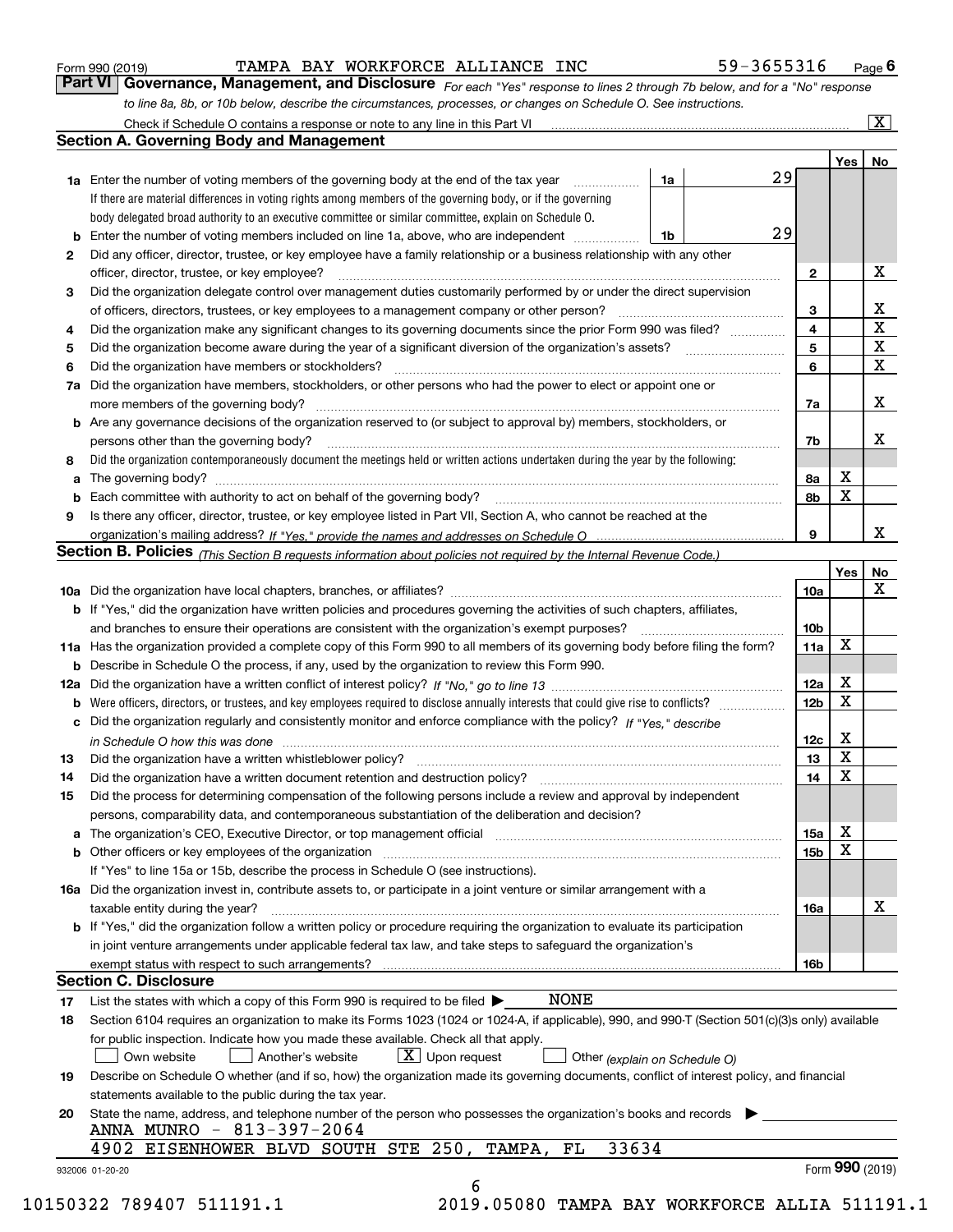$\mathcal{L}^{\text{max}}$ 

**7Part VII Compensation of Officers, Directors, Trustees, Key Employees, Highest Compensated Employees, and Independent Contractors**

Check if Schedule O contains a response or note to any line in this Part VII

**Section A. Officers, Directors, Trustees, Key Employees, and Highest Compensated Employees**

**1a**  Complete this table for all persons required to be listed. Report compensation for the calendar year ending with or within the organization's tax year. **•** List all of the organization's current officers, directors, trustees (whether individuals or organizations), regardless of amount of compensation.

Enter -0- in columns (D), (E), and (F) if no compensation was paid.

 $\bullet$  List all of the organization's  $\,$ current key employees, if any. See instructions for definition of "key employee."

**•** List the organization's five current highest compensated employees (other than an officer, director, trustee, or key employee) who received reportable compensation (Box 5 of Form W-2 and/or Box 7 of Form 1099-MISC) of more than \$100,000 from the organization and any related organizations.

**•** List all of the organization's former officers, key employees, and highest compensated employees who received more than \$100,000 of reportable compensation from the organization and any related organizations.

**former directors or trustees**  ¥ List all of the organization's that received, in the capacity as a former director or trustee of the organization, more than \$10,000 of reportable compensation from the organization and any related organizations.

See instructions for the order in which to list the persons above.

Check this box if neither the organization nor any related organization compensated any current officer, director, or trustee.  $\mathcal{L}^{\text{max}}$ 

| (A)                                    | (B)            |                                |                                                                                                 |             | (C)          |                                  |        | (D)             | (E)             | (F)             |
|----------------------------------------|----------------|--------------------------------|-------------------------------------------------------------------------------------------------|-------------|--------------|----------------------------------|--------|-----------------|-----------------|-----------------|
| Name and title                         | Average        |                                |                                                                                                 | Position    |              |                                  |        | Reportable      | Reportable      | Estimated       |
|                                        | hours per      |                                | (do not check more than one<br>box, unless person is both an<br>officer and a director/trustee) |             |              |                                  |        | compensation    | compensation    | amount of       |
|                                        | week           |                                |                                                                                                 |             |              |                                  |        | from            | from related    | other           |
|                                        | (list any      |                                |                                                                                                 |             |              |                                  |        | the             | organizations   | compensation    |
|                                        | hours for      |                                |                                                                                                 |             |              |                                  |        | organization    | (W-2/1099-MISC) | from the        |
|                                        | related        |                                |                                                                                                 |             |              |                                  |        | (W-2/1099-MISC) |                 | organization    |
|                                        | organizations  |                                |                                                                                                 |             |              |                                  |        |                 |                 | and related     |
|                                        | below<br>line) | Individual trustee or director | nstitutional trustee                                                                            | Officer     | Key employee | Highest compensated<br> employee | Former |                 |                 | organizations   |
| TOM R. ADERHOLD<br>(1)                 | 1.00           |                                |                                                                                                 |             |              |                                  |        |                 |                 |                 |
| <b>MEMBER</b>                          |                | $\overline{\textbf{X}}$        |                                                                                                 |             |              |                                  |        | 0.              | 0.              | $0_{.}$         |
| MICHAEL BACH<br>(2)                    | 1.00           |                                |                                                                                                 |             |              |                                  |        |                 |                 |                 |
| <b>MEMBER</b>                          |                | X                              |                                                                                                 |             |              |                                  |        | 0.              | 0.              | $0_{.}$         |
| LEERONE BENJAMIN<br>(3)                | 1.00           |                                |                                                                                                 |             |              |                                  |        |                 |                 |                 |
| <b>MEMBER</b>                          |                | X                              |                                                                                                 |             |              |                                  |        | 0.              | 0.              | $0_{.}$         |
| STEPHANIE T. BROWN-GILMORE<br>(4)      | 1.00           |                                |                                                                                                 |             |              |                                  |        |                 |                 |                 |
| <b>MEMBER</b>                          |                | X                              |                                                                                                 |             |              |                                  |        | 0.              | 0.              | $0_{.}$         |
| <b>SEAN BUTLER</b><br>(5)              | 1.00           |                                |                                                                                                 |             |              |                                  |        |                 |                 |                 |
| <b>CHAIR</b>                           |                | X                              |                                                                                                 | $\mathbf X$ |              |                                  |        | 0.              | 0.              | $0_{.}$         |
| MICHELLE CALHOUN<br>(6)                | 1.00           |                                |                                                                                                 |             |              |                                  |        |                 |                 |                 |
| <b>MEMBER</b>                          |                | X                              |                                                                                                 |             |              |                                  |        | 0.              | 0.              | $0_{.}$         |
| GINGER CLARK<br>(7)                    | 1.00           |                                |                                                                                                 |             |              |                                  |        |                 |                 |                 |
| <b>MEMBER</b>                          |                | X                              |                                                                                                 |             |              |                                  |        | 0.              | 0.              | $0_{.}$         |
| ROBERT C. COPPERSMITH<br>(8)           | 1.00           |                                |                                                                                                 |             |              |                                  |        |                 |                 |                 |
| <b>MEMBER</b>                          |                | X                              |                                                                                                 |             |              |                                  |        | 0.              | 0.              | $0_{.}$         |
| (9)<br>RICHARD E. CRANKER              | 1.00           |                                |                                                                                                 |             |              |                                  |        |                 |                 |                 |
| <b>MEMBER</b>                          |                | $\mathbf X$                    |                                                                                                 |             |              |                                  |        | 0.              | 0.              | $0_{.}$         |
| (10) ELIZABETH GUTIERREZ               | 1.00           |                                |                                                                                                 |             |              |                                  |        |                 |                 |                 |
| <b>MEMBER</b>                          |                | $\mathbf X$                    |                                                                                                 |             |              |                                  |        | 0.              | 0.              | $0_{.}$         |
| (11) MIREYA HERNANDEZ                  | 1.00           |                                |                                                                                                 |             |              |                                  |        |                 |                 |                 |
| <b>MEMBER</b>                          |                | X                              |                                                                                                 |             |              |                                  |        | 0.              | 0.              | $0_{.}$         |
| (12) BENJAMIN HOM                      | 1.00           |                                |                                                                                                 |             |              |                                  |        |                 |                 |                 |
| CHAIR ELECT                            |                | $\mathbf X$                    |                                                                                                 | X           |              |                                  |        | 0.              | 0.              | $0$ .           |
| (13) JOHN T.R. HOWELL<br><b>MEMBER</b> | 1.00           | $\mathbf X$                    |                                                                                                 |             |              |                                  |        | 0.              | 0.              | $0$ .           |
| (14) LINDSEY KIMBALL                   | 1.00           |                                |                                                                                                 |             |              |                                  |        |                 |                 |                 |
| <b>MEMBER</b>                          |                | $\mathbf X$                    |                                                                                                 |             |              |                                  |        | 0.              | 0.              | $\mathbf 0$ .   |
| (15) RANDALL K. KING                   | 1.00           |                                |                                                                                                 |             |              |                                  |        |                 |                 |                 |
| MEMBER                                 |                | $\mathbf X$                    |                                                                                                 |             |              |                                  |        | $\mathbf 0$ .   | $0$ .           | 0.              |
| (16) JASIEL LEGON                      | 1.00           |                                |                                                                                                 |             |              |                                  |        |                 |                 |                 |
| MEMBER                                 |                | $\mathbf X$                    |                                                                                                 |             |              |                                  |        | $\mathbf 0$ .   | 0.              | 0.              |
| (17) SANDRA L. MURMAN                  | 1.00           |                                |                                                                                                 |             |              |                                  |        |                 |                 |                 |
| VICE CHAIR                             |                | X                              |                                                                                                 | X           |              |                                  |        | $\mathbf 0$ .   | $0$ .           | $0_{.}$         |
| 932007 01-20-20                        |                |                                |                                                                                                 |             |              |                                  |        |                 |                 | Form 990 (2019) |

7

10150322 789407 511191.1 2019.05080 TAMPA BAY WORKFORCE ALLIA 511191.1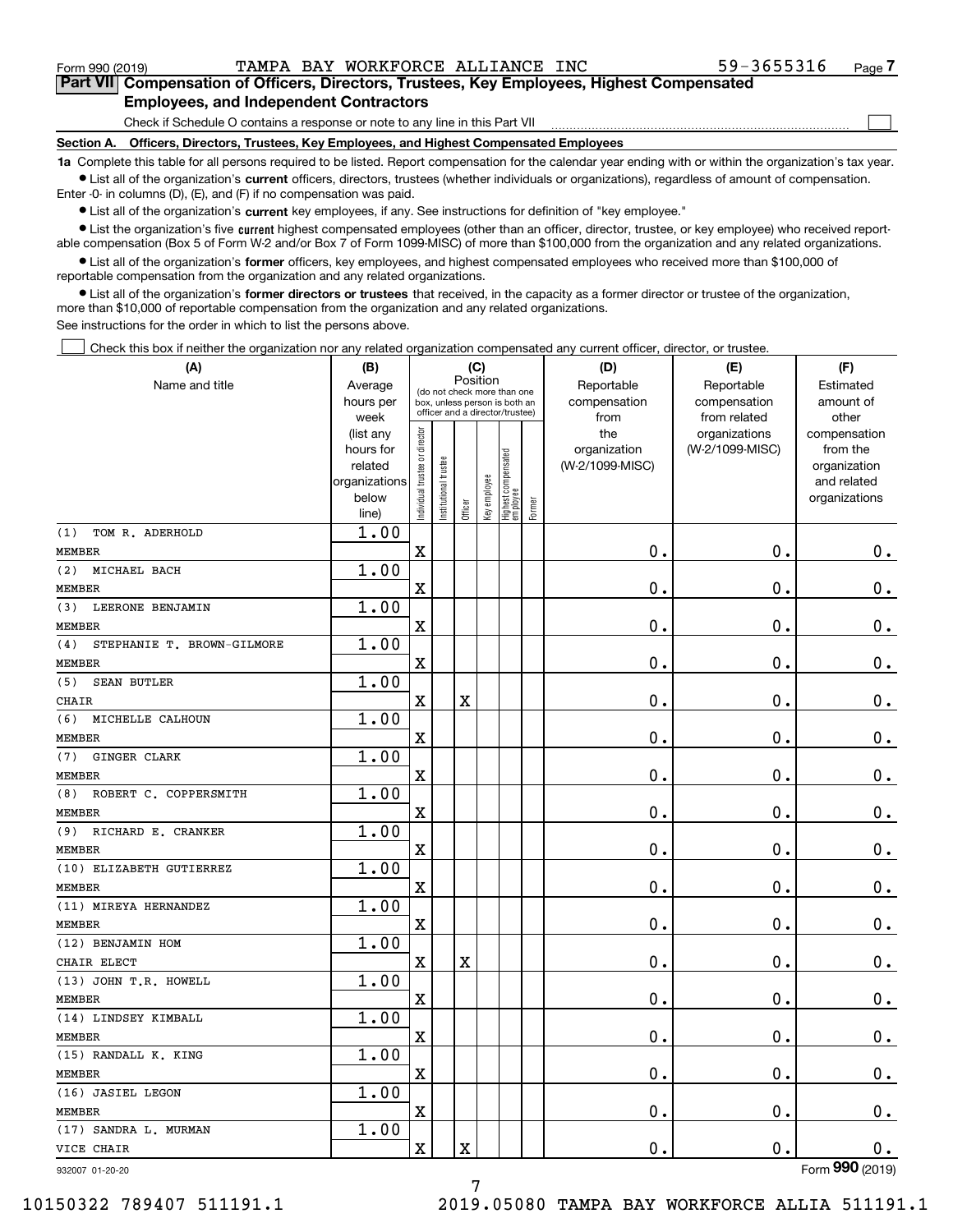|                 | Form 990 (2019)                                                                                                                                      | TAMPA BAY WORKFORCE ALLIANCE INC |                                |                       |          |     |                                                              |        |                 | 59-3655316       |                  |                  | Page 8 |
|-----------------|------------------------------------------------------------------------------------------------------------------------------------------------------|----------------------------------|--------------------------------|-----------------------|----------|-----|--------------------------------------------------------------|--------|-----------------|------------------|------------------|------------------|--------|
| <b>Part VII</b> | Section A. Officers, Directors, Trustees, Key Employees, and Highest Compensated Employees (continued)                                               |                                  |                                |                       |          |     |                                                              |        |                 |                  |                  |                  |        |
|                 | (A)                                                                                                                                                  | (B)                              |                                |                       |          | (C) |                                                              |        | (D)             | (E)              |                  | (F)              |        |
|                 | Name and title                                                                                                                                       | Average                          |                                |                       | Position |     |                                                              |        | Reportable      | Reportable       |                  | Estimated        |        |
|                 |                                                                                                                                                      | hours per                        |                                |                       |          |     | (do not check more than one<br>box, unless person is both an |        | compensation    | compensation     |                  | amount of        |        |
|                 |                                                                                                                                                      | week                             |                                |                       |          |     | officer and a director/trustee)                              |        | from            | from related     |                  | other            |        |
|                 |                                                                                                                                                      | (list any                        |                                |                       |          |     |                                                              |        | the             | organizations    |                  | compensation     |        |
|                 |                                                                                                                                                      | hours for                        |                                |                       |          |     |                                                              |        | organization    | (W-2/1099-MISC)  |                  | from the         |        |
|                 |                                                                                                                                                      | related                          |                                |                       |          |     |                                                              |        | (W-2/1099-MISC) |                  |                  | organization     |        |
|                 |                                                                                                                                                      | organizations<br>below           |                                |                       |          |     |                                                              |        |                 |                  |                  | and related      |        |
|                 |                                                                                                                                                      | line)                            | Individual trustee or director | Institutional trustee | Officer  |     | key employee<br>Highest compensated<br>employee              | Former |                 |                  |                  | organizations    |        |
|                 | (18) DON NOBLE                                                                                                                                       | 1.00                             |                                |                       |          |     |                                                              |        |                 |                  |                  |                  |        |
| <b>MEMBER</b>   |                                                                                                                                                      |                                  | X                              |                       |          |     |                                                              |        | 0.              | 0.               |                  |                  | О.     |
|                 | (19) PAUL J. ORVOSH                                                                                                                                  | 1.00                             |                                |                       |          |     |                                                              |        |                 |                  |                  |                  |        |
| <b>MEMBER</b>   |                                                                                                                                                      |                                  | X                              |                       |          |     |                                                              |        | 0.              | $\mathbf 0$ .    |                  |                  | $0\,.$ |
|                 | (20) EARL RAHN                                                                                                                                       | 1.00                             |                                |                       |          |     |                                                              |        |                 |                  |                  |                  |        |
| <b>MEMBER</b>   |                                                                                                                                                      |                                  | X                              |                       |          |     |                                                              |        | 0.              | 0.               |                  |                  | $0\,.$ |
|                 | (21) YANINA ROSARIO                                                                                                                                  | 1.00                             |                                |                       |          |     |                                                              |        |                 |                  |                  |                  |        |
| <b>MEMBER</b>   |                                                                                                                                                      |                                  | X                              |                       |          |     |                                                              |        | 0.              | 0.               |                  |                  | $0$ .  |
|                 | (22) SUZANNE L. SKIRATKO                                                                                                                             | 1.00                             |                                |                       |          |     |                                                              |        |                 |                  |                  |                  |        |
| <b>MEMBER</b>   |                                                                                                                                                      | 1.00                             | X                              |                       |          |     |                                                              |        | 0.              | 0.               |                  |                  | $0$ .  |
| <b>MEMBER</b>   | (23) ROY D. SWEATMAN                                                                                                                                 |                                  | X                              |                       |          |     |                                                              |        | 0.              | 0.               |                  |                  | $0$ .  |
|                 | (24) SOPHIA WEST                                                                                                                                     | 1.00                             |                                |                       |          |     |                                                              |        |                 |                  |                  |                  |        |
|                 | TREASURER AND CHAIR-FINANCE                                                                                                                          |                                  | X                              |                       | X        |     |                                                              |        | 0.              | 0.               |                  |                  | $0$ .  |
|                 | (25) RICK BENNETT                                                                                                                                    | 1.00                             |                                |                       |          |     |                                                              |        |                 |                  |                  |                  |        |
| <b>MEMBER</b>   |                                                                                                                                                      |                                  | X                              |                       |          |     |                                                              |        | 0.              | 0.               |                  |                  | $0\,.$ |
|                 | 1.00<br>(26) WARREN BROOKS                                                                                                                           |                                  |                                |                       |          |     |                                                              |        |                 |                  |                  |                  |        |
|                 | $\mathbf x$<br>0.<br><b>MEMBER</b>                                                                                                                   |                                  |                                |                       |          |     | 0.                                                           |        |                 | $0_{.}$          |                  |                  |        |
|                 | $\overline{\mathfrak{o}}$ .<br>$\overline{0}$ .                                                                                                      |                                  |                                |                       |          |     |                                                              |        |                 |                  | $\overline{0}$ . |                  |        |
|                 | 870,972.<br>$\overline{0}$ .<br>c Total from continuation sheets to Part VII, Section A                                                              |                                  |                                |                       |          |     |                                                              |        |                 |                  |                  | $\overline{0}$ . |        |
|                 |                                                                                                                                                      |                                  |                                |                       |          |     |                                                              |        | 870,972.        | $\overline{0}$ . |                  |                  | 0.     |
| 2               | Total number of individuals (including but not limited to those listed above) who received more than \$100,000 of reportable                         |                                  |                                |                       |          |     |                                                              |        |                 |                  |                  |                  |        |
|                 | compensation from the organization                                                                                                                   |                                  |                                |                       |          |     |                                                              |        |                 |                  |                  |                  | 6      |
|                 |                                                                                                                                                      |                                  |                                |                       |          |     |                                                              |        |                 |                  |                  | Yes              | No     |
| 3               | Did the organization list any former officer, director, trustee, key employee, or highest compensated employee on                                    |                                  |                                |                       |          |     |                                                              |        |                 |                  |                  |                  |        |
|                 | line 1a? If "Yes," complete Schedule J for such individual manufactured contained and the line 1a? If "Yes," complete Schedule J for such individual |                                  |                                |                       |          |     |                                                              |        |                 |                  | З                |                  | X      |
|                 | For any individual listed on line 1a, is the sum of reportable compensation and other compensation from the organization                             |                                  |                                |                       |          |     |                                                              |        |                 |                  |                  |                  |        |
|                 |                                                                                                                                                      |                                  |                                |                       |          |     |                                                              |        |                 |                  | 4                | X                |        |
| 5               | Did any person listed on line 1a receive or accrue compensation from any unrelated organization or individual for services                           |                                  |                                |                       |          |     |                                                              |        |                 |                  |                  |                  | х      |
|                 | <b>Section B. Independent Contractors</b>                                                                                                            |                                  |                                |                       |          |     |                                                              |        |                 |                  | 5                |                  |        |
| 1               | Complete this table for your five highest compensated independent contractors that received more than \$100,000 of compensation from                 |                                  |                                |                       |          |     |                                                              |        |                 |                  |                  |                  |        |
|                 | the organization. Report compensation for the calendar year ending with or within the organization's tax year.                                       |                                  |                                |                       |          |     |                                                              |        |                 |                  |                  |                  |        |
| (A)<br>(B)      |                                                                                                                                                      |                                  |                                |                       |          |     |                                                              |        | (C)             |                  |                  |                  |        |
|                 | Name and business address<br>Description of services<br><b>NONE</b>                                                                                  |                                  |                                |                       |          |     |                                                              |        |                 |                  | Compensation     |                  |        |
|                 |                                                                                                                                                      |                                  |                                |                       |          |     |                                                              |        |                 |                  |                  |                  |        |
|                 |                                                                                                                                                      |                                  |                                |                       |          |     |                                                              |        |                 |                  |                  |                  |        |
|                 |                                                                                                                                                      |                                  |                                |                       |          |     |                                                              |        |                 |                  |                  |                  |        |
|                 |                                                                                                                                                      |                                  |                                |                       |          |     |                                                              |        |                 |                  |                  |                  |        |
|                 |                                                                                                                                                      |                                  |                                |                       |          |     |                                                              |        |                 |                  |                  |                  |        |
|                 |                                                                                                                                                      |                                  |                                |                       |          |     |                                                              |        |                 |                  |                  |                  |        |
|                 |                                                                                                                                                      |                                  |                                |                       |          |     |                                                              |        |                 |                  |                  |                  |        |
|                 | 2 Total number of independent contractors (including but not limited to those listed above) who received more than                                   |                                  |                                |                       |          |     |                                                              |        |                 |                  |                  |                  |        |

**2**Total number of independent contractors (including but not limited to those listed above) who received more than \$100,000 of compensation from the organization 0

932008 01-20-20 SEE PART VII, SECTION A CONTINUATION SHEETS

8

Form (2019) **990**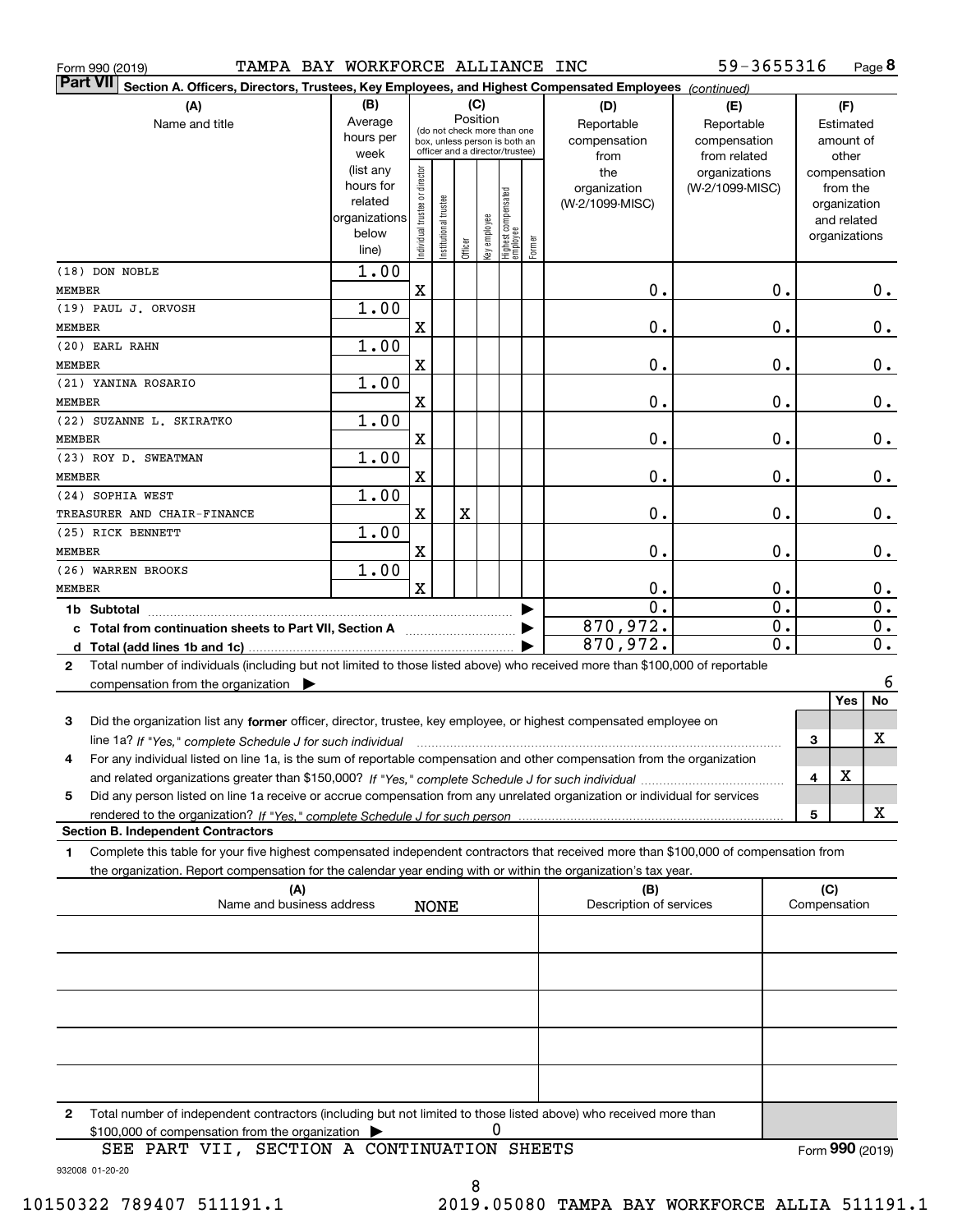| TAMPA BAY WORKFORCE ALLIANCE INC<br>Form 990                                                                                 |                                                                                     |                                |                       |             |              |                              |        |                                                | 59-3655316                                       |                                                                                   |
|------------------------------------------------------------------------------------------------------------------------------|-------------------------------------------------------------------------------------|--------------------------------|-----------------------|-------------|--------------|------------------------------|--------|------------------------------------------------|--------------------------------------------------|-----------------------------------------------------------------------------------|
| <b>Part VII</b><br>Section A.<br>Officers, Directors, Trustees, Key Employees, and Highest Compensated Employees (continued) |                                                                                     |                                |                       |             |              |                              |        |                                                |                                                  |                                                                                   |
| (A)                                                                                                                          | (B)                                                                                 |                                |                       |             | (C)          |                              |        | (D)                                            | (E)                                              | (F)                                                                               |
| Name and title                                                                                                               | Average<br>hours                                                                    |                                |                       | Position    |              | (check all that apply)       |        | Reportable<br>compensation                     | Reportable<br>compensation                       | Estimated<br>amount of                                                            |
|                                                                                                                              | per<br>week<br>(list any<br>hours for<br>related<br>organizations<br>below<br>line) | Individual trustee or director | Institutional trustee | Officer     | Key employee | Highest compensated employee | Former | from<br>the<br>organization<br>(W-2/1099-MISC) | from related<br>organizations<br>(W-2/1099-MISC) | other<br>compensation<br>from the<br>organization<br>and related<br>organizations |
| (27) ANDREA CICHAN                                                                                                           | 1.00                                                                                |                                |                       |             |              |                              |        |                                                |                                                  |                                                                                   |
| <b>MEMBER</b>                                                                                                                |                                                                                     | $\mathbf X$                    |                       |             |              |                              |        | $\mathbf 0$ .                                  | $\mathbf 0$ .                                    | 0.                                                                                |
| (28) CONSTANCE DANIELS                                                                                                       | 1.00                                                                                |                                |                       |             |              |                              |        |                                                |                                                  |                                                                                   |
| MEMBER                                                                                                                       |                                                                                     | $\mathbf X$                    |                       |             |              |                              |        | $\mathbf 0$ .                                  | 0.                                               | $0_{.}$                                                                           |
| (29) STEVE MOREY                                                                                                             | 1.00                                                                                |                                |                       |             |              |                              |        |                                                |                                                  |                                                                                   |
| MEMBER                                                                                                                       |                                                                                     | $\mathbf X$                    |                       |             |              |                              |        | $\mathbf 0$ .                                  | 0.                                               | $0_{.}$                                                                           |
| (30) JOHN FLANAGAN                                                                                                           | 40.00                                                                               |                                |                       |             |              |                              |        |                                                |                                                  |                                                                                   |
| CEO                                                                                                                          |                                                                                     |                                |                       | X           |              |                              |        | 158,679.                                       | 0.                                               | $0_{.}$                                                                           |
| (31) JUDITTE DORCY                                                                                                           | 40.00                                                                               |                                |                       |             |              |                              |        |                                                |                                                  |                                                                                   |
| COO                                                                                                                          |                                                                                     |                                |                       | $\mathbf X$ |              |                              |        | 158,781.                                       | 0.                                               | $0_{.}$                                                                           |
| (32) JODY TONER                                                                                                              | 40.00                                                                               |                                |                       |             |              |                              |        |                                                |                                                  |                                                                                   |
| CHIEF POLICY PERFORMANCE OFFICER                                                                                             |                                                                                     |                                |                       | $\mathbf X$ |              |                              |        | 142,503.                                       | 0.                                               | 0.                                                                                |
| (33) SHEILA DOYLE                                                                                                            | 40.00                                                                               |                                |                       |             |              |                              |        |                                                |                                                  |                                                                                   |
| CFO<br>(34) ANNA MUNRO                                                                                                       |                                                                                     |                                |                       | $\mathbf X$ |              |                              |        | 158,395.                                       | 0.                                               | $0_{.}$                                                                           |
| DIRECTOR OF FISCAL COMPLIANCE                                                                                                | 40.00                                                                               |                                |                       |             |              | X                            |        |                                                | 0.                                               | 0.                                                                                |
| (35) TRUCMAI TRAN                                                                                                            | 40.00                                                                               |                                |                       |             |              |                              |        | 122,648.                                       |                                                  |                                                                                   |
| HR DIRECTOR                                                                                                                  |                                                                                     |                                |                       |             |              | $\mathbf X$                  |        | 129,966.                                       | 0.                                               | 0.                                                                                |
|                                                                                                                              |                                                                                     |                                |                       |             |              |                              |        |                                                |                                                  |                                                                                   |
|                                                                                                                              |                                                                                     |                                |                       |             |              |                              |        |                                                |                                                  |                                                                                   |
|                                                                                                                              |                                                                                     |                                |                       |             |              |                              |        |                                                |                                                  |                                                                                   |
|                                                                                                                              |                                                                                     |                                |                       |             |              |                              |        |                                                |                                                  |                                                                                   |
|                                                                                                                              |                                                                                     |                                |                       |             |              |                              |        |                                                |                                                  |                                                                                   |
|                                                                                                                              |                                                                                     |                                |                       |             |              |                              |        |                                                |                                                  |                                                                                   |
|                                                                                                                              |                                                                                     |                                |                       |             |              |                              |        |                                                |                                                  |                                                                                   |
|                                                                                                                              |                                                                                     |                                |                       |             |              |                              |        |                                                |                                                  |                                                                                   |
|                                                                                                                              |                                                                                     |                                |                       |             |              |                              |        |                                                |                                                  |                                                                                   |
|                                                                                                                              |                                                                                     |                                |                       |             |              |                              |        |                                                |                                                  |                                                                                   |
|                                                                                                                              |                                                                                     |                                |                       |             |              |                              |        |                                                |                                                  |                                                                                   |
|                                                                                                                              |                                                                                     |                                |                       |             |              |                              |        |                                                |                                                  |                                                                                   |
|                                                                                                                              |                                                                                     |                                |                       |             |              |                              |        |                                                |                                                  |                                                                                   |
|                                                                                                                              |                                                                                     |                                |                       |             |              |                              |        |                                                |                                                  |                                                                                   |
|                                                                                                                              |                                                                                     |                                |                       |             |              |                              |        |                                                |                                                  |                                                                                   |
|                                                                                                                              |                                                                                     |                                |                       |             |              |                              |        |                                                |                                                  |                                                                                   |
|                                                                                                                              |                                                                                     |                                |                       |             |              |                              |        |                                                |                                                  |                                                                                   |
|                                                                                                                              |                                                                                     |                                |                       |             |              |                              |        |                                                |                                                  |                                                                                   |
|                                                                                                                              |                                                                                     |                                |                       |             |              |                              |        |                                                |                                                  |                                                                                   |
|                                                                                                                              |                                                                                     |                                |                       |             |              |                              |        |                                                |                                                  |                                                                                   |
|                                                                                                                              |                                                                                     |                                |                       |             |              |                              |        |                                                |                                                  |                                                                                   |
|                                                                                                                              |                                                                                     |                                |                       |             |              |                              |        |                                                |                                                  |                                                                                   |
|                                                                                                                              |                                                                                     |                                |                       |             |              |                              |        |                                                |                                                  |                                                                                   |
| Total to Part VII, Section A, line 1c                                                                                        |                                                                                     |                                |                       |             |              |                              |        | 870,972.                                       |                                                  |                                                                                   |

932201 04-01-19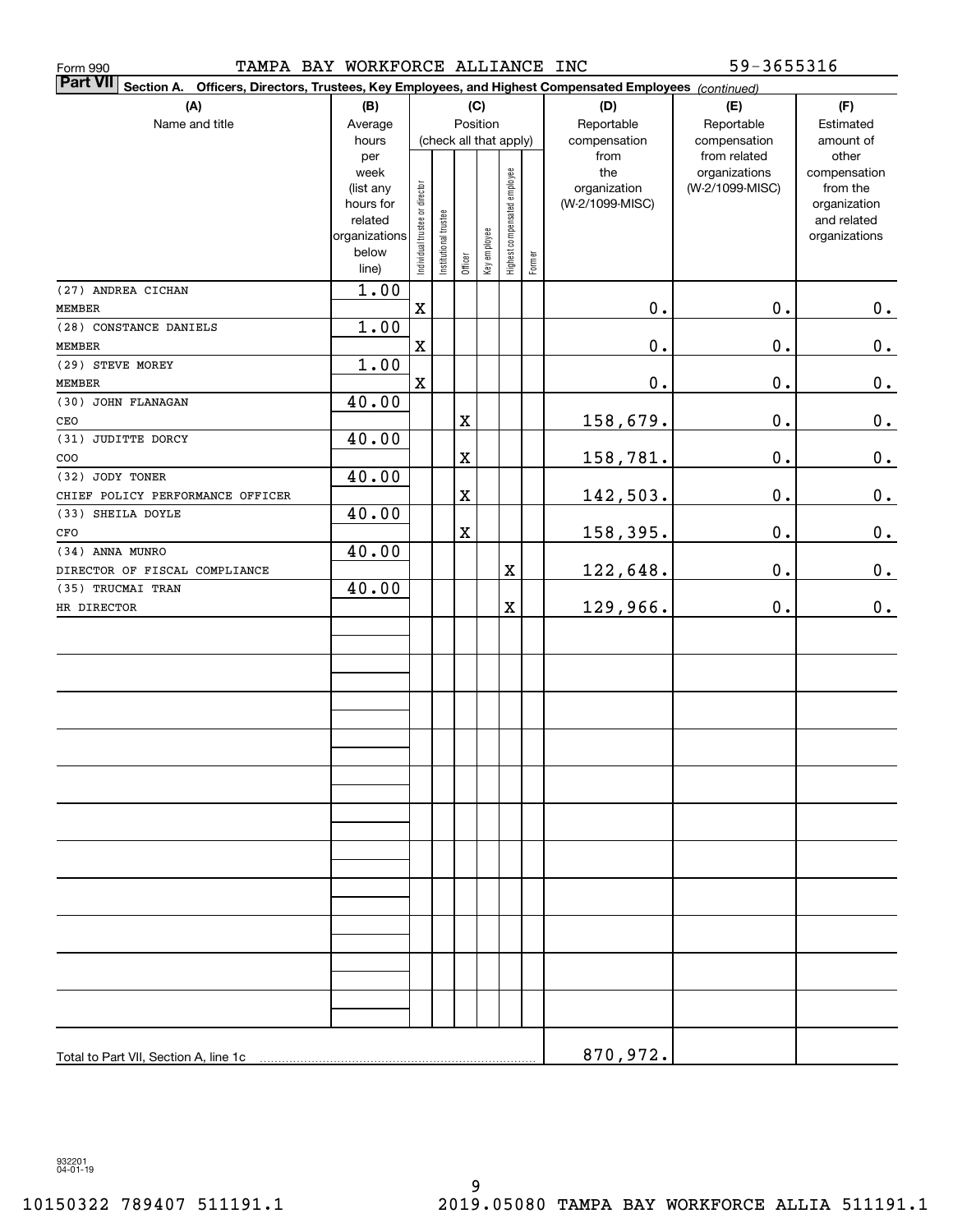| <b>Part VIII</b><br>Contributions, Gifts, Grants<br>and Other Similar Amounts<br>с<br>е<br>g<br>Program Service<br>Revenue<br>2a<br>b<br>с<br>d<br>е<br>f<br>g<br>3<br>4<br>5<br>b<br>с<br>evenue | <b>Statement of Revenue</b><br>Check if Schedule O contains a response or note to any line in this Part VIII<br>1a<br>1 a Federated campaigns<br>1 <sub>b</sub><br><b>b</b> Membership dues<br>$\overline{\phantom{a}}$<br>1 <sub>c</sub><br>Fundraising events<br>1 <sub>d</sub><br>d Related organizations<br>1e<br>Government grants (contributions)<br>f All other contributions, gifts, grants, and<br>similar amounts not included above<br>1f<br>$1g$ \$<br>Noncash contributions included in lines 1a-1f<br><u> 1989 - Johann Harry Harry Harry Harry Harry Harry Harry Harry Harry Harry Harry Harry Harry Harry Harry Harry</u><br><u> 1989 - Andrea Station Barbara, amerikan personal (h. 1989)</u><br><u> 1989 - John Stein, Amerikaansk politiker (</u><br><u> 1989 - Johann Barn, amerikansk politiker (</u><br>Investment income (including dividends, interest, and<br>Income from investment of tax-exempt bond proceeds<br>(i) Real<br>6a<br>6 a Gross rents | 15, 525, 182.<br>50, 250.<br><b>Business Code</b><br>(ii) Personal | (A)<br>Total revenue<br>15, 575, 432. | $\begin{array}{c c c c c c} \hline \text{ } & \text{(B)} & \text{(C)} & \text{ } \end{array}$<br>Related or exempt<br>function revenue | Unrelated<br>business revenue | (D)<br>Revenue excluded<br>from tax under<br>sections 512 - 514 |
|---------------------------------------------------------------------------------------------------------------------------------------------------------------------------------------------------|---------------------------------------------------------------------------------------------------------------------------------------------------------------------------------------------------------------------------------------------------------------------------------------------------------------------------------------------------------------------------------------------------------------------------------------------------------------------------------------------------------------------------------------------------------------------------------------------------------------------------------------------------------------------------------------------------------------------------------------------------------------------------------------------------------------------------------------------------------------------------------------------------------------------------------------------------------------------------------|--------------------------------------------------------------------|---------------------------------------|----------------------------------------------------------------------------------------------------------------------------------------|-------------------------------|-----------------------------------------------------------------|
|                                                                                                                                                                                                   |                                                                                                                                                                                                                                                                                                                                                                                                                                                                                                                                                                                                                                                                                                                                                                                                                                                                                                                                                                                 |                                                                    |                                       |                                                                                                                                        |                               |                                                                 |
|                                                                                                                                                                                                   |                                                                                                                                                                                                                                                                                                                                                                                                                                                                                                                                                                                                                                                                                                                                                                                                                                                                                                                                                                                 |                                                                    |                                       |                                                                                                                                        |                               |                                                                 |
|                                                                                                                                                                                                   |                                                                                                                                                                                                                                                                                                                                                                                                                                                                                                                                                                                                                                                                                                                                                                                                                                                                                                                                                                                 |                                                                    |                                       |                                                                                                                                        |                               |                                                                 |
|                                                                                                                                                                                                   |                                                                                                                                                                                                                                                                                                                                                                                                                                                                                                                                                                                                                                                                                                                                                                                                                                                                                                                                                                                 |                                                                    |                                       |                                                                                                                                        |                               |                                                                 |
|                                                                                                                                                                                                   |                                                                                                                                                                                                                                                                                                                                                                                                                                                                                                                                                                                                                                                                                                                                                                                                                                                                                                                                                                                 |                                                                    |                                       |                                                                                                                                        |                               |                                                                 |
|                                                                                                                                                                                                   | 6b<br>Less: rental expenses<br>Rental income or (loss)<br>6с<br>d Net rental income or (loss)                                                                                                                                                                                                                                                                                                                                                                                                                                                                                                                                                                                                                                                                                                                                                                                                                                                                                   |                                                                    |                                       |                                                                                                                                        |                               |                                                                 |
|                                                                                                                                                                                                   | (i) Securities<br>7 a Gross amount from sales of<br>assets other than inventory<br>7a<br><b>b</b> Less: cost or other basis<br>7b<br>and sales expenses<br>7c<br>c Gain or (loss)                                                                                                                                                                                                                                                                                                                                                                                                                                                                                                                                                                                                                                                                                                                                                                                               | (ii) Other                                                         |                                       |                                                                                                                                        |                               |                                                                 |
|                                                                                                                                                                                                   | d Net gain or (loss)                                                                                                                                                                                                                                                                                                                                                                                                                                                                                                                                                                                                                                                                                                                                                                                                                                                                                                                                                            |                                                                    |                                       |                                                                                                                                        |                               |                                                                 |
| Other <sub>R</sub>                                                                                                                                                                                | 8 a Gross income from fundraising events (not<br>including \$<br><u>na mga mga sangangang sa mga sangang sa mga sangang sa mga sangang sa mga sangang sa mga sangang sa mga sangang sa mga sangang sa mga sangang sa mga sangang sa mga sangang sa mga sangang sa mga sangang sa mga sangang sa m</u><br>contributions reported on line 1c). See<br>  8a                                                                                                                                                                                                                                                                                                                                                                                                                                                                                                                                                                                                                        |                                                                    |                                       |                                                                                                                                        |                               |                                                                 |
|                                                                                                                                                                                                   | 8b<br>Net income or (loss) from fundraising events                                                                                                                                                                                                                                                                                                                                                                                                                                                                                                                                                                                                                                                                                                                                                                                                                                                                                                                              |                                                                    |                                       |                                                                                                                                        |                               |                                                                 |
| с                                                                                                                                                                                                 | 9 a Gross income from gaming activities. See<br> 9a                                                                                                                                                                                                                                                                                                                                                                                                                                                                                                                                                                                                                                                                                                                                                                                                                                                                                                                             |                                                                    |                                       |                                                                                                                                        |                               |                                                                 |
|                                                                                                                                                                                                   | 9 <sub>b</sub><br><b>b</b> Less: direct expenses <b>manually</b>                                                                                                                                                                                                                                                                                                                                                                                                                                                                                                                                                                                                                                                                                                                                                                                                                                                                                                                |                                                                    |                                       |                                                                                                                                        |                               |                                                                 |
|                                                                                                                                                                                                   | c Net income or (loss) from gaming activities<br>10 a Gross sales of inventory, less returns<br>10a<br>10 <sub>b</sub><br><b>b</b> Less: cost of goods sold                                                                                                                                                                                                                                                                                                                                                                                                                                                                                                                                                                                                                                                                                                                                                                                                                     |                                                                    |                                       |                                                                                                                                        |                               |                                                                 |
|                                                                                                                                                                                                   | <b>c</b> Net income or (loss) from sales of inventory                                                                                                                                                                                                                                                                                                                                                                                                                                                                                                                                                                                                                                                                                                                                                                                                                                                                                                                           |                                                                    |                                       |                                                                                                                                        |                               |                                                                 |
| Miscellaneous<br>Revenue                                                                                                                                                                          | 11 a TICKET TO WORK                                                                                                                                                                                                                                                                                                                                                                                                                                                                                                                                                                                                                                                                                                                                                                                                                                                                                                                                                             | <b>Business Code</b><br>900099                                     | 103,448.                              | 103,448.                                                                                                                               |                               |                                                                 |
| evenue                                                                                                                                                                                            | <b>b</b> OTHER REVENUE                                                                                                                                                                                                                                                                                                                                                                                                                                                                                                                                                                                                                                                                                                                                                                                                                                                                                                                                                          | 900099                                                             | 16,077.                               | 16,077.                                                                                                                                |                               |                                                                 |
| с                                                                                                                                                                                                 |                                                                                                                                                                                                                                                                                                                                                                                                                                                                                                                                                                                                                                                                                                                                                                                                                                                                                                                                                                                 |                                                                    |                                       |                                                                                                                                        |                               |                                                                 |
|                                                                                                                                                                                                   |                                                                                                                                                                                                                                                                                                                                                                                                                                                                                                                                                                                                                                                                                                                                                                                                                                                                                                                                                                                 |                                                                    | 119,525.                              |                                                                                                                                        |                               |                                                                 |
| 12                                                                                                                                                                                                |                                                                                                                                                                                                                                                                                                                                                                                                                                                                                                                                                                                                                                                                                                                                                                                                                                                                                                                                                                                 | ▶                                                                  |                                       | 119,525.                                                                                                                               | 0.                            | 0.                                                              |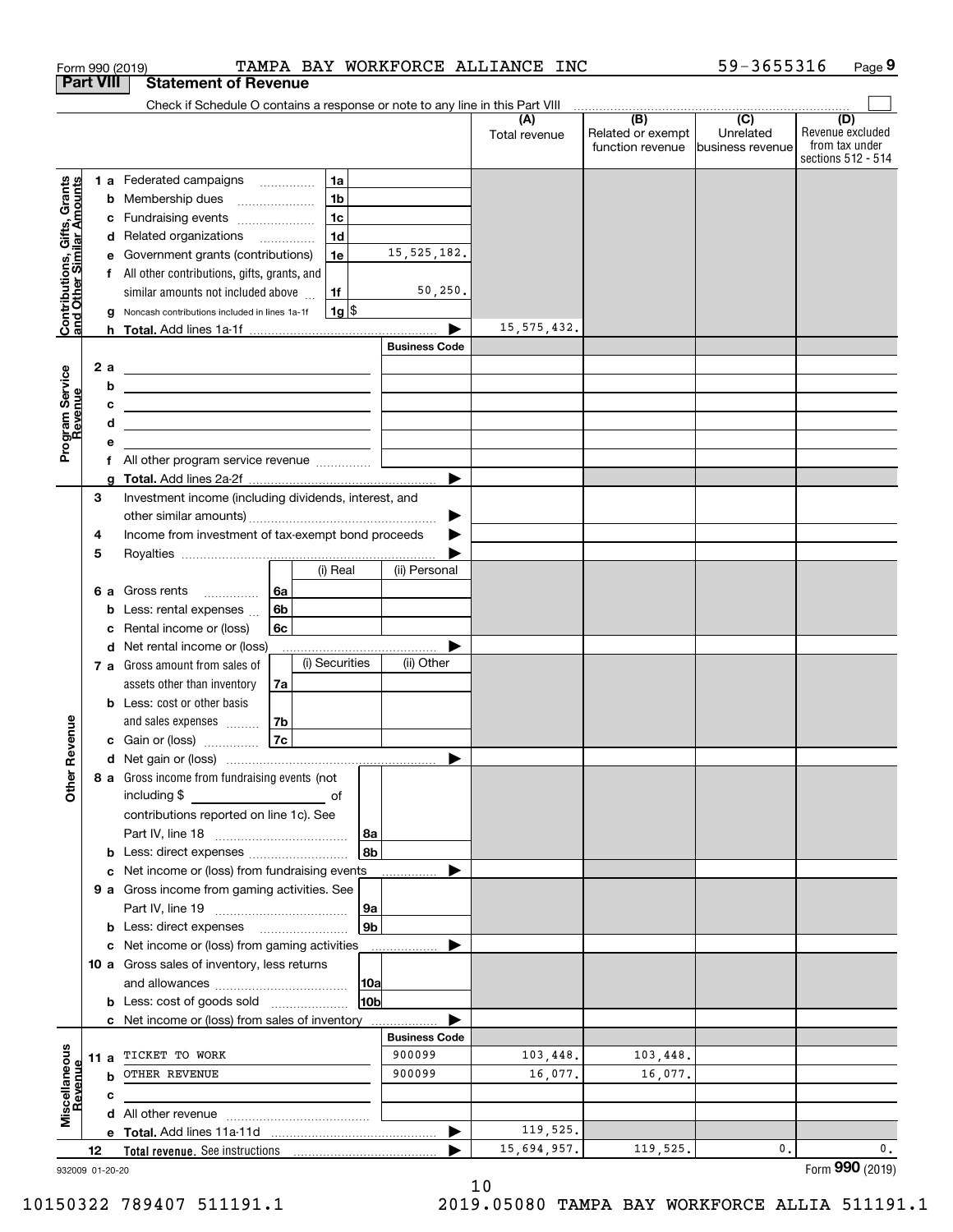Form 990 (2019) **TAMPA** BAY WORKFORCE ALLIANCE INC 59-3655316 page **Part IX Statement of Functional Expenses**

*Section 501(c)(3) and 501(c)(4) organizations must complete all columns. All other organizations must complete column (A).*

Check if Schedule O contains a response or note to any line in this Part IX

 $\mathcal{L}^{\text{max}}$ 

|              | Do not include amounts reported on lines 6b,<br>7b, 8b, 9b, and 10b of Part VIII.                    | (A)<br>Total expenses    | (B)<br>Program service<br>expenses | (C)<br>Management and<br>general expenses | (D)<br>Fundraising<br>expenses |
|--------------|------------------------------------------------------------------------------------------------------|--------------------------|------------------------------------|-------------------------------------------|--------------------------------|
| 1.           | Grants and other assistance to domestic organizations                                                |                          |                                    |                                           |                                |
|              | and domestic governments. See Part IV, line 21                                                       | 265,063.                 | 265,063.                           |                                           |                                |
| $\mathbf{2}$ | Grants and other assistance to domestic                                                              |                          |                                    |                                           |                                |
|              | individuals. See Part IV, line 22                                                                    |                          |                                    |                                           |                                |
| 3            | Grants and other assistance to foreign                                                               |                          |                                    |                                           |                                |
|              | organizations, foreign governments, and foreign                                                      |                          |                                    |                                           |                                |
|              | individuals. See Part IV, lines 15 and 16                                                            |                          |                                    |                                           |                                |
| 4            | Benefits paid to or for members                                                                      |                          |                                    |                                           |                                |
| 5            | Compensation of current officers, directors,                                                         |                          |                                    |                                           |                                |
|              | trustees, and key employees                                                                          | 723,491.                 | 650,704.                           | 72,787.                                   |                                |
| 6            | Compensation not included above to disqualified                                                      |                          |                                    |                                           |                                |
|              | persons (as defined under section 4958(f)(1)) and                                                    |                          |                                    |                                           |                                |
|              | persons described in section 4958(c)(3)(B)                                                           |                          |                                    |                                           |                                |
| 7            | Other salaries and wages                                                                             | 7,911,497.               | 7, 115, 556.                       | 795,941.                                  |                                |
| 8            | Pension plan accruals and contributions (include                                                     |                          |                                    |                                           |                                |
|              | section 401(k) and 403(b) employer contributions)                                                    | $\frac{397,235}{72,054}$ | $\frac{357,271.}{64,805.}$         | <u>39,964.</u>                            |                                |
| 9            |                                                                                                      |                          |                                    | 7,249.                                    |                                |
| 10           |                                                                                                      | 627, 239.                | $\overline{564,135}$ .             | 63, 104.                                  |                                |
| 11           | Fees for services (nonemployees):                                                                    |                          |                                    |                                           |                                |
| a            |                                                                                                      |                          |                                    |                                           |                                |
| b            |                                                                                                      | 33, 242.                 |                                    | 33, 242.                                  |                                |
| c            |                                                                                                      | 23,000.                  |                                    | 23,000.                                   |                                |
| d            |                                                                                                      |                          |                                    |                                           |                                |
| е            | Professional fundraising services. See Part IV, line 17                                              |                          |                                    |                                           |                                |
| f            | Investment management fees                                                                           |                          |                                    |                                           |                                |
| g            | Other. (If line 11g amount exceeds 10% of line 25,                                                   |                          |                                    |                                           |                                |
|              | column (A) amount, list line 11g expenses on Sch O.)                                                 | 724, 130.                | 597,019.                           | 127, 111.                                 |                                |
| 12           |                                                                                                      |                          |                                    |                                           |                                |
| 13           |                                                                                                      | 506, 769.                | 455,785.                           | 50,984.                                   |                                |
| 14           |                                                                                                      | 137, 258.                | 123,449.                           | 13,809.                                   |                                |
| 15           |                                                                                                      |                          |                                    |                                           |                                |
| 16           |                                                                                                      | 1,366,426.               | 1,228,956.<br>71,422.              | 137,470.                                  |                                |
| 17           | Travel                                                                                               | 79,411.                  |                                    | 7,989.                                    |                                |
| 18           | Payments of travel or entertainment expenses                                                         |                          |                                    |                                           |                                |
|              | for any federal, state, or local public officials                                                    | 93,275.                  |                                    | 9,384.                                    |                                |
| 19           | Conferences, conventions, and meetings                                                               |                          | 83,891.                            |                                           |                                |
| 20           | Interest                                                                                             |                          |                                    |                                           |                                |
| 21           | Depreciation, depletion, and amortization                                                            | 142,898.                 |                                    | 142,898.                                  |                                |
| 22<br>23     | Insurance                                                                                            | 102,479.                 | 92,169.                            | 10, 310.                                  |                                |
| 24           | Other expenses. Itemize expenses not covered                                                         |                          |                                    |                                           |                                |
|              | above (List miscellaneous expenses on line 24e. If                                                   |                          |                                    |                                           |                                |
|              | line 24e amount exceeds 10% of line 25, column (A)<br>amount, list line 24e expenses on Schedule O.) |                          |                                    |                                           |                                |
| a            | <b>CUSTOMER TRAINING</b>                                                                             | $\overline{2,471,300}$ . | 2,471,300.                         |                                           |                                |
| b            | COMMUNITY OUTREACH                                                                                   | 184, 123.                | 165, 599.                          | 18,524.                                   |                                |
| C            | STAFF TRAINING & EDUCAT                                                                              | 29,023.                  | 26, 103.                           | 2,920.                                    |                                |
| d            | LICENSES, DUES AND OTHE                                                                              | 20,598.                  | 18,526.                            | $\overline{2,072}$ .                      |                                |
|              | e All other expenses                                                                                 | $\overline{2,961}$ .     | 2,663.                             | $\overline{298}$ .                        |                                |
| 25           | Total functional expenses. Add lines 1 through 24e                                                   | 15, 913, 472.            | 14,354,416.                        | 1,559,056.                                | 0.                             |
| 26           | Joint costs. Complete this line only if the organization                                             |                          |                                    |                                           |                                |
|              | reported in column (B) joint costs from a combined                                                   |                          |                                    |                                           |                                |
|              | educational campaign and fundraising solicitation.                                                   |                          |                                    |                                           |                                |
|              | Check here $\blacktriangleright$<br>if following SOP 98-2 (ASC 958-720)                              |                          |                                    |                                           |                                |
|              | 932010 01-20-20                                                                                      |                          |                                    |                                           | Form 990 (2019)                |

11

932010 01-20-20

10150322 789407 511191.1 2019.05080 TAMPA BAY WORKFORCE ALLIA 511191.1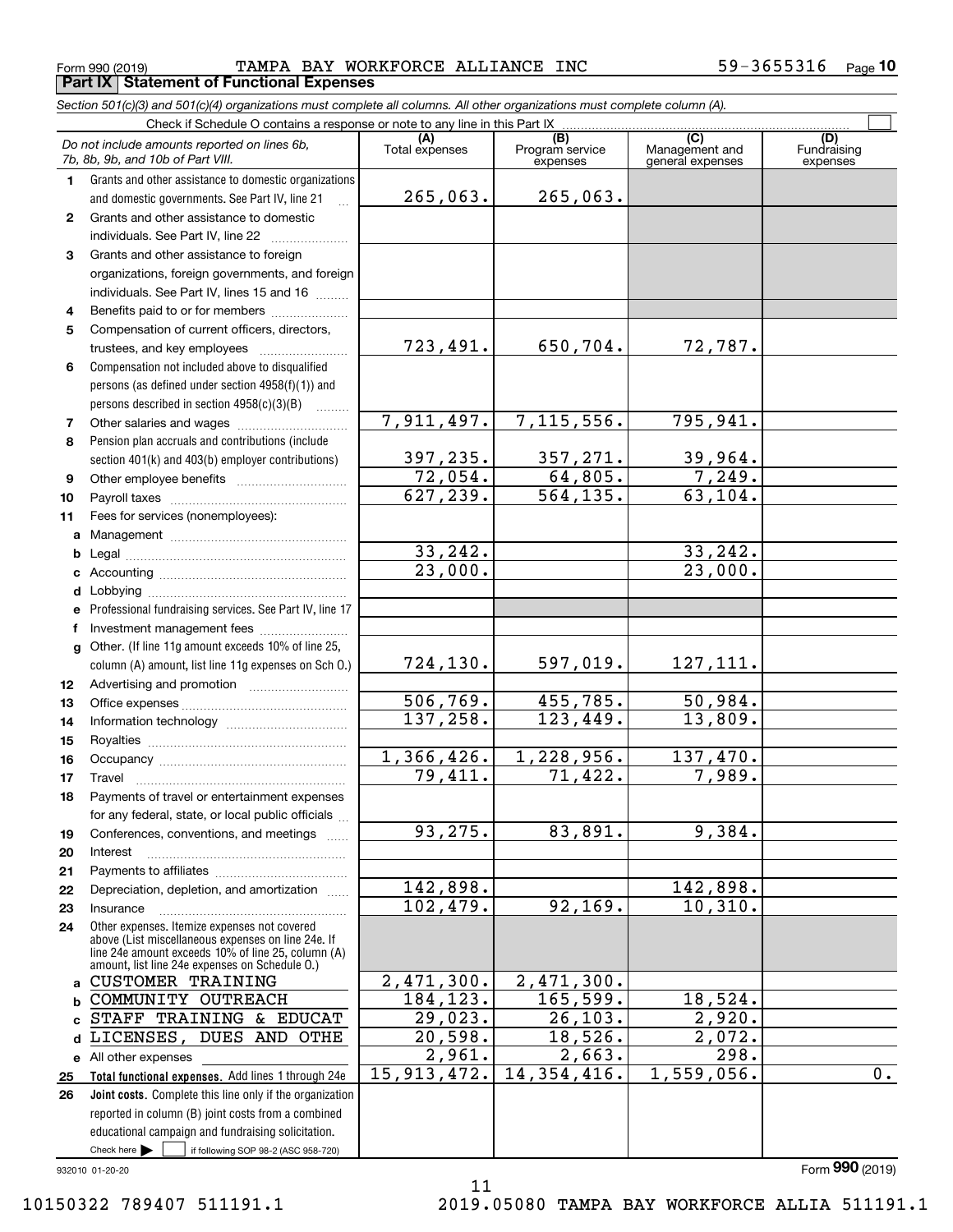Form (2019) **990**

|  | Form 990 (2019) |  | TAMPA BAY WORKFORCE ALLIANCE INC |  | 59-3655316 | Page |
|--|-----------------|--|----------------------------------|--|------------|------|
|--|-----------------|--|----------------------------------|--|------------|------|

|                             |    |                                                                                                                                                                                                                                                                                                                                                                                                                                                |                                 | (A)<br>Beginning of year |                  | (B)<br>End of year       |
|-----------------------------|----|------------------------------------------------------------------------------------------------------------------------------------------------------------------------------------------------------------------------------------------------------------------------------------------------------------------------------------------------------------------------------------------------------------------------------------------------|---------------------------------|--------------------------|------------------|--------------------------|
|                             | 1  |                                                                                                                                                                                                                                                                                                                                                                                                                                                |                                 | 2, 241, 041.             | $\blacksquare$   | $\overline{1,157,266}$ . |
|                             | 2  |                                                                                                                                                                                                                                                                                                                                                                                                                                                |                                 | 318, 111.                | $\mathbf 2$      | 408,734.                 |
|                             | з  |                                                                                                                                                                                                                                                                                                                                                                                                                                                |                                 | 758,939.                 | $\mathbf{3}$     | 603,638.                 |
|                             | 4  |                                                                                                                                                                                                                                                                                                                                                                                                                                                |                                 | 95, 160.                 | $\overline{4}$   | 10,767.                  |
|                             | 5  | Loans and other receivables from any current or former officer, director,                                                                                                                                                                                                                                                                                                                                                                      |                                 |                          |                  |                          |
|                             |    | trustee, key employee, creator or founder, substantial contributor, or 35%                                                                                                                                                                                                                                                                                                                                                                     |                                 |                          |                  |                          |
|                             |    | controlled entity or family member of any of these persons                                                                                                                                                                                                                                                                                                                                                                                     |                                 |                          | 5                |                          |
|                             | 6  | Loans and other receivables from other disqualified persons (as defined                                                                                                                                                                                                                                                                                                                                                                        |                                 |                          |                  |                          |
| Assets                      |    | under section 4958(f)(1)), and persons described in section 4958(c)(3)(B)                                                                                                                                                                                                                                                                                                                                                                      | $\ldots$                        |                          | 6                |                          |
|                             | 7  |                                                                                                                                                                                                                                                                                                                                                                                                                                                |                                 |                          | $\overline{7}$   |                          |
|                             | 8  |                                                                                                                                                                                                                                                                                                                                                                                                                                                |                                 |                          | 8                |                          |
|                             | 9  | Prepaid expenses and deferred charges                                                                                                                                                                                                                                                                                                                                                                                                          |                                 | 296,711.                 | $\boldsymbol{9}$ | 520,865.                 |
|                             |    | <b>10a</b> Land, buildings, and equipment: cost or other                                                                                                                                                                                                                                                                                                                                                                                       |                                 |                          |                  |                          |
|                             |    | basis. Complete Part VI of Schedule D  10a                                                                                                                                                                                                                                                                                                                                                                                                     | $\frac{3,490,838.}{2,918,793.}$ |                          |                  |                          |
|                             |    | $\frac{1}{10b}$<br><b>b</b> Less: accumulated depreciation                                                                                                                                                                                                                                                                                                                                                                                     |                                 | 714,943.                 | 10 <sub>c</sub>  | 572,045.                 |
|                             | 11 |                                                                                                                                                                                                                                                                                                                                                                                                                                                |                                 |                          | 11               |                          |
|                             | 12 |                                                                                                                                                                                                                                                                                                                                                                                                                                                |                                 |                          | 12               |                          |
|                             | 13 |                                                                                                                                                                                                                                                                                                                                                                                                                                                |                                 |                          | 13               |                          |
|                             | 14 |                                                                                                                                                                                                                                                                                                                                                                                                                                                |                                 |                          | 14               |                          |
|                             | 15 |                                                                                                                                                                                                                                                                                                                                                                                                                                                |                                 |                          | 15               |                          |
|                             | 16 |                                                                                                                                                                                                                                                                                                                                                                                                                                                |                                 | $\overline{4,424,905}$ . | 16               | 3, 273, 315.             |
|                             | 17 |                                                                                                                                                                                                                                                                                                                                                                                                                                                |                                 | 1,867,452.               | 17               | $\overline{1,118,605}$ . |
|                             | 18 |                                                                                                                                                                                                                                                                                                                                                                                                                                                |                                 | 18                       |                  |                          |
|                             | 19 |                                                                                                                                                                                                                                                                                                                                                                                                                                                | 1,077,613.                      | 19                       | 893,385.         |                          |
|                             | 20 |                                                                                                                                                                                                                                                                                                                                                                                                                                                |                                 | 20                       |                  |                          |
|                             | 21 | Escrow or custodial account liability. Complete Part IV of Schedule D                                                                                                                                                                                                                                                                                                                                                                          |                                 |                          | 21               |                          |
|                             | 22 | Loans and other payables to any current or former officer, director,                                                                                                                                                                                                                                                                                                                                                                           |                                 |                          |                  |                          |
| Liabilities                 |    | trustee, key employee, creator or founder, substantial contributor, or 35%                                                                                                                                                                                                                                                                                                                                                                     |                                 |                          |                  |                          |
|                             |    | controlled entity or family member of any of these persons                                                                                                                                                                                                                                                                                                                                                                                     |                                 | 22                       |                  |                          |
|                             | 23 | Secured mortgages and notes payable to unrelated third parties                                                                                                                                                                                                                                                                                                                                                                                 |                                 |                          | 23               |                          |
|                             | 24 |                                                                                                                                                                                                                                                                                                                                                                                                                                                |                                 |                          | 24               |                          |
|                             | 25 | Other liabilities (including federal income tax, payables to related third<br>parties, and other liabilities not included on lines 17-24). Complete Part X                                                                                                                                                                                                                                                                                     |                                 |                          |                  |                          |
|                             |    | of Schedule D                                                                                                                                                                                                                                                                                                                                                                                                                                  |                                 |                          | 25               |                          |
|                             | 26 | $\begin{minipage}{0.5\textwidth} \begin{tabular}{ c c c c } \hline \multicolumn{1}{ c }{0.5\textwidth} \begin{tabular}{ c c c } \hline \multicolumn{1}{ c }{0.5\textwidth} \begin{tabular}{ c c c } \hline \multicolumn{1}{ c }{0.5\textwidth} \begin{tabular}{ c c c } \hline \multicolumn{1}{ c }{0.5\textwidth} \begin{tabular}{ c c c } \hline \multicolumn{1}{ c }{0.5\textwidth} \begin{tabular}{ c c c } \hline \multicolumn{1}{ c }{0$ |                                 | $\overline{2,945,065.}$  | 26               | 2,011,990.               |
|                             |    | Organizations that follow FASB ASC 958, check here $\blacktriangleright \lfloor X \rfloor$                                                                                                                                                                                                                                                                                                                                                     |                                 |                          |                  |                          |
|                             |    | and complete lines 27, 28, 32, and 33.                                                                                                                                                                                                                                                                                                                                                                                                         |                                 |                          |                  |                          |
|                             | 27 |                                                                                                                                                                                                                                                                                                                                                                                                                                                |                                 | 1,479,840.               | 27               | 1,261,325.               |
|                             | 28 |                                                                                                                                                                                                                                                                                                                                                                                                                                                |                                 |                          | 28               |                          |
|                             |    | Organizations that do not follow FASB ASC 958, check here $\blacktriangleright$                                                                                                                                                                                                                                                                                                                                                                |                                 |                          |                  |                          |
|                             |    | and complete lines 29 through 33.                                                                                                                                                                                                                                                                                                                                                                                                              |                                 |                          |                  |                          |
|                             | 29 |                                                                                                                                                                                                                                                                                                                                                                                                                                                |                                 |                          | 29               |                          |
|                             | 30 | Paid-in or capital surplus, or land, building, or equipment fund                                                                                                                                                                                                                                                                                                                                                                               |                                 |                          | 30               |                          |
|                             | 31 | Retained earnings, endowment, accumulated income, or other funds                                                                                                                                                                                                                                                                                                                                                                               | .                               |                          | 31               |                          |
| Net Assets or Fund Balances | 32 |                                                                                                                                                                                                                                                                                                                                                                                                                                                |                                 | 1,479,840.               | 32               | 1,261,325.               |
|                             | 33 | Total liabilities and net assets/fund balances                                                                                                                                                                                                                                                                                                                                                                                                 |                                 | 4,424,905.               | 33               | 3, 273, 315.             |

**33**Total liabilities and net assets/fund balances

**Part X Balance Sheet**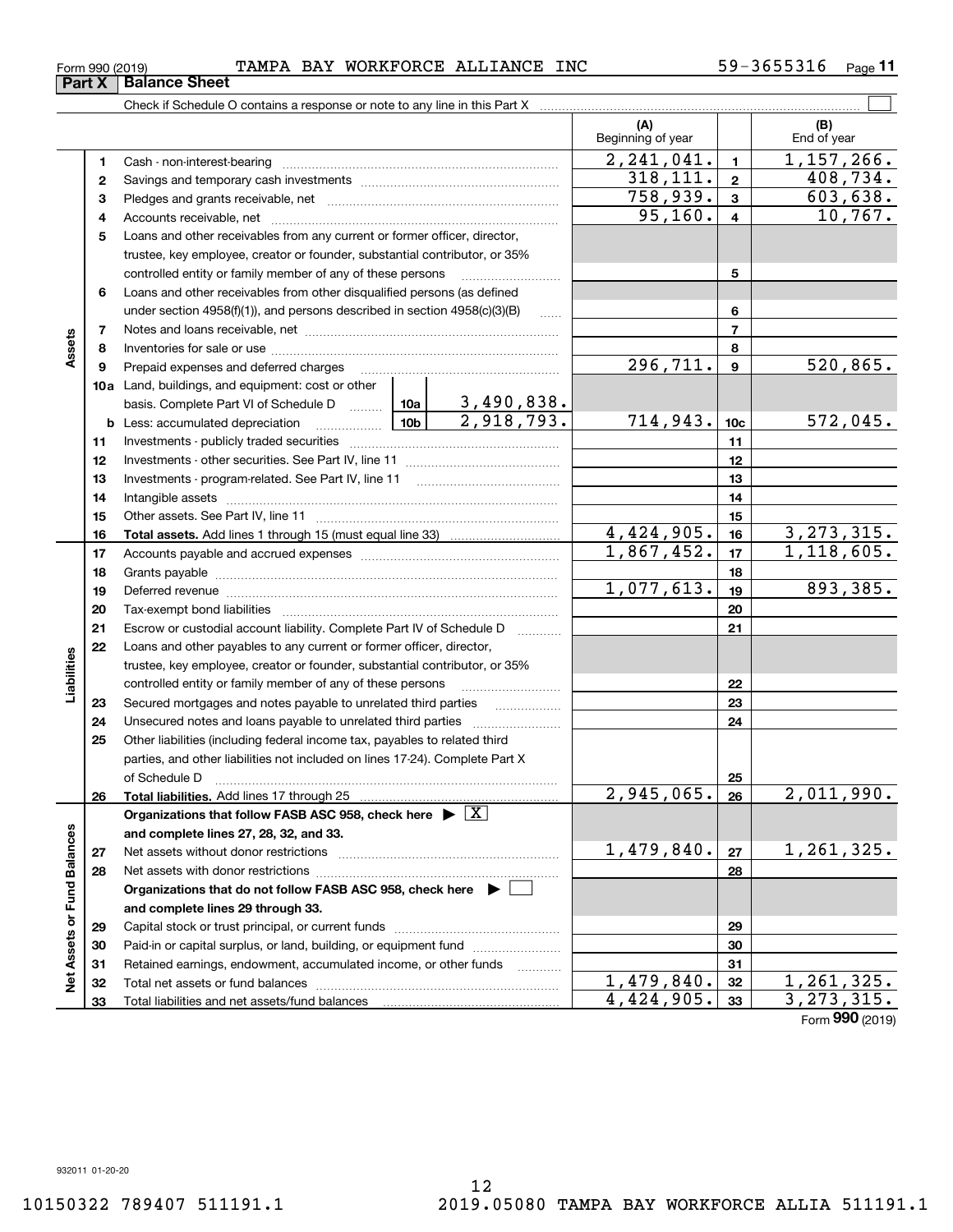|         | TAMPA BAY WORKFORCE ALLIANCE INC<br>Form 990 (2019)                                                                             |                         | 59-3655316     |     | Page 12           |  |  |
|---------|---------------------------------------------------------------------------------------------------------------------------------|-------------------------|----------------|-----|-------------------|--|--|
| Part XI | <b>Reconciliation of Net Assets</b>                                                                                             |                         |                |     |                   |  |  |
|         |                                                                                                                                 |                         |                |     |                   |  |  |
|         |                                                                                                                                 |                         |                |     |                   |  |  |
| 1       |                                                                                                                                 | 1                       | 15,694,957.    |     |                   |  |  |
| 2       | Total expenses (must equal Part IX, column (A), line 25)                                                                        | $\mathbf{2}$            | 15,913,472.    |     |                   |  |  |
| З       | Revenue less expenses. Subtract line 2 from line 1                                                                              | 3                       | $-218,515.$    |     |                   |  |  |
| 4       |                                                                                                                                 | $\overline{\mathbf{4}}$ | 1,479,840.     |     |                   |  |  |
| 5       | Net unrealized gains (losses) on investments                                                                                    | 5                       |                |     |                   |  |  |
| 6       | 6                                                                                                                               |                         |                |     |                   |  |  |
| 7       |                                                                                                                                 | $\overline{7}$          |                |     |                   |  |  |
| 8       |                                                                                                                                 | 8                       |                |     |                   |  |  |
| 9       | Other changes in net assets or fund balances (explain on Schedule O)                                                            | 9                       |                |     | 0.                |  |  |
| 10      | Net assets or fund balances at end of year. Combine lines 3 through 9 (must equal Part X, line 32,                              |                         |                |     |                   |  |  |
|         | 1, 261, 325.<br>10                                                                                                              |                         |                |     |                   |  |  |
|         | <b>Part XII Financial Statements and Reporting</b>                                                                              |                         |                |     |                   |  |  |
|         |                                                                                                                                 |                         |                |     | $\vert$ X $\vert$ |  |  |
|         |                                                                                                                                 |                         |                | Yes | <b>No</b>         |  |  |
| 1       | $\boxed{\mathbf{X}}$ Accrual<br>Accounting method used to prepare the Form 990: <u>I</u> Cash<br>Other                          |                         |                |     |                   |  |  |
|         | If the organization changed its method of accounting from a prior year or checked "Other," explain in Schedule O.               |                         |                |     |                   |  |  |
|         | 2a Were the organization's financial statements compiled or reviewed by an independent accountant?                              |                         |                |     |                   |  |  |
|         | If "Yes," check a box below to indicate whether the financial statements for the year were compiled or reviewed on a            |                         |                |     |                   |  |  |
|         | separate basis, consolidated basis, or both:                                                                                    |                         |                |     |                   |  |  |
|         | Separate basis<br>Both consolidated and separate basis<br>Consolidated basis                                                    |                         |                |     |                   |  |  |
|         | <b>b</b> Were the organization's financial statements audited by an independent accountant?                                     |                         | 2 <sub>b</sub> | X   |                   |  |  |
|         | If "Yes," check a box below to indicate whether the financial statements for the year were audited on a separate basis,         |                         |                |     |                   |  |  |
|         | consolidated basis, or both:                                                                                                    |                         |                |     |                   |  |  |
|         | $X$ Separate basis<br>Consolidated basis<br>Both consolidated and separate basis                                                |                         |                |     |                   |  |  |
|         | c If "Yes" to line 2a or 2b, does the organization have a committee that assumes responsibility for oversight of the audit,     |                         |                |     |                   |  |  |
|         |                                                                                                                                 |                         | 2c             | X   |                   |  |  |
|         | If the organization changed either its oversight process or selection process during the tax year, explain on Schedule O.       |                         |                |     |                   |  |  |
|         | 3a As a result of a federal award, was the organization required to undergo an audit or audits as set forth in the Single Audit |                         |                |     |                   |  |  |
|         |                                                                                                                                 |                         | За             | Х   |                   |  |  |
| b       | If "Yes," did the organization undergo the required audit or audits? If the organization did not undergo the required audit     |                         |                |     |                   |  |  |
|         |                                                                                                                                 |                         | Зb             | х   |                   |  |  |

Form (2019) **990**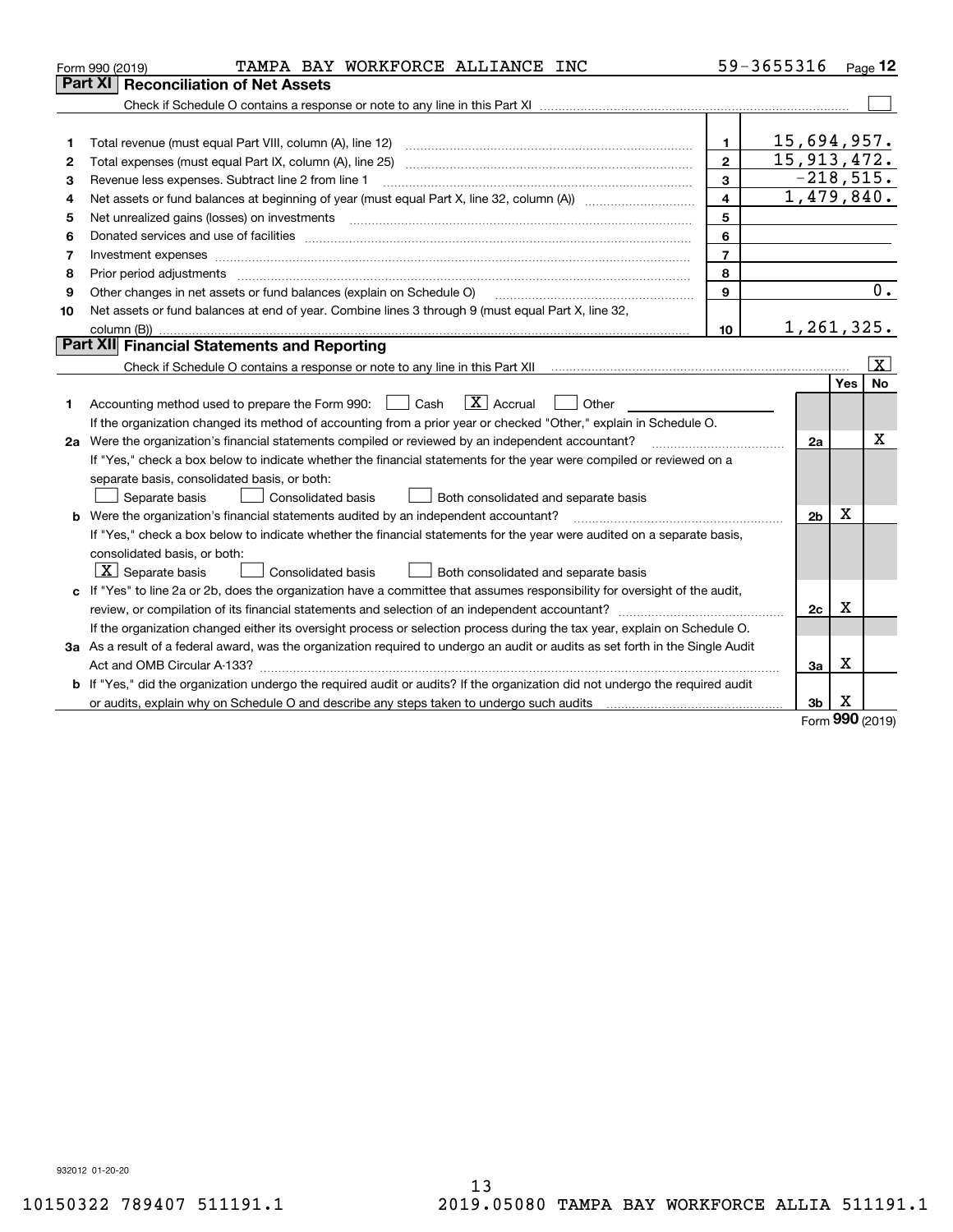| <b>SCHEDULE A</b> |
|-------------------|
|-------------------|

**(Form 990 or 990-EZ)**

### **Public Charity Status and Public Support**

**Complete if the organization is a section 501(c)(3) organization or a section 4947(a)(1) nonexempt charitable trust. | Attach to Form 990 or Form 990-EZ.** 

| OMB No. 1545-0047     |
|-----------------------|
| '019                  |
| <b>Open to Public</b> |

|    | Department of the Treasury<br>Internal Revenue Service                                                                                     |                                                                                                                                               |  |                                                                          | Attach to Form 990 or Form 990-EZ.<br>Go to www.irs.gov/Form990 for instructions and the latest information.                               |     |                                                                | <b>Open to Public</b><br>Inspection |  |                                       |  |
|----|--------------------------------------------------------------------------------------------------------------------------------------------|-----------------------------------------------------------------------------------------------------------------------------------------------|--|--------------------------------------------------------------------------|--------------------------------------------------------------------------------------------------------------------------------------------|-----|----------------------------------------------------------------|-------------------------------------|--|---------------------------------------|--|
|    |                                                                                                                                            | Name of the organization                                                                                                                      |  |                                                                          |                                                                                                                                            |     |                                                                |                                     |  | <b>Employer identification number</b> |  |
|    |                                                                                                                                            |                                                                                                                                               |  |                                                                          | TAMPA BAY WORKFORCE ALLIANCE INC                                                                                                           |     |                                                                |                                     |  | 59-3655316                            |  |
|    | Part I                                                                                                                                     |                                                                                                                                               |  |                                                                          | Reason for Public Charity Status (All organizations must complete this part.) See instructions.                                            |     |                                                                |                                     |  |                                       |  |
|    |                                                                                                                                            |                                                                                                                                               |  |                                                                          | The organization is not a private foundation because it is: (For lines 1 through 12, check only one box.)                                  |     |                                                                |                                     |  |                                       |  |
| 1  |                                                                                                                                            |                                                                                                                                               |  |                                                                          | A church, convention of churches, or association of churches described in section 170(b)(1)(A)(i).                                         |     |                                                                |                                     |  |                                       |  |
| 2  |                                                                                                                                            |                                                                                                                                               |  |                                                                          | A school described in section 170(b)(1)(A)(ii). (Attach Schedule E (Form 990 or 990-EZ).)                                                  |     |                                                                |                                     |  |                                       |  |
|    |                                                                                                                                            |                                                                                                                                               |  |                                                                          |                                                                                                                                            |     |                                                                |                                     |  |                                       |  |
| з  |                                                                                                                                            |                                                                                                                                               |  |                                                                          | A hospital or a cooperative hospital service organization described in section 170(b)(1)(A)(iii).                                          |     |                                                                |                                     |  |                                       |  |
| 4  |                                                                                                                                            |                                                                                                                                               |  |                                                                          | A medical research organization operated in conjunction with a hospital described in section 170(b)(1)(A)(iii). Enter the hospital's name, |     |                                                                |                                     |  |                                       |  |
|    |                                                                                                                                            | city, and state:                                                                                                                              |  |                                                                          |                                                                                                                                            |     |                                                                |                                     |  |                                       |  |
| 5  |                                                                                                                                            |                                                                                                                                               |  |                                                                          | An organization operated for the benefit of a college or university owned or operated by a governmental unit described in                  |     |                                                                |                                     |  |                                       |  |
|    |                                                                                                                                            |                                                                                                                                               |  | section 170(b)(1)(A)(iv). (Complete Part II.)                            |                                                                                                                                            |     |                                                                |                                     |  |                                       |  |
| 6  |                                                                                                                                            |                                                                                                                                               |  |                                                                          | A federal, state, or local government or governmental unit described in section 170(b)(1)(A)(v).                                           |     |                                                                |                                     |  |                                       |  |
|    | 7   X                                                                                                                                      |                                                                                                                                               |  |                                                                          | An organization that normally receives a substantial part of its support from a governmental unit or from the general public described in  |     |                                                                |                                     |  |                                       |  |
|    |                                                                                                                                            | section 170(b)(1)(A)(vi). (Complete Part II.)                                                                                                 |  |                                                                          |                                                                                                                                            |     |                                                                |                                     |  |                                       |  |
| 8  |                                                                                                                                            | A community trust described in section 170(b)(1)(A)(vi). (Complete Part II.)                                                                  |  |                                                                          |                                                                                                                                            |     |                                                                |                                     |  |                                       |  |
| 9  |                                                                                                                                            | An agricultural research organization described in section 170(b)(1)(A)(ix) operated in conjunction with a land-grant college                 |  |                                                                          |                                                                                                                                            |     |                                                                |                                     |  |                                       |  |
|    |                                                                                                                                            | or university or a non-land-grant college of agriculture (see instructions). Enter the name, city, and state of the college or                |  |                                                                          |                                                                                                                                            |     |                                                                |                                     |  |                                       |  |
|    |                                                                                                                                            | university:                                                                                                                                   |  |                                                                          |                                                                                                                                            |     |                                                                |                                     |  |                                       |  |
| 10 |                                                                                                                                            | An organization that normally receives: (1) more than 33 1/3% of its support from contributions, membership fees, and gross receipts from     |  |                                                                          |                                                                                                                                            |     |                                                                |                                     |  |                                       |  |
|    |                                                                                                                                            | activities related to its exempt functions - subject to certain exceptions, and (2) no more than 33 1/3% of its support from gross investment |  |                                                                          |                                                                                                                                            |     |                                                                |                                     |  |                                       |  |
|    | income and unrelated business taxable income (less section 511 tax) from businesses acquired by the organization after June 30, 1975.      |                                                                                                                                               |  |                                                                          |                                                                                                                                            |     |                                                                |                                     |  |                                       |  |
|    | See section 509(a)(2). (Complete Part III.)                                                                                                |                                                                                                                                               |  |                                                                          |                                                                                                                                            |     |                                                                |                                     |  |                                       |  |
| 11 | An organization organized and operated exclusively to test for public safety. See section 509(a)(4).                                       |                                                                                                                                               |  |                                                                          |                                                                                                                                            |     |                                                                |                                     |  |                                       |  |
| 12 | An organization organized and operated exclusively for the benefit of, to perform the functions of, or to carry out the purposes of one or |                                                                                                                                               |  |                                                                          |                                                                                                                                            |     |                                                                |                                     |  |                                       |  |
|    | more publicly supported organizations described in section 509(a)(1) or section 509(a)(2). See section 509(a)(3). Check the box in         |                                                                                                                                               |  |                                                                          |                                                                                                                                            |     |                                                                |                                     |  |                                       |  |
|    | lines 12a through 12d that describes the type of supporting organization and complete lines 12e, 12f, and 12g.                             |                                                                                                                                               |  |                                                                          |                                                                                                                                            |     |                                                                |                                     |  |                                       |  |
| а  |                                                                                                                                            |                                                                                                                                               |  |                                                                          | Type I. A supporting organization operated, supervised, or controlled by its supported organization(s), typically by giving                |     |                                                                |                                     |  |                                       |  |
|    |                                                                                                                                            |                                                                                                                                               |  |                                                                          | the supported organization(s) the power to regularly appoint or elect a majority of the directors or trustees of the supporting            |     |                                                                |                                     |  |                                       |  |
|    |                                                                                                                                            |                                                                                                                                               |  | organization. You must complete Part IV, Sections A and B.               |                                                                                                                                            |     |                                                                |                                     |  |                                       |  |
| b  |                                                                                                                                            |                                                                                                                                               |  |                                                                          | Type II. A supporting organization supervised or controlled in connection with its supported organization(s), by having                    |     |                                                                |                                     |  |                                       |  |
|    |                                                                                                                                            |                                                                                                                                               |  |                                                                          | control or management of the supporting organization vested in the same persons that control or manage the supported                       |     |                                                                |                                     |  |                                       |  |
|    |                                                                                                                                            |                                                                                                                                               |  | organization(s). You must complete Part IV, Sections A and C.            |                                                                                                                                            |     |                                                                |                                     |  |                                       |  |
| с  |                                                                                                                                            |                                                                                                                                               |  |                                                                          | Type III functionally integrated. A supporting organization operated in connection with, and functionally integrated with,                 |     |                                                                |                                     |  |                                       |  |
|    |                                                                                                                                            |                                                                                                                                               |  |                                                                          | its supported organization(s) (see instructions). You must complete Part IV, Sections A, D, and E.                                         |     |                                                                |                                     |  |                                       |  |
| d  |                                                                                                                                            |                                                                                                                                               |  |                                                                          | Type III non-functionally integrated. A supporting organization operated in connection with its supported organization(s)                  |     |                                                                |                                     |  |                                       |  |
|    |                                                                                                                                            |                                                                                                                                               |  |                                                                          | that is not functionally integrated. The organization generally must satisfy a distribution requirement and an attentiveness               |     |                                                                |                                     |  |                                       |  |
|    |                                                                                                                                            |                                                                                                                                               |  |                                                                          | requirement (see instructions). You must complete Part IV, Sections A and D, and Part V.                                                   |     |                                                                |                                     |  |                                       |  |
| е  |                                                                                                                                            |                                                                                                                                               |  |                                                                          | Check this box if the organization received a written determination from the IRS that it is a Type I, Type II, Type III                    |     |                                                                |                                     |  |                                       |  |
|    |                                                                                                                                            |                                                                                                                                               |  |                                                                          | functionally integrated, or Type III non-functionally integrated supporting organization.                                                  |     |                                                                |                                     |  |                                       |  |
|    |                                                                                                                                            | f Enter the number of supported organizations                                                                                                 |  |                                                                          |                                                                                                                                            |     |                                                                |                                     |  |                                       |  |
|    |                                                                                                                                            |                                                                                                                                               |  | g Provide the following information about the supported organization(s). |                                                                                                                                            |     |                                                                |                                     |  |                                       |  |
|    |                                                                                                                                            | (i) Name of supported                                                                                                                         |  | (ii) EIN                                                                 | (iii) Type of organization                                                                                                                 |     | (iv) Is the organization listed<br>in your governing document? | (v) Amount of monetary              |  | (vi) Amount of other                  |  |
|    |                                                                                                                                            | organization                                                                                                                                  |  |                                                                          | (described on lines 1-10<br>above (see instructions))                                                                                      | Yes | No                                                             | support (see instructions)          |  | support (see instructions)            |  |
|    |                                                                                                                                            |                                                                                                                                               |  |                                                                          |                                                                                                                                            |     |                                                                |                                     |  |                                       |  |
|    |                                                                                                                                            |                                                                                                                                               |  |                                                                          |                                                                                                                                            |     |                                                                |                                     |  |                                       |  |
|    |                                                                                                                                            |                                                                                                                                               |  |                                                                          |                                                                                                                                            |     |                                                                |                                     |  |                                       |  |
|    |                                                                                                                                            |                                                                                                                                               |  |                                                                          |                                                                                                                                            |     |                                                                |                                     |  |                                       |  |
|    |                                                                                                                                            |                                                                                                                                               |  |                                                                          |                                                                                                                                            |     |                                                                |                                     |  |                                       |  |
|    |                                                                                                                                            |                                                                                                                                               |  |                                                                          |                                                                                                                                            |     |                                                                |                                     |  |                                       |  |
|    |                                                                                                                                            |                                                                                                                                               |  |                                                                          |                                                                                                                                            |     |                                                                |                                     |  |                                       |  |
|    |                                                                                                                                            |                                                                                                                                               |  |                                                                          |                                                                                                                                            |     |                                                                |                                     |  |                                       |  |
|    |                                                                                                                                            |                                                                                                                                               |  |                                                                          |                                                                                                                                            |     |                                                                |                                     |  |                                       |  |
|    |                                                                                                                                            |                                                                                                                                               |  |                                                                          |                                                                                                                                            |     |                                                                |                                     |  |                                       |  |
|    |                                                                                                                                            |                                                                                                                                               |  |                                                                          |                                                                                                                                            |     |                                                                |                                     |  |                                       |  |

**Total**

LHA For Paperwork Reduction Act Notice, see the Instructions for Form 990 or 990-EZ. 932021 09-25-19 Schedule A (Form 990 or 990-EZ) 2019 14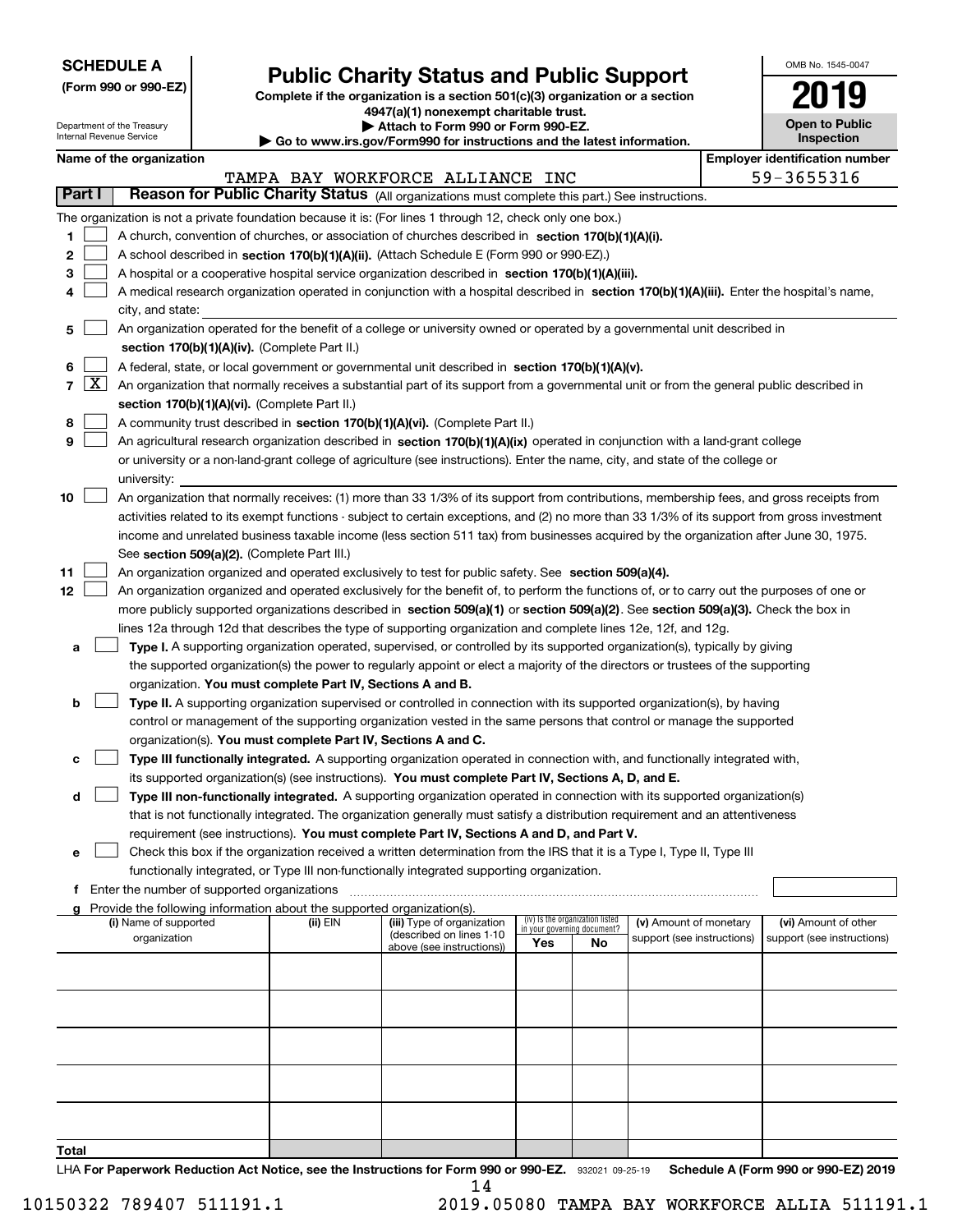#### Schedule A (Form 990 or 990-EZ) 2019 Page TAMPA BAY WORKFORCE ALLIANCE INC 59-3655316

(Complete only if you checked the box on line 5, 7, or 8 of Part I or if the organization failed to qualify under Part III. If the organization fails to qualify under the tests listed below, please complete Part III.) **Part II Support Schedule for Organizations Described in Sections 170(b)(1)(A)(iv) and 170(b)(1)(A)(vi)**

| <b>Section A. Public Support</b>                                                                                                               |                                                        |            |            |            |          |                                                                               |
|------------------------------------------------------------------------------------------------------------------------------------------------|--------------------------------------------------------|------------|------------|------------|----------|-------------------------------------------------------------------------------|
| Calendar year (or fiscal year beginning in)                                                                                                    | (a) 2015                                               | $(b)$ 2016 | $(c)$ 2017 | $(d)$ 2018 | (e) 2019 | (f) Total                                                                     |
| 1 Gifts, grants, contributions, and                                                                                                            |                                                        |            |            |            |          |                                                                               |
| membership fees received. (Do not                                                                                                              |                                                        |            |            |            |          |                                                                               |
| include any "unusual grants.")                                                                                                                 | 17213514.20106160.16851514.16991774.15575432.86738394. |            |            |            |          |                                                                               |
| 2 Tax revenues levied for the organ-                                                                                                           |                                                        |            |            |            |          |                                                                               |
| ization's benefit and either paid to                                                                                                           |                                                        |            |            |            |          |                                                                               |
| or expended on its behalf                                                                                                                      |                                                        |            |            |            |          |                                                                               |
| 3 The value of services or facilities                                                                                                          |                                                        |            |            |            |          |                                                                               |
| furnished by a governmental unit to                                                                                                            |                                                        |            |            |            |          |                                                                               |
| the organization without charge                                                                                                                |                                                        |            |            |            |          |                                                                               |
| 4 Total. Add lines 1 through 3                                                                                                                 |                                                        |            |            |            |          | 17213514.20106160.16851514.16991774.15575432.86738394.                        |
| 5 The portion of total contributions                                                                                                           |                                                        |            |            |            |          |                                                                               |
| by each person (other than a                                                                                                                   |                                                        |            |            |            |          |                                                                               |
| governmental unit or publicly                                                                                                                  |                                                        |            |            |            |          |                                                                               |
| supported organization) included                                                                                                               |                                                        |            |            |            |          |                                                                               |
| on line 1 that exceeds 2% of the                                                                                                               |                                                        |            |            |            |          |                                                                               |
| amount shown on line 11,                                                                                                                       |                                                        |            |            |            |          |                                                                               |
| column (f)                                                                                                                                     |                                                        |            |            |            |          |                                                                               |
| 6 Public support. Subtract line 5 from line 4.                                                                                                 |                                                        |            |            |            |          | 86738394.                                                                     |
| <b>Section B. Total Support</b>                                                                                                                |                                                        |            |            |            |          |                                                                               |
| Calendar year (or fiscal year beginning in)                                                                                                    | (a) 2015                                               | $(b)$ 2016 | $(c)$ 2017 | $(d)$ 2018 | (e) 2019 | (f) Total                                                                     |
| <b>7</b> Amounts from line 4                                                                                                                   |                                                        |            |            |            |          | $17213514$ , $20106160$ , $16851514$ , $16991774$ , $15575432$ , $86738394$ , |
| 8 Gross income from interest,                                                                                                                  |                                                        |            |            |            |          |                                                                               |
| dividends, payments received on                                                                                                                |                                                        |            |            |            |          |                                                                               |
| securities loans, rents, royalties,                                                                                                            |                                                        |            |            |            |          |                                                                               |
| and income from similar sources                                                                                                                | 165.                                                   | 165.       | 175.       | 236.       | 0.       | 741.                                                                          |
| <b>9</b> Net income from unrelated business                                                                                                    |                                                        |            |            |            |          |                                                                               |
| activities, whether or not the                                                                                                                 |                                                        |            |            |            |          |                                                                               |
| business is regularly carried on                                                                                                               |                                                        |            |            |            |          |                                                                               |
| <b>10</b> Other income. Do not include gain                                                                                                    |                                                        |            |            |            |          |                                                                               |
| or loss from the sale of capital                                                                                                               |                                                        |            |            |            |          |                                                                               |
| assets (Explain in Part VI.)                                                                                                                   |                                                        |            |            |            |          |                                                                               |
| 11 Total support. Add lines 7 through 10                                                                                                       |                                                        |            |            |            |          | 86739135.                                                                     |
| 12 Gross receipts from related activities, etc. (see instructions)                                                                             |                                                        |            |            |            | 12       | 650,957.                                                                      |
| 13 First five years. If the Form 990 is for the organization's first, second, third, fourth, or fifth tax year as a section 501(c)(3)          |                                                        |            |            |            |          |                                                                               |
| organization, check this box and stop here                                                                                                     |                                                        |            |            |            |          |                                                                               |
| Section C. Computation of Public Support Percentage                                                                                            |                                                        |            |            |            |          |                                                                               |
| 14 Public support percentage for 2019 (line 6, column (f) divided by line 11, column (f) <i>manumeronominimi</i> ng.                           |                                                        |            |            |            | 14       | 100.00<br>$\frac{9}{6}$                                                       |
|                                                                                                                                                |                                                        |            |            |            | 15       | 100.00<br>%                                                                   |
| 16a 33 1/3% support test - 2019. If the organization did not check the box on line 13, and line 14 is 33 1/3% or more, check this box and      |                                                        |            |            |            |          |                                                                               |
| stop here. The organization qualifies as a publicly supported organization                                                                     |                                                        |            |            |            |          | $\blacktriangleright$ $\vert$ X $\vert$                                       |
| b 33 1/3% support test - 2018. If the organization did not check a box on line 13 or 16a, and line 15 is 33 1/3% or more, check this box       |                                                        |            |            |            |          |                                                                               |
| and stop here. The organization qualifies as a publicly supported organization                                                                 |                                                        |            |            |            |          |                                                                               |
| 17a 10% -facts-and-circumstances test - 2019. If the organization did not check a box on line 13, 16a, or 16b, and line 14 is 10% or more,     |                                                        |            |            |            |          |                                                                               |
| and if the organization meets the "facts-and-circumstances" test, check this box and stop here. Explain in Part VI how the organization        |                                                        |            |            |            |          |                                                                               |
| meets the "facts-and-circumstances" test. The organization qualifies as a publicly supported organization                                      |                                                        |            |            |            |          |                                                                               |
| <b>b 10% -facts-and-circumstances test - 2018.</b> If the organization did not check a box on line 13, 16a, 16b, or 17a, and line 15 is 10% or |                                                        |            |            |            |          |                                                                               |
| more, and if the organization meets the "facts-and-circumstances" test, check this box and stop here. Explain in Part VI how the               |                                                        |            |            |            |          |                                                                               |
| organization meets the "facts-and-circumstances" test. The organization qualifies as a publicly supported organization                         |                                                        |            |            |            |          |                                                                               |
| 18 Private foundation. If the organization did not check a box on line 13, 16a, 16b, 17a, or 17b, check this box and see instructions          |                                                        |            |            |            |          |                                                                               |
|                                                                                                                                                |                                                        |            |            |            |          | Schedule A (Form 990 or 990-F7) 2019                                          |

**Schedule A (Form 990 or 990-EZ) 2019**

932022 09-25-19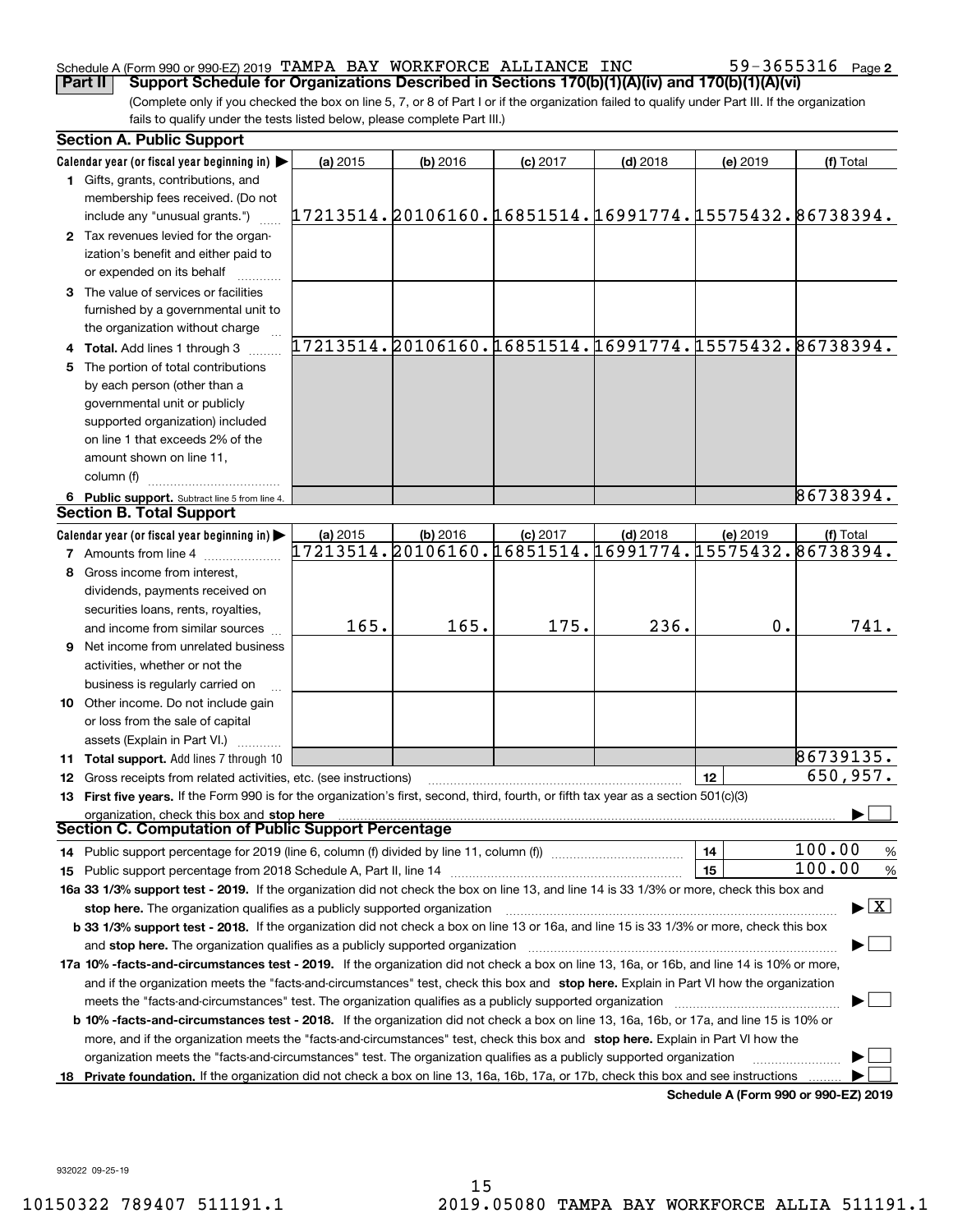#### Schedule A (Form 990 or 990-EZ) 2019 Page TAMPA BAY WORKFORCE ALLIANCE INC 59-3655316 **Part III Support Schedule for Organizations Described in Section 509(a)(2)**

(Complete only if you checked the box on line 10 of Part I or if the organization failed to qualify under Part II. If the organization fails to qualify under the tests listed below, please complete Part II.)

| <b>Section A. Public Support</b>                                                                                                                                                                                         |            |          |            |            |          |                                      |
|--------------------------------------------------------------------------------------------------------------------------------------------------------------------------------------------------------------------------|------------|----------|------------|------------|----------|--------------------------------------|
| Calendar year (or fiscal year beginning in) $\blacktriangleright$                                                                                                                                                        | (a) 2015   | (b) 2016 | $(c)$ 2017 | $(d)$ 2018 | (e) 2019 | (f) Total                            |
| 1 Gifts, grants, contributions, and                                                                                                                                                                                      |            |          |            |            |          |                                      |
| membership fees received. (Do not                                                                                                                                                                                        |            |          |            |            |          |                                      |
| include any "unusual grants.")                                                                                                                                                                                           |            |          |            |            |          |                                      |
| 2 Gross receipts from admissions,<br>merchandise sold or services per-<br>formed, or facilities furnished in<br>any activity that is related to the<br>organization's tax-exempt purpose                                 |            |          |            |            |          |                                      |
| 3 Gross receipts from activities that<br>are not an unrelated trade or bus-                                                                                                                                              |            |          |            |            |          |                                      |
| iness under section 513                                                                                                                                                                                                  |            |          |            |            |          |                                      |
| 4 Tax revenues levied for the organ-<br>ization's benefit and either paid to                                                                                                                                             |            |          |            |            |          |                                      |
| or expended on its behalf<br>.                                                                                                                                                                                           |            |          |            |            |          |                                      |
| 5 The value of services or facilities<br>furnished by a governmental unit to<br>the organization without charge                                                                                                          |            |          |            |            |          |                                      |
| <b>6 Total.</b> Add lines 1 through 5                                                                                                                                                                                    |            |          |            |            |          |                                      |
| 7a Amounts included on lines 1, 2, and                                                                                                                                                                                   |            |          |            |            |          |                                      |
| 3 received from disqualified persons<br><b>b</b> Amounts included on lines 2 and 3 received<br>from other than disqualified persons that<br>exceed the greater of \$5,000 or 1% of the<br>amount on line 13 for the year |            |          |            |            |          |                                      |
| c Add lines 7a and 7b                                                                                                                                                                                                    |            |          |            |            |          |                                      |
| 8 Public support. (Subtract line 7c from line 6.)                                                                                                                                                                        |            |          |            |            |          |                                      |
| <b>Section B. Total Support</b>                                                                                                                                                                                          |            |          |            |            |          |                                      |
| Calendar year (or fiscal year beginning in)                                                                                                                                                                              | (a) $2015$ | (b) 2016 | $(c)$ 2017 | $(d)$ 2018 | (e) 2019 | (f) Total                            |
| 9 Amounts from line 6                                                                                                                                                                                                    |            |          |            |            |          |                                      |
| 10a Gross income from interest,<br>dividends, payments received on<br>securities loans, rents, royalties,<br>and income from similar sources                                                                             |            |          |            |            |          |                                      |
| <b>b</b> Unrelated business taxable income<br>(less section 511 taxes) from businesses<br>acquired after June 30, 1975                                                                                                   |            |          |            |            |          |                                      |
| c Add lines 10a and 10b                                                                                                                                                                                                  |            |          |            |            |          |                                      |
| <b>11</b> Net income from unrelated business<br>activities not included in line 10b,<br>whether or not the business is<br>regularly carried on                                                                           |            |          |            |            |          |                                      |
| <b>12</b> Other income. Do not include gain<br>or loss from the sale of capital<br>assets (Explain in Part VI.)                                                                                                          |            |          |            |            |          |                                      |
| <b>13 Total support.</b> (Add lines 9, 10c, 11, and 12.)                                                                                                                                                                 |            |          |            |            |          |                                      |
| 14 First five years. If the Form 990 is for the organization's first, second, third, fourth, or fifth tax year as a section 501(c)(3) organization,                                                                      |            |          |            |            |          |                                      |
| check this box and stop here measurements and stop here are constructed and the measurement of the state of the                                                                                                          |            |          |            |            |          |                                      |
| <b>Section C. Computation of Public Support Percentage</b>                                                                                                                                                               |            |          |            |            |          |                                      |
| 15 Public support percentage for 2019 (line 8, column (f), divided by line 13, column (f))                                                                                                                               |            |          |            |            | 15       | %                                    |
| 16 Public support percentage from 2018 Schedule A, Part III, line 15                                                                                                                                                     |            |          |            |            | 16       | %                                    |
| <b>Section D. Computation of Investment Income Percentage</b>                                                                                                                                                            |            |          |            |            |          |                                      |
| 17 Investment income percentage for 2019 (line 10c, column (f), divided by line 13, column (f))                                                                                                                          |            |          |            |            | 17       | %                                    |
| 18 Investment income percentage from 2018 Schedule A, Part III, line 17                                                                                                                                                  |            |          |            |            | 18       | %                                    |
| 19a 33 1/3% support tests - 2019. If the organization did not check the box on line 14, and line 15 is more than 33 1/3%, and line 17 is not                                                                             |            |          |            |            |          |                                      |
| more than 33 1/3%, check this box and stop here. The organization qualifies as a publicly supported organization                                                                                                         |            |          |            |            |          | ▶                                    |
| b 33 1/3% support tests - 2018. If the organization did not check a box on line 14 or line 19a, and line 16 is more than 33 1/3%, and                                                                                    |            |          |            |            |          |                                      |
| line 18 is not more than 33 1/3%, check this box and stop here. The organization qualifies as a publicly supported organization                                                                                          |            |          |            |            |          |                                      |
| 20 Private foundation. If the organization did not check a box on line 14, 19a, or 19b, check this box and see instructions                                                                                              |            |          |            |            |          |                                      |
| 932023 09-25-19                                                                                                                                                                                                          |            | 16       |            |            |          | Schedule A (Form 990 or 990-EZ) 2019 |

10150322 789407 511191.1 2019.05080 TAMPA BAY WORKFORCE ALLIA 511191.1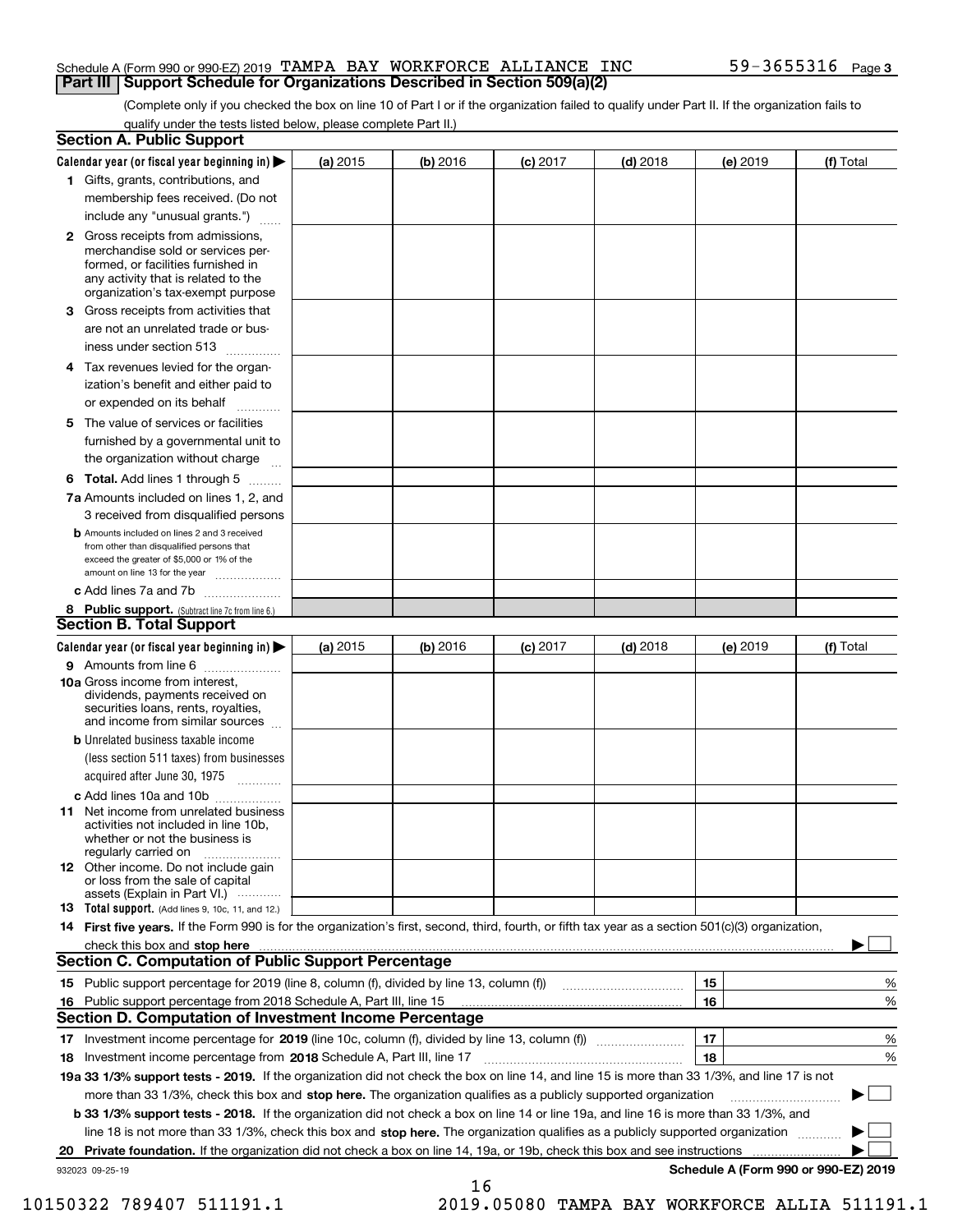#### Schedule A (Form 990 or 990-EZ) 2019 Page TAMPA BAY WORKFORCE ALLIANCE INC 59-3655316

#### $59 - 3655316$  Page 4

**1**

**2**

**3a**

**3b**

**3c**

**4a**

**4b**

**4c**

**5a**

**5b5c**

**6**

**7**

**8**

**9a**

**9b**

**9c**

**10a**

**10b**

**YesNo**

#### **Part IV Supporting Organizations**

(Complete only if you checked a box in line 12 on Part I. If you checked 12a of Part I, complete Sections A and B. If you checked 12b of Part I, complete Sections A and C. If you checked 12c of Part I, complete Sections A, D, and E. If you checked 12d of Part I, complete Sections A and D, and complete Part V.)

#### **Section A. All Supporting Organizations**

- **1** Are all of the organization's supported organizations listed by name in the organization's governing documents? If "No," describe in **Part VI** how the supported organizations are designated. If designated by *class or purpose, describe the designation. If historic and continuing relationship, explain.*
- **2** Did the organization have any supported organization that does not have an IRS determination of status under section 509(a)(1) or (2)? If "Yes," explain in Part VI how the organization determined that the supported *organization was described in section 509(a)(1) or (2).*
- **3a** Did the organization have a supported organization described in section 501(c)(4), (5), or (6)? If "Yes," answer *(b) and (c) below.*
- **b** Did the organization confirm that each supported organization qualified under section 501(c)(4), (5), or (6) and satisfied the public support tests under section 509(a)(2)? If "Yes," describe in **Part VI** when and how the *organization made the determination.*
- **c**Did the organization ensure that all support to such organizations was used exclusively for section 170(c)(2)(B) purposes? If "Yes," explain in **Part VI** what controls the organization put in place to ensure such use.
- **4a***If* Was any supported organization not organized in the United States ("foreign supported organization")? *"Yes," and if you checked 12a or 12b in Part I, answer (b) and (c) below.*
- **b** Did the organization have ultimate control and discretion in deciding whether to make grants to the foreign supported organization? If "Yes," describe in **Part VI** how the organization had such control and discretion *despite being controlled or supervised by or in connection with its supported organizations.*
- **c** Did the organization support any foreign supported organization that does not have an IRS determination under sections 501(c)(3) and 509(a)(1) or (2)? If "Yes," explain in **Part VI** what controls the organization used *to ensure that all support to the foreign supported organization was used exclusively for section 170(c)(2)(B) purposes.*
- **5a** Did the organization add, substitute, or remove any supported organizations during the tax year? If "Yes," answer (b) and (c) below (if applicable). Also, provide detail in **Part VI,** including (i) the names and EIN *numbers of the supported organizations added, substituted, or removed; (ii) the reasons for each such action; (iii) the authority under the organization's organizing document authorizing such action; and (iv) how the action was accomplished (such as by amendment to the organizing document).*
- **b** Type I or Type II only. Was any added or substituted supported organization part of a class already designated in the organization's organizing document?
- **cSubstitutions only.**  Was the substitution the result of an event beyond the organization's control?
- **6** Did the organization provide support (whether in the form of grants or the provision of services or facilities) to **Part VI.** *If "Yes," provide detail in* support or benefit one or more of the filing organization's supported organizations? anyone other than (i) its supported organizations, (ii) individuals that are part of the charitable class benefited by one or more of its supported organizations, or (iii) other supporting organizations that also
- **7**Did the organization provide a grant, loan, compensation, or other similar payment to a substantial contributor *If "Yes," complete Part I of Schedule L (Form 990 or 990-EZ).* regard to a substantial contributor? (as defined in section 4958(c)(3)(C)), a family member of a substantial contributor, or a 35% controlled entity with
- **8** Did the organization make a loan to a disqualified person (as defined in section 4958) not described in line 7? *If "Yes," complete Part I of Schedule L (Form 990 or 990-EZ).*
- **9a** Was the organization controlled directly or indirectly at any time during the tax year by one or more in section 509(a)(1) or (2))? If "Yes," *provide detail in* <code>Part VI.</code> disqualified persons as defined in section 4946 (other than foundation managers and organizations described
- **b** Did one or more disqualified persons (as defined in line 9a) hold a controlling interest in any entity in which the supporting organization had an interest? If "Yes," provide detail in P**art VI**.
- **c**Did a disqualified person (as defined in line 9a) have an ownership interest in, or derive any personal benefit from, assets in which the supporting organization also had an interest? If "Yes," provide detail in P**art VI.**
- **10a** Was the organization subject to the excess business holdings rules of section 4943 because of section supporting organizations)? If "Yes," answer 10b below. 4943(f) (regarding certain Type II supporting organizations, and all Type III non-functionally integrated
- **b** Did the organization have any excess business holdings in the tax year? (Use Schedule C, Form 4720, to *determine whether the organization had excess business holdings.)*

17

932024 09-25-19

**Schedule A (Form 990 or 990-EZ) 2019**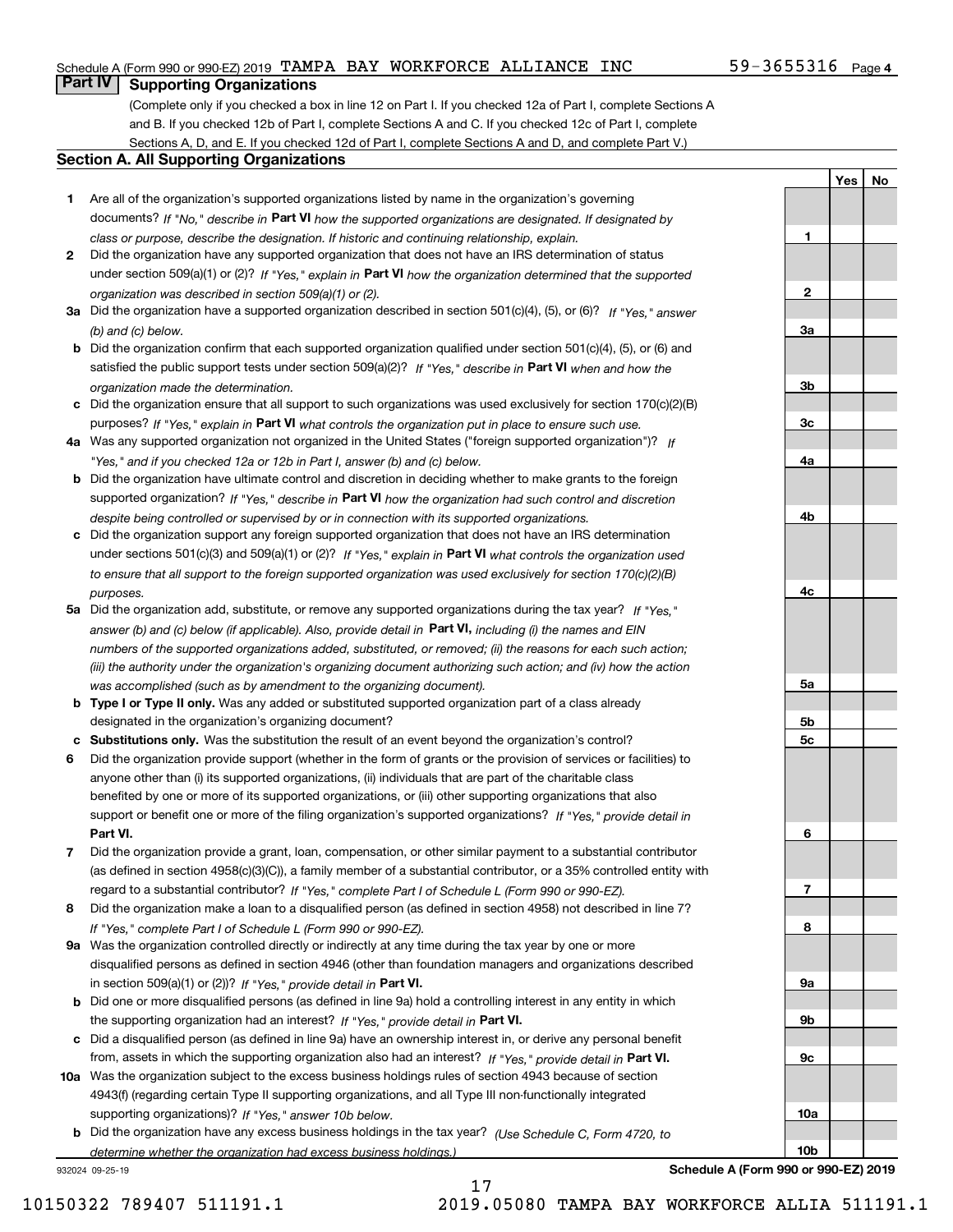#### Schedule A (Form 990 or 990-EZ) 2019 Page TAMPA BAY WORKFORCE ALLIANCE INC 59-3655316 **Part IV Supporting Organizations** *(continued)*

|    |                                                                                                                                                                                                                      |                 | Yes        | No |
|----|----------------------------------------------------------------------------------------------------------------------------------------------------------------------------------------------------------------------|-----------------|------------|----|
| 11 | Has the organization accepted a gift or contribution from any of the following persons?                                                                                                                              |                 |            |    |
|    | a A person who directly or indirectly controls, either alone or together with persons described in (b) and (c)                                                                                                       |                 |            |    |
|    | below, the governing body of a supported organization?                                                                                                                                                               | 11a             |            |    |
|    | <b>b</b> A family member of a person described in (a) above?                                                                                                                                                         | 11 <sub>b</sub> |            |    |
|    |                                                                                                                                                                                                                      |                 |            |    |
|    | c A 35% controlled entity of a person described in (a) or (b) above? If "Yes" to a, b, or c, provide detail in Part VI.<br><b>Section B. Type I Supporting Organizations</b>                                         | 11c             |            |    |
|    |                                                                                                                                                                                                                      |                 |            |    |
|    |                                                                                                                                                                                                                      |                 | Yes        | No |
| 1  | Did the directors, trustees, or membership of one or more supported organizations have the power to                                                                                                                  |                 |            |    |
|    | regularly appoint or elect at least a majority of the organization's directors or trustees at all times during the                                                                                                   |                 |            |    |
|    | tax year? If "No," describe in Part VI how the supported organization(s) effectively operated, supervised, or                                                                                                        |                 |            |    |
|    | controlled the organization's activities. If the organization had more than one supported organization,                                                                                                              |                 |            |    |
|    | describe how the powers to appoint and/or remove directors or trustees were allocated among the supported                                                                                                            |                 |            |    |
|    | organizations and what conditions or restrictions, if any, applied to such powers during the tax year.                                                                                                               | 1               |            |    |
| 2  | Did the organization operate for the benefit of any supported organization other than the supported                                                                                                                  |                 |            |    |
|    | organization(s) that operated, supervised, or controlled the supporting organization? If "Yes," explain in                                                                                                           |                 |            |    |
|    | Part VI how providing such benefit carried out the purposes of the supported organization(s) that operated,                                                                                                          |                 |            |    |
|    | supervised, or controlled the supporting organization.                                                                                                                                                               | $\mathbf{2}$    |            |    |
|    | <b>Section C. Type II Supporting Organizations</b>                                                                                                                                                                   |                 |            |    |
|    |                                                                                                                                                                                                                      |                 | Yes        | No |
| 1  | Were a majority of the organization's directors or trustees during the tax year also a majority of the directors                                                                                                     |                 |            |    |
|    | or trustees of each of the organization's supported organization(s)? If "No." describe in Part VI how control                                                                                                        |                 |            |    |
|    | or management of the supporting organization was vested in the same persons that controlled or managed                                                                                                               |                 |            |    |
|    | the supported organization(s).                                                                                                                                                                                       | 1               |            |    |
|    | Section D. All Type III Supporting Organizations                                                                                                                                                                     |                 |            |    |
|    |                                                                                                                                                                                                                      |                 | Yes        | No |
| 1  | Did the organization provide to each of its supported organizations, by the last day of the fifth month of the                                                                                                       |                 |            |    |
|    | organization's tax year, (i) a written notice describing the type and amount of support provided during the prior tax                                                                                                |                 |            |    |
|    | year, (ii) a copy of the Form 990 that was most recently filed as of the date of notification, and (iii) copies of the                                                                                               |                 |            |    |
|    |                                                                                                                                                                                                                      | 1               |            |    |
|    | organization's governing documents in effect on the date of notification, to the extent not previously provided?                                                                                                     |                 |            |    |
| 2  | Were any of the organization's officers, directors, or trustees either (i) appointed or elected by the supported                                                                                                     |                 |            |    |
|    | organization(s) or (ii) serving on the governing body of a supported organization? If "No," explain in Part VI how                                                                                                   |                 |            |    |
| 3  | the organization maintained a close and continuous working relationship with the supported organization(s).<br>By reason of the relationship described in (2), did the organization's supported organizations have a | 2               |            |    |
|    | significant voice in the organization's investment policies and in directing the use of the organization's                                                                                                           |                 |            |    |
|    | income or assets at all times during the tax year? If "Yes," describe in Part VI the role the organization's                                                                                                         |                 |            |    |
|    | supported organizations played in this regard.                                                                                                                                                                       | 3               |            |    |
|    | Section E. Type III Functionally Integrated Supporting Organizations                                                                                                                                                 |                 |            |    |
| 1  | Check the box next to the method that the organization used to satisfy the Integral Part Test during the year (see instructions).                                                                                    |                 |            |    |
| a  | The organization satisfied the Activities Test. Complete line 2 below.                                                                                                                                               |                 |            |    |
| b  | The organization is the parent of each of its supported organizations. Complete line 3 below.                                                                                                                        |                 |            |    |
| C  | The organization supported a governmental entity. Describe in Part VI how you supported a government entity (see instructions),                                                                                      |                 |            |    |
| 2  | Activities Test. Answer (a) and (b) below.                                                                                                                                                                           |                 | <b>Yes</b> | No |
| а  | Did substantially all of the organization's activities during the tax year directly further the exempt purposes of                                                                                                   |                 |            |    |
|    | the supported organization(s) to which the organization was responsive? If "Yes," then in Part VI identify                                                                                                           |                 |            |    |
|    | those supported organizations and explain how these activities directly furthered their exempt purposes,                                                                                                             |                 |            |    |
|    | how the organization was responsive to those supported organizations, and how the organization determined                                                                                                            |                 |            |    |
|    |                                                                                                                                                                                                                      | 2a              |            |    |
|    | that these activities constituted substantially all of its activities.<br><b>b</b> Did the activities described in (a) constitute activities that, but for the organization's involvement, one or more               |                 |            |    |
|    |                                                                                                                                                                                                                      |                 |            |    |
|    | of the organization's supported organization(s) would have been engaged in? If "Yes," explain in Part VI the                                                                                                         |                 |            |    |
|    | reasons for the organization's position that its supported organization(s) would have engaged in these                                                                                                               |                 |            |    |
|    | activities but for the organization's involvement.                                                                                                                                                                   | 2b              |            |    |
| 3  | Parent of Supported Organizations. Answer (a) and (b) below.                                                                                                                                                         |                 |            |    |
|    | a Did the organization have the power to regularly appoint or elect a majority of the officers, directors, or                                                                                                        |                 |            |    |
|    | trustees of each of the supported organizations? Provide details in Part VI.                                                                                                                                         | За              |            |    |
|    | <b>b</b> Did the organization exercise a substantial degree of direction over the policies, programs, and activities of each                                                                                         |                 |            |    |
|    | of its supported organizations? If "Yes." describe in Part VI the role played by the organization in this regard.                                                                                                    | 3b              |            |    |
|    | Schedule A (Form 990 or 990-EZ) 2019<br>932025 09-25-19                                                                                                                                                              |                 |            |    |

18

**Schedule A (Form 990 or 990-EZ) 2019**

10150322 789407 511191.1 2019.05080 TAMPA BAY WORKFORCE ALLIA 511191.1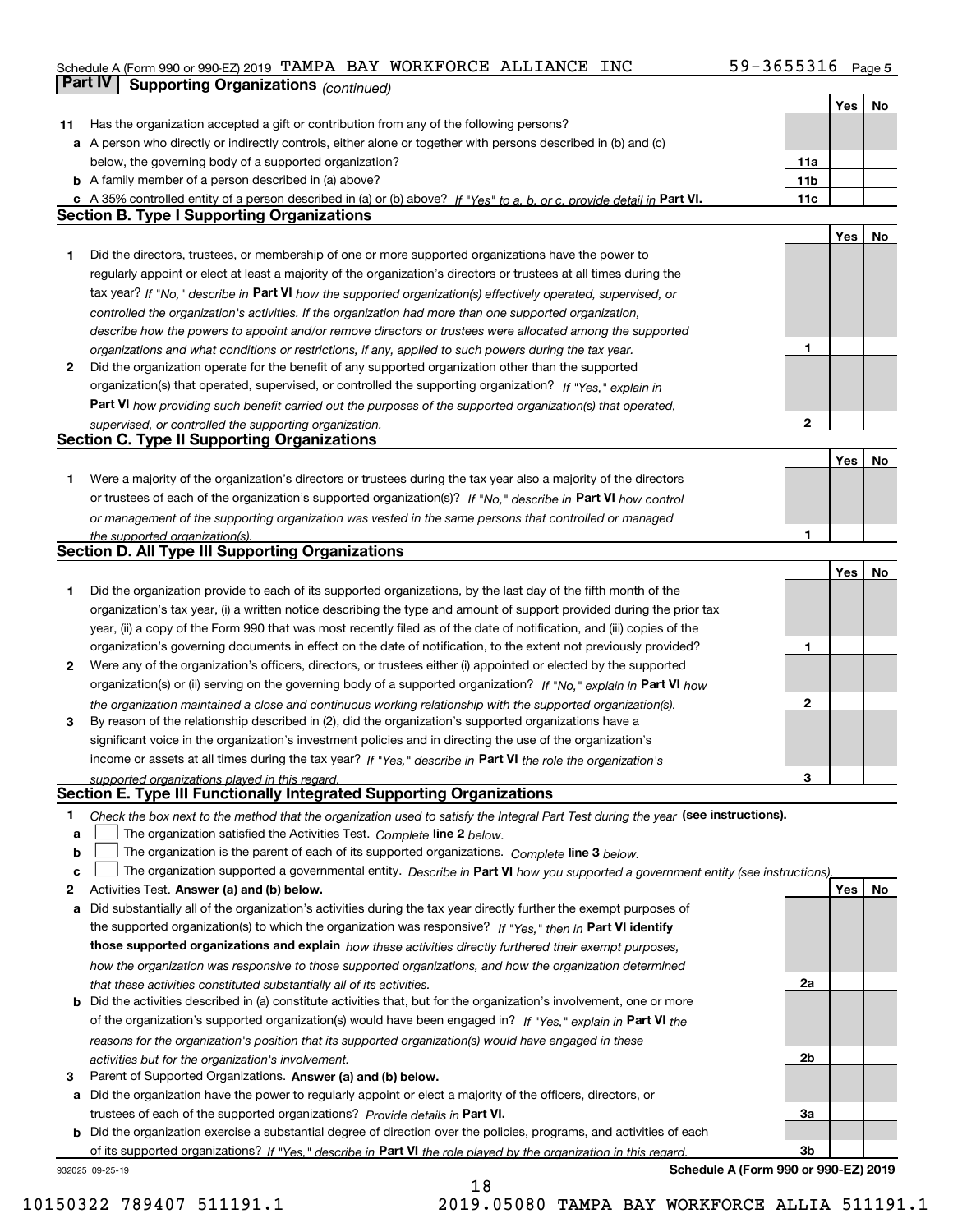| <b>Part V</b> Type III Non-Functionally Integrated 509(a)(3) Supporting Organizations |  |  |                   |  |
|---------------------------------------------------------------------------------------|--|--|-------------------|--|
| Schedule A (Form 990 or 990-EZ) 2019 TAMPA BAY WORKFORCE ALLIANCE INC                 |  |  | 59-3655316 Page 6 |  |

#### 1 Check here if the organization satisfied the Integral Part Test as a qualifying trust on Nov. 20, 1970 (explain in Part VI). See instructions. All other Type III non-functionally integrated supporting organizations must complete Sections A through E.

|              | Section A - Adjusted Net Income                                                                                                   |                | (A) Prior Year | (B) Current Year<br>(optional) |
|--------------|-----------------------------------------------------------------------------------------------------------------------------------|----------------|----------------|--------------------------------|
| 1            | Net short-term capital gain                                                                                                       | 1              |                |                                |
| 2            | Recoveries of prior-year distributions                                                                                            | $\mathbf{2}$   |                |                                |
| 3            | Other gross income (see instructions)                                                                                             | 3              |                |                                |
| 4            | Add lines 1 through 3.                                                                                                            | 4              |                |                                |
| 5            | Depreciation and depletion                                                                                                        | 5              |                |                                |
| 6            | Portion of operating expenses paid or incurred for production or                                                                  |                |                |                                |
|              | collection of gross income or for management, conservation, or                                                                    |                |                |                                |
|              | maintenance of property held for production of income (see instructions)                                                          | 6              |                |                                |
| 7            | Other expenses (see instructions)                                                                                                 | $\overline{7}$ |                |                                |
| 8            | Adjusted Net Income (subtract lines 5, 6, and 7 from line 4)                                                                      | 8              |                |                                |
|              | <b>Section B - Minimum Asset Amount</b>                                                                                           |                | (A) Prior Year | (B) Current Year<br>(optional) |
| 1.           | Aggregate fair market value of all non-exempt-use assets (see                                                                     |                |                |                                |
|              | instructions for short tax year or assets held for part of year):                                                                 |                |                |                                |
|              | a Average monthly value of securities                                                                                             | 1a             |                |                                |
|              | <b>b</b> Average monthly cash balances                                                                                            | 1 <sub>b</sub> |                |                                |
|              | c Fair market value of other non-exempt-use assets                                                                                | 1c             |                |                                |
|              | d Total (add lines 1a, 1b, and 1c)                                                                                                | 1d             |                |                                |
|              | e Discount claimed for blockage or other                                                                                          |                |                |                                |
|              | factors (explain in detail in Part VI):                                                                                           |                |                |                                |
| $\mathbf{2}$ | Acquisition indebtedness applicable to non-exempt-use assets                                                                      | $\mathbf{2}$   |                |                                |
| 3            | Subtract line 2 from line 1d.                                                                                                     | 3              |                |                                |
| 4            | Cash deemed held for exempt use. Enter 1-1/2% of line 3 (for greater amount,                                                      |                |                |                                |
|              | see instructions).                                                                                                                | 4              |                |                                |
| 5            | Net value of non-exempt-use assets (subtract line 4 from line 3)                                                                  | 5              |                |                                |
| 6            | Multiply line 5 by .035.                                                                                                          | 6              |                |                                |
| 7            | Recoveries of prior-year distributions                                                                                            | $\overline{7}$ |                |                                |
| 8            | Minimum Asset Amount (add line 7 to line 6)                                                                                       | 8              |                |                                |
|              | <b>Section C - Distributable Amount</b>                                                                                           |                |                | <b>Current Year</b>            |
| 1            | Adjusted net income for prior year (from Section A, line 8, Column A)                                                             | 1              |                |                                |
| 2            | Enter 85% of line 1.                                                                                                              | $\mathbf{2}$   |                |                                |
| 3            | Minimum asset amount for prior year (from Section B, line 8, Column A)                                                            | 3              |                |                                |
| 4            | Enter greater of line 2 or line 3.                                                                                                | 4              |                |                                |
| 5            | Income tax imposed in prior year                                                                                                  | 5              |                |                                |
| 6            | <b>Distributable Amount.</b> Subtract line 5 from line 4, unless subject to                                                       |                |                |                                |
|              | emergency temporary reduction (see instructions).                                                                                 | 6              |                |                                |
| 7            | Check here if the current year is the organization's first as a non-functionally integrated Type III supporting organization (see |                |                |                                |

instructions).

**1**

**Schedule A (Form 990 or 990-EZ) 2019**

932026 09-25-19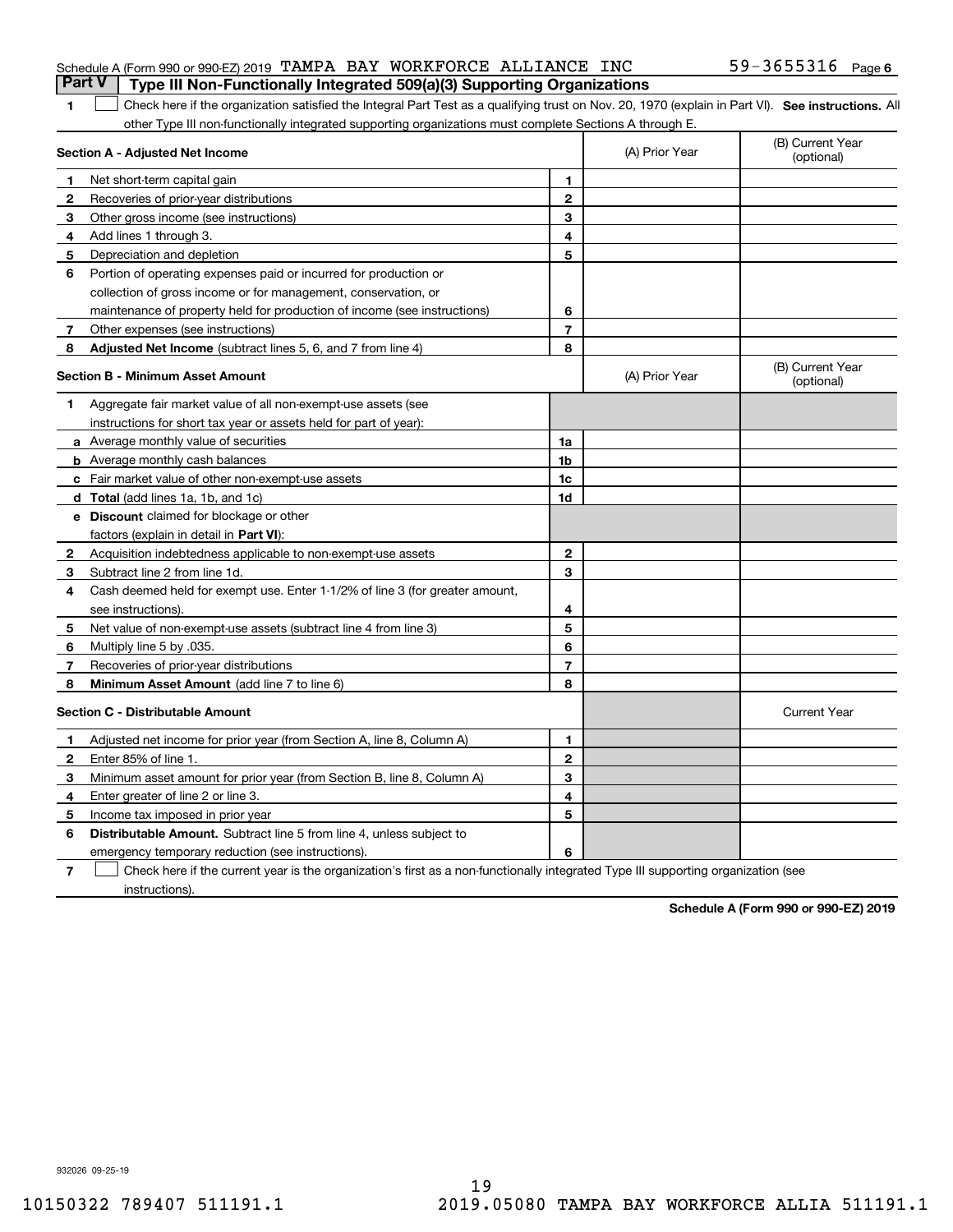#### Schedule A (Form 990 or 990-EZ) 2019 Page TAMPA BAY WORKFORCE ALLIANCE INC 59-3655316

| Part V | Type III Non-Functionally Integrated 509(a)(3) Supporting Organizations                    |                             | (continued)                           |                                         |
|--------|--------------------------------------------------------------------------------------------|-----------------------------|---------------------------------------|-----------------------------------------|
|        | <b>Section D - Distributions</b>                                                           |                             |                                       | <b>Current Year</b>                     |
| 1      | Amounts paid to supported organizations to accomplish exempt purposes                      |                             |                                       |                                         |
| 2      | Amounts paid to perform activity that directly furthers exempt purposes of supported       |                             |                                       |                                         |
|        | organizations, in excess of income from activity                                           |                             |                                       |                                         |
| з      | Administrative expenses paid to accomplish exempt purposes of supported organizations      |                             |                                       |                                         |
| 4      | Amounts paid to acquire exempt-use assets                                                  |                             |                                       |                                         |
| 5      | Qualified set-aside amounts (prior IRS approval required)                                  |                             |                                       |                                         |
| 6      | Other distributions (describe in Part VI). See instructions.                               |                             |                                       |                                         |
| 7      | <b>Total annual distributions.</b> Add lines 1 through 6.                                  |                             |                                       |                                         |
| 8      | Distributions to attentive supported organizations to which the organization is responsive |                             |                                       |                                         |
|        | (provide details in Part VI). See instructions.                                            |                             |                                       |                                         |
| 9      | Distributable amount for 2019 from Section C, line 6                                       |                             |                                       |                                         |
| 10     | Line 8 amount divided by line 9 amount                                                     |                             |                                       |                                         |
|        |                                                                                            | (i)                         | (iii)                                 | (iii)                                   |
|        | <b>Section E - Distribution Allocations</b> (see instructions)                             | <b>Excess Distributions</b> | <b>Underdistributions</b><br>Pre-2019 | <b>Distributable</b><br>Amount for 2019 |
| 1      | Distributable amount for 2019 from Section C, line 6                                       |                             |                                       |                                         |
| 2      | Underdistributions, if any, for years prior to 2019 (reason-                               |                             |                                       |                                         |
|        | able cause required- explain in <b>Part VI</b> ). See instructions.                        |                             |                                       |                                         |
| з      | Excess distributions carryover, if any, to 2019                                            |                             |                                       |                                         |
|        | <b>a</b> From 2014                                                                         |                             |                                       |                                         |
|        | <b>b</b> From 2015                                                                         |                             |                                       |                                         |
|        | $c$ From 2016                                                                              |                             |                                       |                                         |
|        | d From 2017                                                                                |                             |                                       |                                         |
|        | e From 2018                                                                                |                             |                                       |                                         |
|        | Total of lines 3a through e                                                                |                             |                                       |                                         |
|        | <b>g</b> Applied to underdistributions of prior years                                      |                             |                                       |                                         |
|        | <b>h</b> Applied to 2019 distributable amount                                              |                             |                                       |                                         |
|        | Carryover from 2014 not applied (see instructions)                                         |                             |                                       |                                         |
|        | Remainder. Subtract lines 3g, 3h, and 3i from 3f.                                          |                             |                                       |                                         |
| 4      | Distributions for 2019 from Section D,                                                     |                             |                                       |                                         |
|        | line $7:$                                                                                  |                             |                                       |                                         |
|        | <b>a</b> Applied to underdistributions of prior years                                      |                             |                                       |                                         |
|        | <b>b</b> Applied to 2019 distributable amount                                              |                             |                                       |                                         |
| с      | Remainder. Subtract lines 4a and 4b from 4.                                                |                             |                                       |                                         |
| 5      | Remaining underdistributions for years prior to 2019, if                                   |                             |                                       |                                         |
|        | any. Subtract lines 3g and 4a from line 2. For result greater                              |                             |                                       |                                         |
|        | than zero, explain in Part VI. See instructions.                                           |                             |                                       |                                         |
| 6      | Remaining underdistributions for 2019. Subtract lines 3h                                   |                             |                                       |                                         |
|        | and 4b from line 1. For result greater than zero, explain in                               |                             |                                       |                                         |
|        | Part VI. See instructions.                                                                 |                             |                                       |                                         |
| 7      | Excess distributions carryover to 2020. Add lines 3j                                       |                             |                                       |                                         |
|        | and 4c.                                                                                    |                             |                                       |                                         |
| 8      | Breakdown of line 7:                                                                       |                             |                                       |                                         |
|        | a Excess from 2015                                                                         |                             |                                       |                                         |
|        | <b>b</b> Excess from 2016                                                                  |                             |                                       |                                         |
|        | c Excess from 2017                                                                         |                             |                                       |                                         |
|        | d Excess from 2018                                                                         |                             |                                       |                                         |
|        | e Excess from 2019                                                                         |                             |                                       |                                         |
|        |                                                                                            |                             |                                       |                                         |

**Schedule A (Form 990 or 990-EZ) 2019**

932027 09-25-19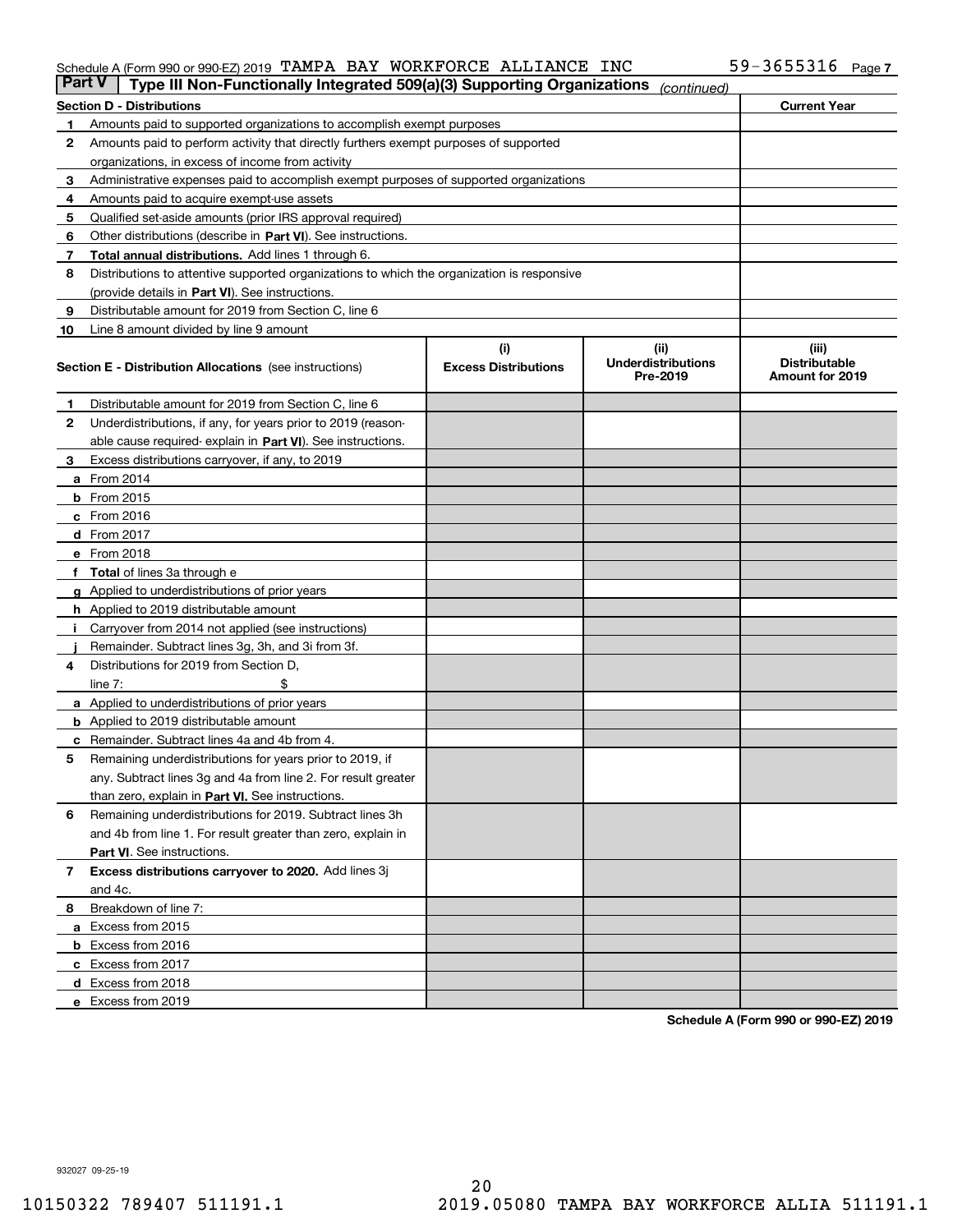| <b>Part VI</b>  | Schedule A (Form 990 or 990-EZ) 2019 TAMPA BAY WORKFORCE ALLIANCE INC                                                                                  |  |    | $59 - 3655316$ Page 8<br><b>Supplemental Information.</b> Provide the explanations required by Part II, line 10; Part II, line 17a or 17b; Part III, line 12;<br>Part IV, Section A, lines 1, 2, 3b, 3c, 4b, 4c, 5a, 6, 9a, 9b, 9c, 11a, 11b, and 11c; Part IV, |
|-----------------|--------------------------------------------------------------------------------------------------------------------------------------------------------|--|----|-----------------------------------------------------------------------------------------------------------------------------------------------------------------------------------------------------------------------------------------------------------------|
|                 | Section D, lines 5, 6, and 8; and Part V, Section E, lines 2, 5, and 6. Also complete this part for any additional information.<br>(See instructions.) |  |    | line 1; Part IV, Section D, lines 2 and 3; Part IV, Section E, lines 1c, 2a, 2b, 3a, and 3b; Part V, line 1; Part V, Section B, line 1e; Part V,                                                                                                                |
|                 |                                                                                                                                                        |  |    |                                                                                                                                                                                                                                                                 |
|                 |                                                                                                                                                        |  |    |                                                                                                                                                                                                                                                                 |
|                 |                                                                                                                                                        |  |    |                                                                                                                                                                                                                                                                 |
|                 |                                                                                                                                                        |  |    |                                                                                                                                                                                                                                                                 |
|                 |                                                                                                                                                        |  |    |                                                                                                                                                                                                                                                                 |
|                 |                                                                                                                                                        |  |    |                                                                                                                                                                                                                                                                 |
|                 |                                                                                                                                                        |  |    |                                                                                                                                                                                                                                                                 |
|                 |                                                                                                                                                        |  |    |                                                                                                                                                                                                                                                                 |
|                 |                                                                                                                                                        |  |    |                                                                                                                                                                                                                                                                 |
|                 |                                                                                                                                                        |  |    |                                                                                                                                                                                                                                                                 |
|                 |                                                                                                                                                        |  |    |                                                                                                                                                                                                                                                                 |
|                 |                                                                                                                                                        |  |    |                                                                                                                                                                                                                                                                 |
|                 |                                                                                                                                                        |  |    |                                                                                                                                                                                                                                                                 |
|                 |                                                                                                                                                        |  |    |                                                                                                                                                                                                                                                                 |
|                 |                                                                                                                                                        |  |    |                                                                                                                                                                                                                                                                 |
|                 |                                                                                                                                                        |  |    |                                                                                                                                                                                                                                                                 |
|                 |                                                                                                                                                        |  |    |                                                                                                                                                                                                                                                                 |
|                 |                                                                                                                                                        |  |    |                                                                                                                                                                                                                                                                 |
|                 |                                                                                                                                                        |  |    |                                                                                                                                                                                                                                                                 |
|                 |                                                                                                                                                        |  |    |                                                                                                                                                                                                                                                                 |
|                 |                                                                                                                                                        |  |    |                                                                                                                                                                                                                                                                 |
|                 |                                                                                                                                                        |  |    |                                                                                                                                                                                                                                                                 |
|                 |                                                                                                                                                        |  |    |                                                                                                                                                                                                                                                                 |
|                 |                                                                                                                                                        |  |    |                                                                                                                                                                                                                                                                 |
|                 |                                                                                                                                                        |  |    |                                                                                                                                                                                                                                                                 |
|                 |                                                                                                                                                        |  |    |                                                                                                                                                                                                                                                                 |
|                 |                                                                                                                                                        |  |    |                                                                                                                                                                                                                                                                 |
|                 |                                                                                                                                                        |  |    |                                                                                                                                                                                                                                                                 |
|                 |                                                                                                                                                        |  |    |                                                                                                                                                                                                                                                                 |
|                 |                                                                                                                                                        |  |    |                                                                                                                                                                                                                                                                 |
|                 |                                                                                                                                                        |  |    |                                                                                                                                                                                                                                                                 |
|                 |                                                                                                                                                        |  |    |                                                                                                                                                                                                                                                                 |
| 932028 09-25-19 |                                                                                                                                                        |  | 21 | Schedule A (Form 990 or 990-EZ) 2019                                                                                                                                                                                                                            |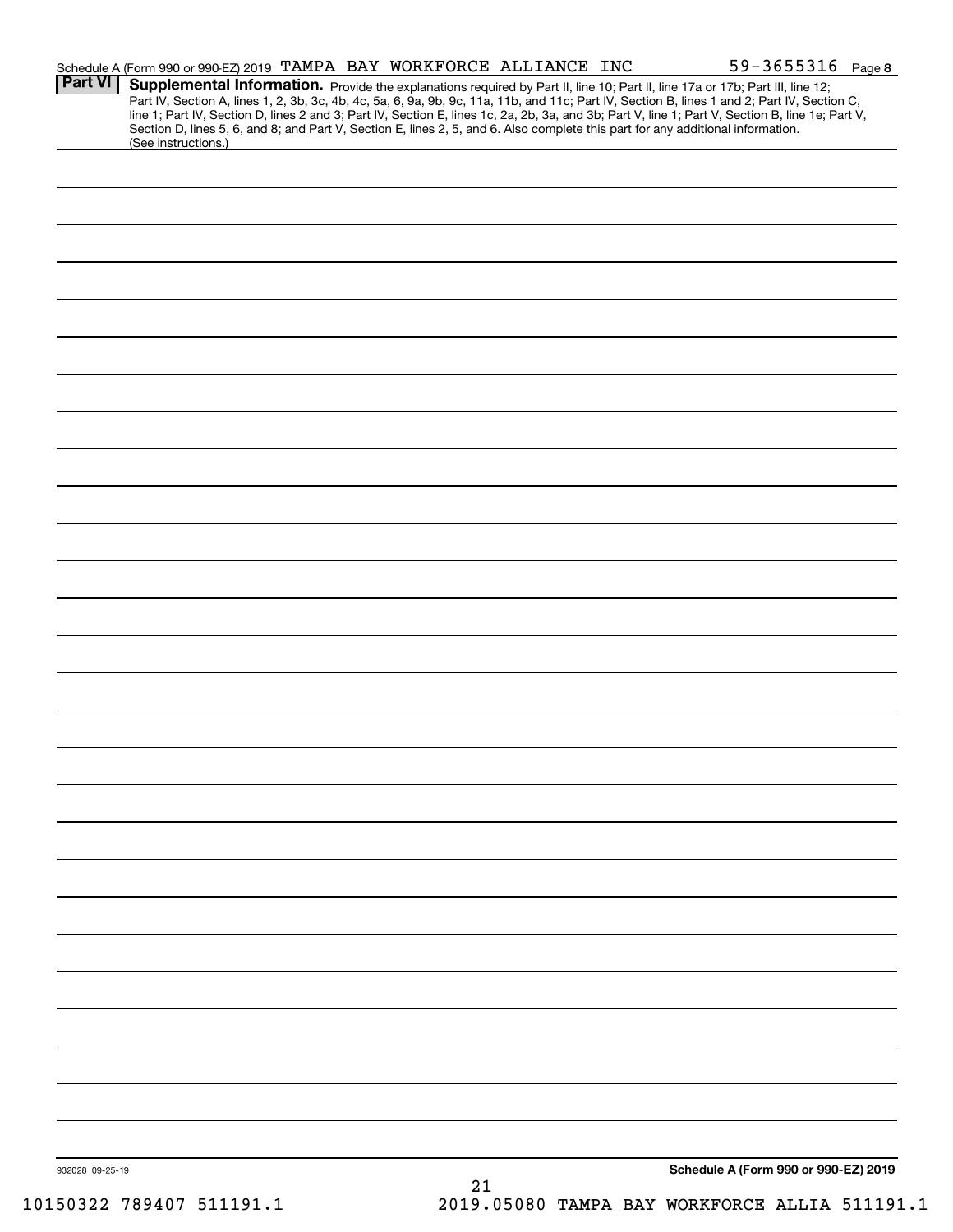Department of the Treasury Internal Revenue Service **(Form 990, 990-EZ, or 990-PF)**

Name of the organization

## **Schedule B Schedule of Contributors**

**| Attach to Form 990, Form 990-EZ, or Form 990-PF. | Go to www.irs.gov/Form990 for the latest information.** OMB No. 1545-0047

**2019**

**Employer identification number**

|                                       | TAMPA BAY WORKFORCE ALLIANCE INC |  |  |
|---------------------------------------|----------------------------------|--|--|
| <b>Organization type</b> (check one): |                                  |  |  |

59-3655316

| Filers of:         | Section:                                                                    |
|--------------------|-----------------------------------------------------------------------------|
| Form 990 or 990-EZ | X  <br>$3$ ) (enter number) organization<br>501(c)                          |
|                    | $4947(a)(1)$ nonexempt charitable trust not treated as a private foundation |
|                    | 527 political organization                                                  |
| Form 990-PF        | 501(c)(3) exempt private foundation                                         |
|                    | 4947(a)(1) nonexempt charitable trust treated as a private foundation       |
|                    | 501(c)(3) taxable private foundation                                        |

Check if your organization is covered by the **General Rule** or a **Special Rule. Note:**  Only a section 501(c)(7), (8), or (10) organization can check boxes for both the General Rule and a Special Rule. See instructions.

#### **General Rule**

 $\mathcal{L}^{\text{max}}$ 

For an organization filing Form 990, 990-EZ, or 990-PF that received, during the year, contributions totaling \$5,000 or more (in money or property) from any one contributor. Complete Parts I and II. See instructions for determining a contributor's total contributions.

#### **Special Rules**

any one contributor, during the year, total contributions of the greater of  $\,$  (1) \$5,000; or **(2)** 2% of the amount on (i) Form 990, Part VIII, line 1h;  $\boxed{\textbf{X}}$  For an organization described in section 501(c)(3) filing Form 990 or 990-EZ that met the 33 1/3% support test of the regulations under sections 509(a)(1) and 170(b)(1)(A)(vi), that checked Schedule A (Form 990 or 990-EZ), Part II, line 13, 16a, or 16b, and that received from or (ii) Form 990-EZ, line 1. Complete Parts I and II.

year, total contributions of more than \$1,000 *exclusively* for religious, charitable, scientific, literary, or educational purposes, or for the For an organization described in section 501(c)(7), (8), or (10) filing Form 990 or 990-EZ that received from any one contributor, during the prevention of cruelty to children or animals. Complete Parts I, II, and III.  $\mathcal{L}^{\text{max}}$ 

purpose. Don't complete any of the parts unless the **General Rule** applies to this organization because it received *nonexclusively* year, contributions <sub>exclusively</sub> for religious, charitable, etc., purposes, but no such contributions totaled more than \$1,000. If this box is checked, enter here the total contributions that were received during the year for an  $\;$ exclusively religious, charitable, etc., For an organization described in section 501(c)(7), (8), or (10) filing Form 990 or 990-EZ that received from any one contributor, during the religious, charitable, etc., contributions totaling \$5,000 or more during the year  $\Box$ — $\Box$   $\Box$  $\mathcal{L}^{\text{max}}$ 

**Caution:**  An organization that isn't covered by the General Rule and/or the Special Rules doesn't file Schedule B (Form 990, 990-EZ, or 990-PF),  **must** but it answer "No" on Part IV, line 2, of its Form 990; or check the box on line H of its Form 990-EZ or on its Form 990-PF, Part I, line 2, to certify that it doesn't meet the filing requirements of Schedule B (Form 990, 990-EZ, or 990-PF).

**For Paperwork Reduction Act Notice, see the instructions for Form 990, 990-EZ, or 990-PF. Schedule B (Form 990, 990-EZ, or 990-PF) (2019)** LHA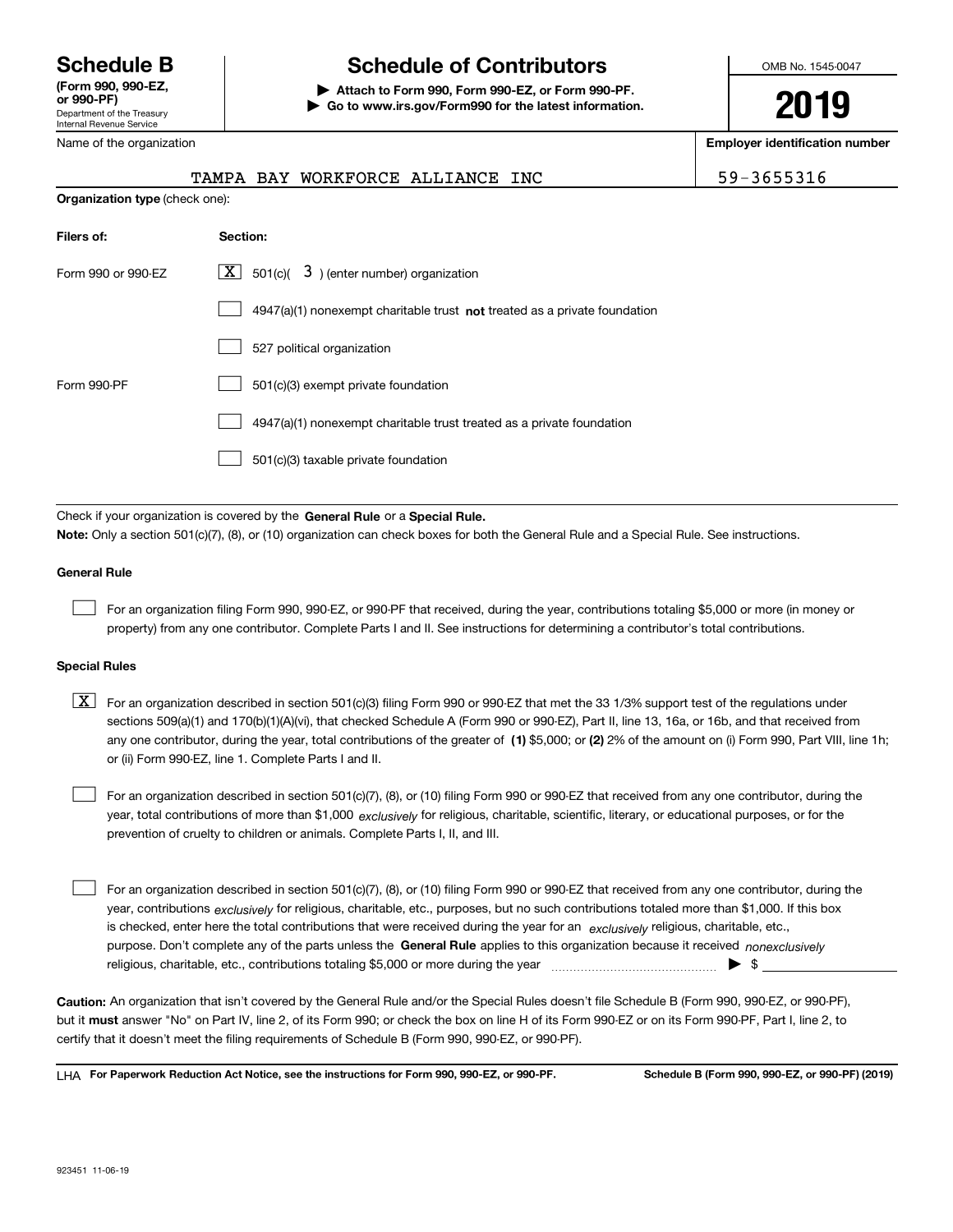| Schedule B (Form 990, 990-EZ, or 990-PF) (2019) | Page |
|-------------------------------------------------|------|
|-------------------------------------------------|------|

Name of organization

**Employer identification number**

#### TAMPA BAY WORKFORCE ALLIANCE INC<br>
59-3655316

(schedule B (Form 990, 990-EZ, or 990-PF) (2019)<br> **2Part I Contributors** (see instructions). Use duplicate copies of Part I if additional space is needed.<br> **2Part I Contributors** (see instructions). Use duplicate copies of

| (a)        | (b)                                                                                                             | (c)                               | (d)                                                                                          |
|------------|-----------------------------------------------------------------------------------------------------------------|-----------------------------------|----------------------------------------------------------------------------------------------|
| No.        | Name, address, and ZIP + 4                                                                                      | <b>Total contributions</b>        | Type of contribution                                                                         |
| 1          | U.S. DEPARTMENT OF AGRICULTURE<br>1400 INDEPENDENCE AVENUE., S.W.<br>WASHINGTON, DC 20250                       | 665,517.<br>$\frac{1}{2}$         | X<br>Person<br>Payroll<br><b>Noncash</b><br>(Complete Part II for<br>noncash contributions.) |
| (a)<br>No. | (b)<br>Name, address, and $ZIP + 4$                                                                             | (c)<br><b>Total contributions</b> | (d)<br>Type of contribution                                                                  |
| 2          | U.S. DEPARTMENT OF LABOR<br>200 CONSTITUTION AVENUE, N.W.<br>WASHINGTON, DC 20210                               | 10,564,306.<br>$\mathsf{\$}$      | х<br>Person<br>Payroll<br><b>Noncash</b><br>(Complete Part II for<br>noncash contributions.) |
| (a)<br>No. | (b)<br>Name, address, and ZIP + 4                                                                               | (c)<br><b>Total contributions</b> | (d)<br>Type of contribution                                                                  |
| 3          | U.S. DEPARTMENT OF HEALTH AND HUMAN<br><b>SERVICES</b><br>200 INDEPENDENCE AVENUE, S.W.<br>WASHINGTON, DC 20201 | 4,201,791.<br>$\frac{1}{2}$       | X<br>Person<br>Pavroll<br><b>Noncash</b><br>(Complete Part II for<br>noncash contributions.) |
| (a)<br>No. | (b)<br>Name, address, and ZIP + 4                                                                               | (c)<br><b>Total contributions</b> | (d)<br>Type of contribution                                                                  |
|            |                                                                                                                 | \$                                | Person<br>Payroll<br><b>Noncash</b><br>(Complete Part II for<br>noncash contributions.)      |
| (a)<br>No. | (b)<br>Name, address, and $ZIP + 4$                                                                             | (c)<br><b>Total contributions</b> | (d)<br>Type of contribution                                                                  |
|            |                                                                                                                 | \$                                | Person<br>Payroll<br>Noncash<br>(Complete Part II for<br>noncash contributions.)             |
| (a)<br>No. | (b)<br>Name, address, and ZIP + 4                                                                               | (c)<br><b>Total contributions</b> | (d)<br>Type of contribution                                                                  |
|            |                                                                                                                 | \$                                | Person<br>Payroll<br>Noncash<br>(Complete Part II for<br>noncash contributions.)             |

923452 11-06-19 **Schedule B (Form 990, 990-EZ, or 990-PF) (2019)**

10150322 789407 511191.1 2019.05080 TAMPA BAY WORKFORCE ALLIA 511191.1

23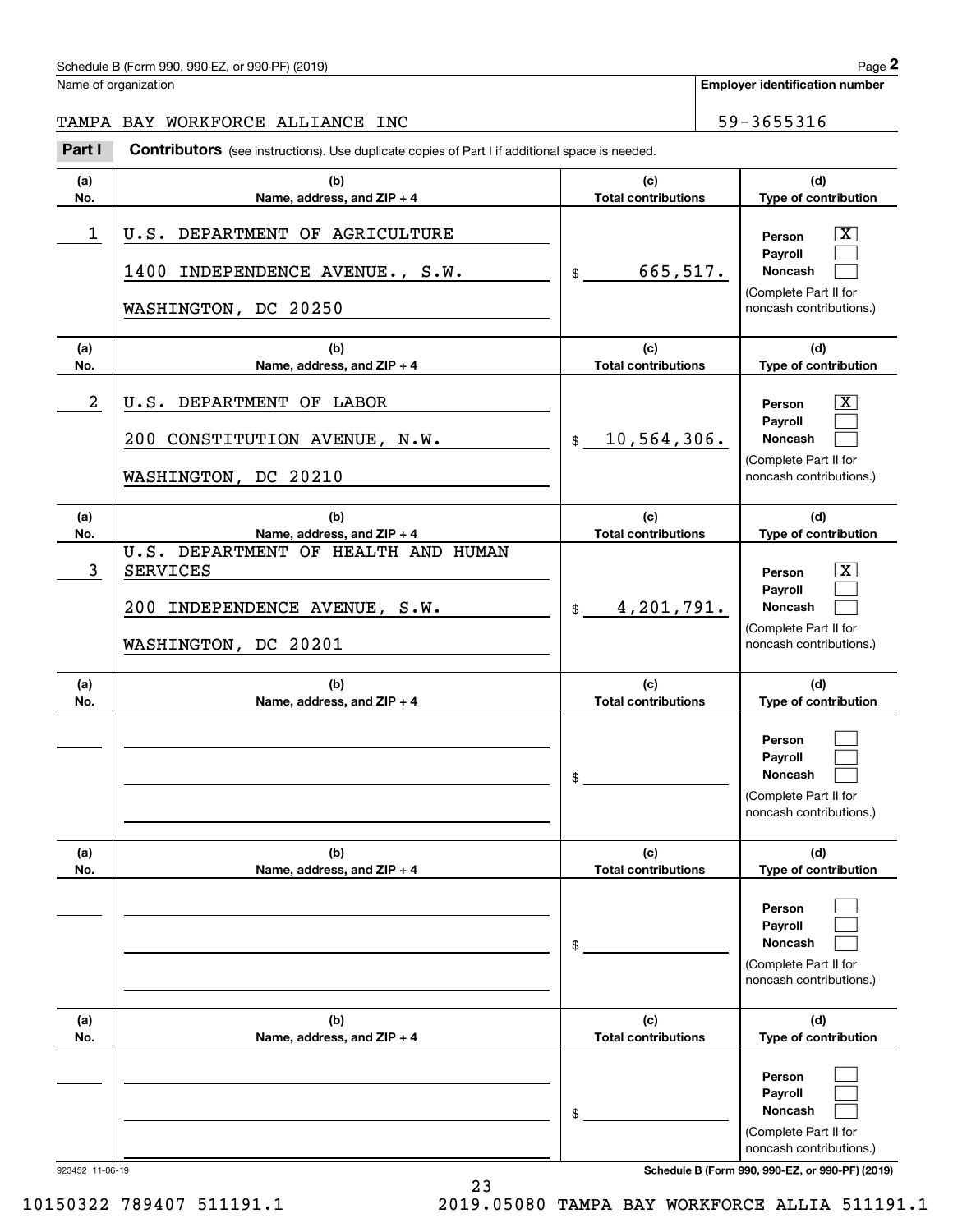Name of organization

**Employer identification number**

#### TAMPA BAY WORKFORCE ALLIANCE INC<br>
59-3655316

(see instructions). Use duplicate copies of Part II if additional space is needed.<br> **2Part II Noncash Property** (see instructions). Use duplicate copies of Part II if additional space is needed.<br> **2Part II Noncash Prop** 

| (a)<br>(c)<br>No.<br>(b)<br>(d)<br>FMV (or estimate)<br>from<br>Description of noncash property given<br>Date received<br>(See instructions.)<br>Part I<br>\$<br>(a)<br>(c)<br>No.<br>(d)<br>(b)<br>FMV (or estimate)<br>from<br>Description of noncash property given<br>Date received<br>(See instructions.)<br>Part I<br>$\sim$<br>(a)<br>(c)<br>No.<br>(d)<br>(b)<br>FMV (or estimate)<br>from<br>Description of noncash property given<br>Date received<br>(See instructions.)<br>Part I<br>$\sim$<br>(a)<br>(c)<br>No.<br>(d)<br>(b)<br>FMV (or estimate)<br>from<br>Description of noncash property given<br>Date received<br>(See instructions.)<br>Part I<br>\$<br>(a)<br>(c)<br>No.<br>(d)<br>(b)<br>FMV (or estimate)<br>from<br>Description of noncash property given<br>Date received<br>(See instructions.)<br>Part I<br>\$<br>(a)<br>(c)<br>No.<br>(b)<br>(d)<br>FMV (or estimate)<br>from<br>Description of noncash property given<br>Date received<br>(See instructions.)<br>Part I<br>\$ |  |  |
|------------------------------------------------------------------------------------------------------------------------------------------------------------------------------------------------------------------------------------------------------------------------------------------------------------------------------------------------------------------------------------------------------------------------------------------------------------------------------------------------------------------------------------------------------------------------------------------------------------------------------------------------------------------------------------------------------------------------------------------------------------------------------------------------------------------------------------------------------------------------------------------------------------------------------------------------------------------------------------------------------------|--|--|
|                                                                                                                                                                                                                                                                                                                                                                                                                                                                                                                                                                                                                                                                                                                                                                                                                                                                                                                                                                                                            |  |  |
|                                                                                                                                                                                                                                                                                                                                                                                                                                                                                                                                                                                                                                                                                                                                                                                                                                                                                                                                                                                                            |  |  |
|                                                                                                                                                                                                                                                                                                                                                                                                                                                                                                                                                                                                                                                                                                                                                                                                                                                                                                                                                                                                            |  |  |
|                                                                                                                                                                                                                                                                                                                                                                                                                                                                                                                                                                                                                                                                                                                                                                                                                                                                                                                                                                                                            |  |  |
|                                                                                                                                                                                                                                                                                                                                                                                                                                                                                                                                                                                                                                                                                                                                                                                                                                                                                                                                                                                                            |  |  |
|                                                                                                                                                                                                                                                                                                                                                                                                                                                                                                                                                                                                                                                                                                                                                                                                                                                                                                                                                                                                            |  |  |
|                                                                                                                                                                                                                                                                                                                                                                                                                                                                                                                                                                                                                                                                                                                                                                                                                                                                                                                                                                                                            |  |  |
|                                                                                                                                                                                                                                                                                                                                                                                                                                                                                                                                                                                                                                                                                                                                                                                                                                                                                                                                                                                                            |  |  |
|                                                                                                                                                                                                                                                                                                                                                                                                                                                                                                                                                                                                                                                                                                                                                                                                                                                                                                                                                                                                            |  |  |
|                                                                                                                                                                                                                                                                                                                                                                                                                                                                                                                                                                                                                                                                                                                                                                                                                                                                                                                                                                                                            |  |  |
|                                                                                                                                                                                                                                                                                                                                                                                                                                                                                                                                                                                                                                                                                                                                                                                                                                                                                                                                                                                                            |  |  |
| Schedule B (Form 990, 990-EZ, or 990-PF) (2019)<br>923453 11-06-19                                                                                                                                                                                                                                                                                                                                                                                                                                                                                                                                                                                                                                                                                                                                                                                                                                                                                                                                         |  |  |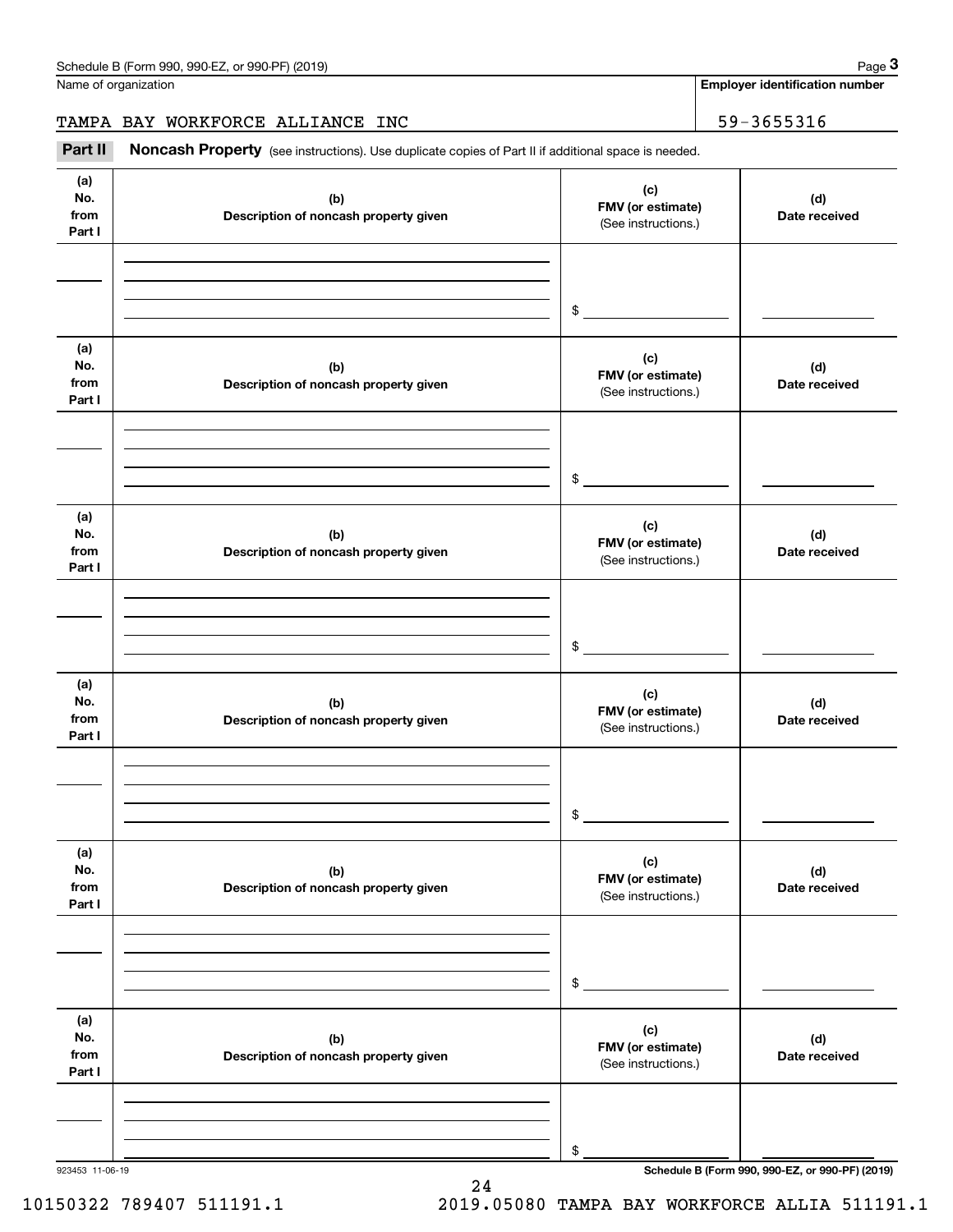| Schedule B (Form 990, 990-EZ, or 990-PF) (2019) | Page |
|-------------------------------------------------|------|
|-------------------------------------------------|------|

|--|--|--|

|                           | Schedule B (Form 990, 990-EZ, or 990-PF) (2019)                                                                                                                                                                                                                              |                      | Page 4                                          |
|---------------------------|------------------------------------------------------------------------------------------------------------------------------------------------------------------------------------------------------------------------------------------------------------------------------|----------------------|-------------------------------------------------|
| Name of organization      |                                                                                                                                                                                                                                                                              |                      | Employer identification number                  |
|                           | TAMPA BAY WORKFORCE ALLIANCE INC                                                                                                                                                                                                                                             |                      | 59-3655316                                      |
| Part III                  | Exclusively religious, charitable, etc., contributions to organizations described in section 501(c)(7), (8), or (10) that total more than \$1,000 for the year<br>from any one contributor. Complete columns (a) through (e) and the following line entry. For organizations |                      |                                                 |
|                           | completing Part III, enter the total of exclusively religious, charitable, etc., contributions of \$1,000 or less for the year. (Enter this info. once.) $\blacktriangleright$ \$<br>Use duplicate copies of Part III if additional space is needed.                         |                      |                                                 |
| (a) No.                   |                                                                                                                                                                                                                                                                              |                      |                                                 |
| from<br>Part I            | (b) Purpose of gift                                                                                                                                                                                                                                                          | (c) Use of gift      | (d) Description of how gift is held             |
|                           |                                                                                                                                                                                                                                                                              | (e) Transfer of gift |                                                 |
|                           | Transferee's name, address, and ZIP + 4                                                                                                                                                                                                                                      |                      | Relationship of transferor to transferee        |
|                           |                                                                                                                                                                                                                                                                              |                      |                                                 |
| (a) No.<br>from<br>Part I | (b) Purpose of gift                                                                                                                                                                                                                                                          | (c) Use of gift      | (d) Description of how gift is held             |
|                           |                                                                                                                                                                                                                                                                              | (e) Transfer of gift |                                                 |
|                           | Transferee's name, address, and ZIP + 4                                                                                                                                                                                                                                      |                      | Relationship of transferor to transferee        |
|                           |                                                                                                                                                                                                                                                                              |                      |                                                 |
| (a) No.<br>from<br>Part I | (b) Purpose of gift                                                                                                                                                                                                                                                          | (c) Use of gift      | (d) Description of how gift is held             |
|                           |                                                                                                                                                                                                                                                                              | (e) Transfer of gift |                                                 |
|                           | Transferee's name, address, and $ZIP + 4$                                                                                                                                                                                                                                    |                      | Relationship of transferor to transferee        |
|                           |                                                                                                                                                                                                                                                                              |                      |                                                 |
| (a) No.<br>from<br>Part I | (b) Purpose of gift                                                                                                                                                                                                                                                          | (c) Use of gift      | (d) Description of how gift is held             |
|                           |                                                                                                                                                                                                                                                                              |                      |                                                 |
|                           |                                                                                                                                                                                                                                                                              | (e) Transfer of gift |                                                 |
|                           | Transferee's name, address, and $ZIP + 4$                                                                                                                                                                                                                                    |                      | Relationship of transferor to transferee        |
|                           |                                                                                                                                                                                                                                                                              |                      |                                                 |
| 923454 11-06-19           |                                                                                                                                                                                                                                                                              |                      | Schedule B (Form 990, 990-EZ, or 990-PF) (2019) |

25

10150322 789407 511191.1 2019.05080 TAMPA BAY WORKFORCE ALLIA 511191.1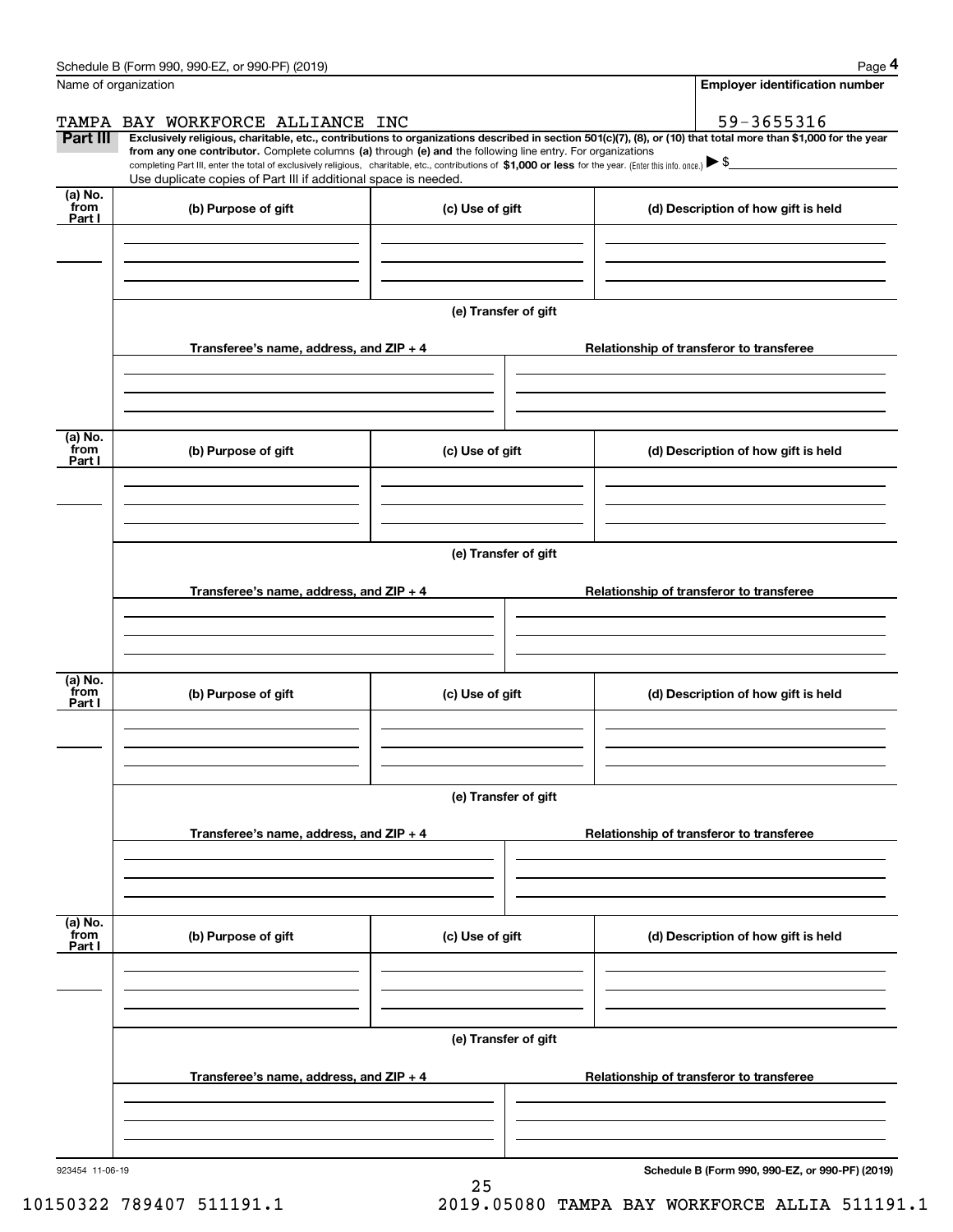| <b>SCHEDULE D</b> |  |
|-------------------|--|
|-------------------|--|

| (Form 990) |  |
|------------|--|
|------------|--|

### **SCHEDULE D Supplemental Financial Statements**

(Form 990)<br>
Pepartment of the Treasury<br>
Department of the Treasury<br>
Department of the Treasury<br>
Department of the Treasury<br> **Co to www.irs.gov/Form990 for instructions and the latest information.**<br> **Co to www.irs.gov/Form9** 



Department of the Treasury Internal Revenue Service

**Name of the organization Employer identification number**

|              | TAMPA BAY WORKFORCE ALLIANCE INC                                                                                                               |                                                | 59-3655316               |                                                    |
|--------------|------------------------------------------------------------------------------------------------------------------------------------------------|------------------------------------------------|--------------------------|----------------------------------------------------|
| Part I       | Organizations Maintaining Donor Advised Funds or Other Similar Funds or Accounts. Complete if the                                              |                                                |                          |                                                    |
|              | organization answered "Yes" on Form 990, Part IV, line 6.                                                                                      |                                                |                          |                                                    |
|              |                                                                                                                                                | (a) Donor advised funds                        |                          | (b) Funds and other accounts                       |
| 1            |                                                                                                                                                |                                                |                          |                                                    |
| 2            | Aggregate value of contributions to (during year)                                                                                              |                                                |                          |                                                    |
| з            | Aggregate value of grants from (during year)                                                                                                   |                                                |                          |                                                    |
| 4            |                                                                                                                                                |                                                |                          |                                                    |
| 5            | Did the organization inform all donors and donor advisors in writing that the assets held in donor advised funds                               |                                                |                          |                                                    |
|              |                                                                                                                                                |                                                |                          | Yes<br>No                                          |
| 6            | Did the organization inform all grantees, donors, and donor advisors in writing that grant funds can be used only                              |                                                |                          |                                                    |
|              | for charitable purposes and not for the benefit of the donor or donor advisor, or for any other purpose conferring                             |                                                |                          |                                                    |
|              | impermissible private benefit? использовании положительно положительно положительно положительно положительно                                  |                                                |                          | Yes<br>No                                          |
| Part II      | Conservation Easements. Complete if the organization answered "Yes" on Form 990, Part IV, line 7.                                              |                                                |                          |                                                    |
| 1.           | Purpose(s) of conservation easements held by the organization (check all that apply).                                                          |                                                |                          |                                                    |
|              |                                                                                                                                                |                                                |                          |                                                    |
|              | Preservation of land for public use (for example, recreation or education)                                                                     |                                                |                          | Preservation of a historically important land area |
|              | Protection of natural habitat                                                                                                                  | Preservation of a certified historic structure |                          |                                                    |
|              | Preservation of open space                                                                                                                     |                                                |                          |                                                    |
| 2            | Complete lines 2a through 2d if the organization held a qualified conservation contribution in the form of a conservation easement on the last |                                                |                          |                                                    |
|              | day of the tax year.                                                                                                                           |                                                |                          | Held at the End of the Tax Year                    |
| а            |                                                                                                                                                |                                                | 2a                       |                                                    |
| b            | Total acreage restricted by conservation easements                                                                                             |                                                | 2 <sub>b</sub>           |                                                    |
|              |                                                                                                                                                |                                                | 2c                       |                                                    |
| d            | Number of conservation easements included in (c) acquired after 7/25/06, and not on a historic structure                                       |                                                |                          |                                                    |
|              |                                                                                                                                                |                                                | 2d                       |                                                    |
| 3            | Number of conservation easements modified, transferred, released, extinguished, or terminated by the organization during the tax               |                                                |                          |                                                    |
|              | year                                                                                                                                           |                                                |                          |                                                    |
| 4            | Number of states where property subject to conservation easement is located >                                                                  |                                                |                          |                                                    |
| 5            | Does the organization have a written policy regarding the periodic monitoring, inspection, handling of                                         |                                                |                          |                                                    |
|              | violations, and enforcement of the conservation easements it holds?                                                                            |                                                |                          | Yes<br>No                                          |
| 6            | Staff and volunteer hours devoted to monitoring, inspecting, handling of violations, and enforcing conservation easements during the year      |                                                |                          |                                                    |
|              |                                                                                                                                                |                                                |                          |                                                    |
| 7            | Amount of expenses incurred in monitoring, inspecting, handling of violations, and enforcing conservation easements during the year            |                                                |                          |                                                    |
|              | $\blacktriangleright$ S                                                                                                                        |                                                |                          |                                                    |
| 8            | Does each conservation easement reported on line 2(d) above satisfy the requirements of section 170(h)(4)(B)(i)                                |                                                |                          |                                                    |
|              |                                                                                                                                                |                                                |                          | Yes<br>No                                          |
| 9            | In Part XIII, describe how the organization reports conservation easements in its revenue and expense statement and                            |                                                |                          |                                                    |
|              | balance sheet, and include, if applicable, the text of the footnote to the organization's financial statements that describes the              |                                                |                          |                                                    |
|              | organization's accounting for conservation easements.                                                                                          |                                                |                          |                                                    |
| Part III     | Organizations Maintaining Collections of Art, Historical Treasures, or Other Similar Assets.                                                   |                                                |                          |                                                    |
|              | Complete if the organization answered "Yes" on Form 990, Part IV, line 8.                                                                      |                                                |                          |                                                    |
|              | 1a If the organization elected, as permitted under FASB ASC 958, not to report in its revenue statement and balance sheet works                |                                                |                          |                                                    |
|              | of art, historical treasures, or other similar assets held for public exhibition, education, or research in furtherance of public              |                                                |                          |                                                    |
|              | service, provide in Part XIII the text of the footnote to its financial statements that describes these items.                                 |                                                |                          |                                                    |
| b            | If the organization elected, as permitted under FASB ASC 958, to report in its revenue statement and balance sheet works of                    |                                                |                          |                                                    |
|              | art, historical treasures, or other similar assets held for public exhibition, education, or research in furtherance of public service,        |                                                |                          |                                                    |
|              | provide the following amounts relating to these items:                                                                                         |                                                |                          |                                                    |
|              | (i)                                                                                                                                            |                                                | \$<br>▶                  |                                                    |
|              | (ii) Assets included in Form 990, Part X                                                                                                       |                                                | $\blacktriangleright$ \$ |                                                    |
| $\mathbf{2}$ | If the organization received or held works of art, historical treasures, or other similar assets for financial gain, provide                   |                                                |                          |                                                    |
|              | the following amounts required to be reported under FASB ASC 958 relating to these items:                                                      |                                                |                          |                                                    |
| а            |                                                                                                                                                |                                                | -\$<br>▶                 |                                                    |
|              |                                                                                                                                                |                                                | $\blacktriangleright$ s  |                                                    |
|              | LHA For Paperwork Reduction Act Notice, see the Instructions for Form 990.                                                                     |                                                |                          | Schedule D (Form 990) 2019                         |

932051 10-02-19

|     | 26     |   |         |  |
|-----|--------|---|---------|--|
| ົ - | $\sim$ | ⌒ | $-$ 0 0 |  |

 $\sim$ 

10150322 789407 511191.1 2019.05080 TAMPA BAY WORKFORCE ALLIA 511191.1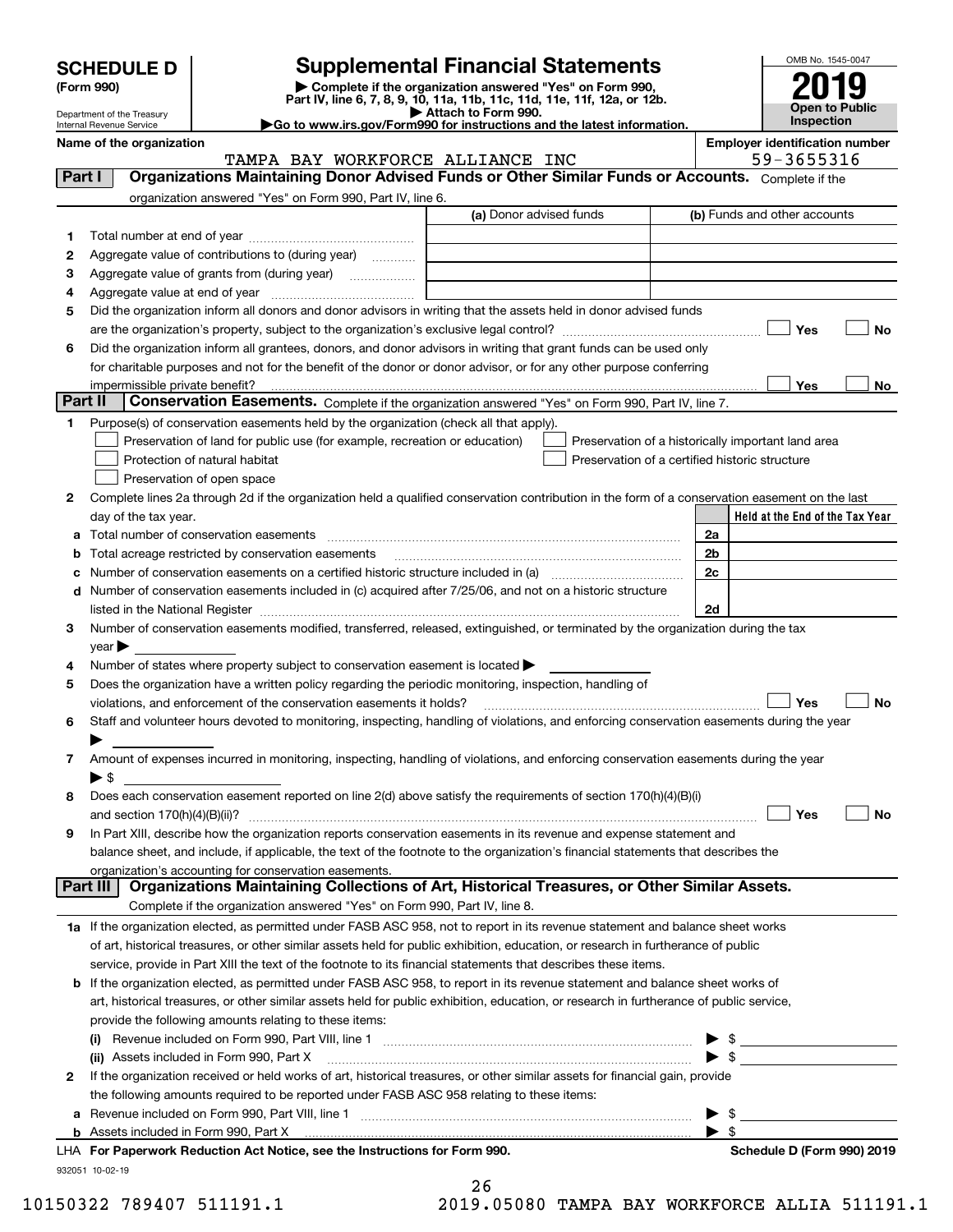|        | Schedule D (Form 990) 2019                                                                                                                                                                                                     | TAMPA BAY WORKFORCE ALLIANCE INC |   |                |                                                                                                                                                                                                                               |  |                      |  |                | 59-3655316 Page 2   |
|--------|--------------------------------------------------------------------------------------------------------------------------------------------------------------------------------------------------------------------------------|----------------------------------|---|----------------|-------------------------------------------------------------------------------------------------------------------------------------------------------------------------------------------------------------------------------|--|----------------------|--|----------------|---------------------|
|        | Part III<br>Organizations Maintaining Collections of Art, Historical Treasures, or Other Similar Assets (continued)                                                                                                            |                                  |   |                |                                                                                                                                                                                                                               |  |                      |  |                |                     |
| 3      | Using the organization's acquisition, accession, and other records, check any of the following that make significant use of its                                                                                                |                                  |   |                |                                                                                                                                                                                                                               |  |                      |  |                |                     |
|        | collection items (check all that apply):                                                                                                                                                                                       |                                  |   |                |                                                                                                                                                                                                                               |  |                      |  |                |                     |
| a      | Public exhibition                                                                                                                                                                                                              |                                  |   |                | Loan or exchange program                                                                                                                                                                                                      |  |                      |  |                |                     |
| b      | Scholarly research                                                                                                                                                                                                             |                                  | е |                | Other and the contract of the contract of the contract of the contract of the contract of the contract of the contract of the contract of the contract of the contract of the contract of the contract of the contract of the |  |                      |  |                |                     |
| с      | Preservation for future generations                                                                                                                                                                                            |                                  |   |                |                                                                                                                                                                                                                               |  |                      |  |                |                     |
| 4      | Provide a description of the organization's collections and explain how they further the organization's exempt purpose in Part XIII.                                                                                           |                                  |   |                |                                                                                                                                                                                                                               |  |                      |  |                |                     |
| 5      | During the year, did the organization solicit or receive donations of art, historical treasures, or other similar assets                                                                                                       |                                  |   |                |                                                                                                                                                                                                                               |  |                      |  |                |                     |
|        | to be sold to raise funds rather than to be maintained as part of the organization's collection?                                                                                                                               |                                  |   |                |                                                                                                                                                                                                                               |  |                      |  | Yes            | No                  |
|        | <b>Part IV</b><br>Escrow and Custodial Arrangements. Complete if the organization answered "Yes" on Form 990, Part IV, line 9, or                                                                                              |                                  |   |                |                                                                                                                                                                                                                               |  |                      |  |                |                     |
|        | reported an amount on Form 990, Part X, line 21.                                                                                                                                                                               |                                  |   |                |                                                                                                                                                                                                                               |  |                      |  |                |                     |
|        | 1a Is the organization an agent, trustee, custodian or other intermediary for contributions or other assets not included                                                                                                       |                                  |   |                |                                                                                                                                                                                                                               |  |                      |  |                |                     |
|        | on Form 990, Part X? [11] matter contracts and contracts and contracts are contracted and contracts are contracted and contract and contract of the contract of the contract of the contract of the contract of the contract o |                                  |   |                |                                                                                                                                                                                                                               |  |                      |  | Yes            | No                  |
|        | b If "Yes," explain the arrangement in Part XIII and complete the following table:                                                                                                                                             |                                  |   |                |                                                                                                                                                                                                                               |  |                      |  |                |                     |
|        |                                                                                                                                                                                                                                |                                  |   |                |                                                                                                                                                                                                                               |  |                      |  | Amount         |                     |
| c      | Beginning balance measurements and the contract measurement of the contract measurement of the contract measurement                                                                                                            |                                  |   |                |                                                                                                                                                                                                                               |  | 1c                   |  |                |                     |
|        | Additions during the year manufactured and an annual contract of the year manufactured and all the year manufactured and all the year manufactured and all the year manufactured and all the year manufactured and all the yea |                                  |   |                |                                                                                                                                                                                                                               |  | 1d                   |  |                |                     |
|        | Distributions during the year manufactured and an account of the year manufactured and the year manufactured and the year manufactured and the year manufactured and the year manufactured and the year manufactured and the y |                                  |   |                |                                                                                                                                                                                                                               |  | 1e                   |  |                |                     |
| Ť.,    |                                                                                                                                                                                                                                |                                  |   |                |                                                                                                                                                                                                                               |  | 1f                   |  |                |                     |
|        | 2a Did the organization include an amount on Form 990, Part X, line 21, for escrow or custodial account liability?                                                                                                             |                                  |   |                |                                                                                                                                                                                                                               |  | .                    |  | Yes            | No                  |
|        | <b>b</b> If "Yes," explain the arrangement in Part XIII. Check here if the explanation has been provided on Part XIII                                                                                                          |                                  |   |                |                                                                                                                                                                                                                               |  |                      |  |                |                     |
| Part V | Endowment Funds. Complete if the organization answered "Yes" on Form 990, Part IV, line 10.                                                                                                                                    |                                  |   |                |                                                                                                                                                                                                                               |  |                      |  |                |                     |
|        |                                                                                                                                                                                                                                | (a) Current year                 |   | (b) Prior year | (c) Two years back                                                                                                                                                                                                            |  | (d) Three years back |  |                | (e) Four years back |
| 1a     | Beginning of year balance                                                                                                                                                                                                      |                                  |   |                |                                                                                                                                                                                                                               |  |                      |  |                |                     |
|        |                                                                                                                                                                                                                                |                                  |   |                |                                                                                                                                                                                                                               |  |                      |  |                |                     |
|        | Net investment earnings, gains, and losses                                                                                                                                                                                     |                                  |   |                |                                                                                                                                                                                                                               |  |                      |  |                |                     |
| d      |                                                                                                                                                                                                                                |                                  |   |                |                                                                                                                                                                                                                               |  |                      |  |                |                     |
|        | e Other expenditures for facilities                                                                                                                                                                                            |                                  |   |                |                                                                                                                                                                                                                               |  |                      |  |                |                     |
|        | and programs                                                                                                                                                                                                                   |                                  |   |                |                                                                                                                                                                                                                               |  |                      |  |                |                     |
|        |                                                                                                                                                                                                                                |                                  |   |                |                                                                                                                                                                                                                               |  |                      |  |                |                     |
| g      | End of year balance                                                                                                                                                                                                            |                                  |   |                |                                                                                                                                                                                                                               |  |                      |  |                |                     |
| 2      | Provide the estimated percentage of the current year end balance (line 1g, column (a)) held as:                                                                                                                                |                                  |   |                |                                                                                                                                                                                                                               |  |                      |  |                |                     |
| а      | Board designated or quasi-endowment                                                                                                                                                                                            |                                  | ℅ |                |                                                                                                                                                                                                                               |  |                      |  |                |                     |
|        | Permanent endowment > <u>example</u>                                                                                                                                                                                           | %                                |   |                |                                                                                                                                                                                                                               |  |                      |  |                |                     |
|        | Term endowment $\blacktriangleright$                                                                                                                                                                                           | %                                |   |                |                                                                                                                                                                                                                               |  |                      |  |                |                     |
|        | The percentages on lines 2a, 2b, and 2c should equal 100%.                                                                                                                                                                     |                                  |   |                |                                                                                                                                                                                                                               |  |                      |  |                |                     |
|        | 3a Are there endowment funds not in the possession of the organization that are held and administered for the organization                                                                                                     |                                  |   |                |                                                                                                                                                                                                                               |  |                      |  |                |                     |
|        | by:                                                                                                                                                                                                                            |                                  |   |                |                                                                                                                                                                                                                               |  |                      |  |                | Yes<br>No.          |
|        | (i)                                                                                                                                                                                                                            |                                  |   |                |                                                                                                                                                                                                                               |  |                      |  | 3a(i)          |                     |
|        |                                                                                                                                                                                                                                |                                  |   |                |                                                                                                                                                                                                                               |  |                      |  | 3a(ii)         |                     |
|        |                                                                                                                                                                                                                                |                                  |   |                |                                                                                                                                                                                                                               |  |                      |  | 3b             |                     |
| 4      | Describe in Part XIII the intended uses of the organization's endowment funds.<br>Land, Buildings, and Equipment.<br>Part VI                                                                                                   |                                  |   |                |                                                                                                                                                                                                                               |  |                      |  |                |                     |
|        | Complete if the organization answered "Yes" on Form 990, Part IV, line 11a. See Form 990, Part X, line 10.                                                                                                                     |                                  |   |                |                                                                                                                                                                                                                               |  |                      |  |                |                     |
|        | Description of property                                                                                                                                                                                                        | (a) Cost or other                |   |                | (b) Cost or other                                                                                                                                                                                                             |  | (c) Accumulated      |  |                |                     |
|        |                                                                                                                                                                                                                                | basis (investment)               |   |                | basis (other)                                                                                                                                                                                                                 |  | depreciation         |  | (d) Book value |                     |
|        |                                                                                                                                                                                                                                |                                  |   |                |                                                                                                                                                                                                                               |  |                      |  |                |                     |
|        |                                                                                                                                                                                                                                |                                  |   |                |                                                                                                                                                                                                                               |  |                      |  |                |                     |
| b      |                                                                                                                                                                                                                                |                                  |   |                | 2,409,327.                                                                                                                                                                                                                    |  | 1,871,650.           |  |                | 537,677.            |
|        |                                                                                                                                                                                                                                |                                  |   |                | 1,053,839.                                                                                                                                                                                                                    |  | 1,022,101.           |  |                | 31,738.             |
|        |                                                                                                                                                                                                                                |                                  |   |                | 27,672.                                                                                                                                                                                                                       |  | 25,042.              |  |                | 2,630.              |
|        |                                                                                                                                                                                                                                |                                  |   |                |                                                                                                                                                                                                                               |  |                      |  |                | 572,045.            |
|        |                                                                                                                                                                                                                                |                                  |   |                |                                                                                                                                                                                                                               |  |                      |  |                |                     |

**Schedule D (Form 990) 2019**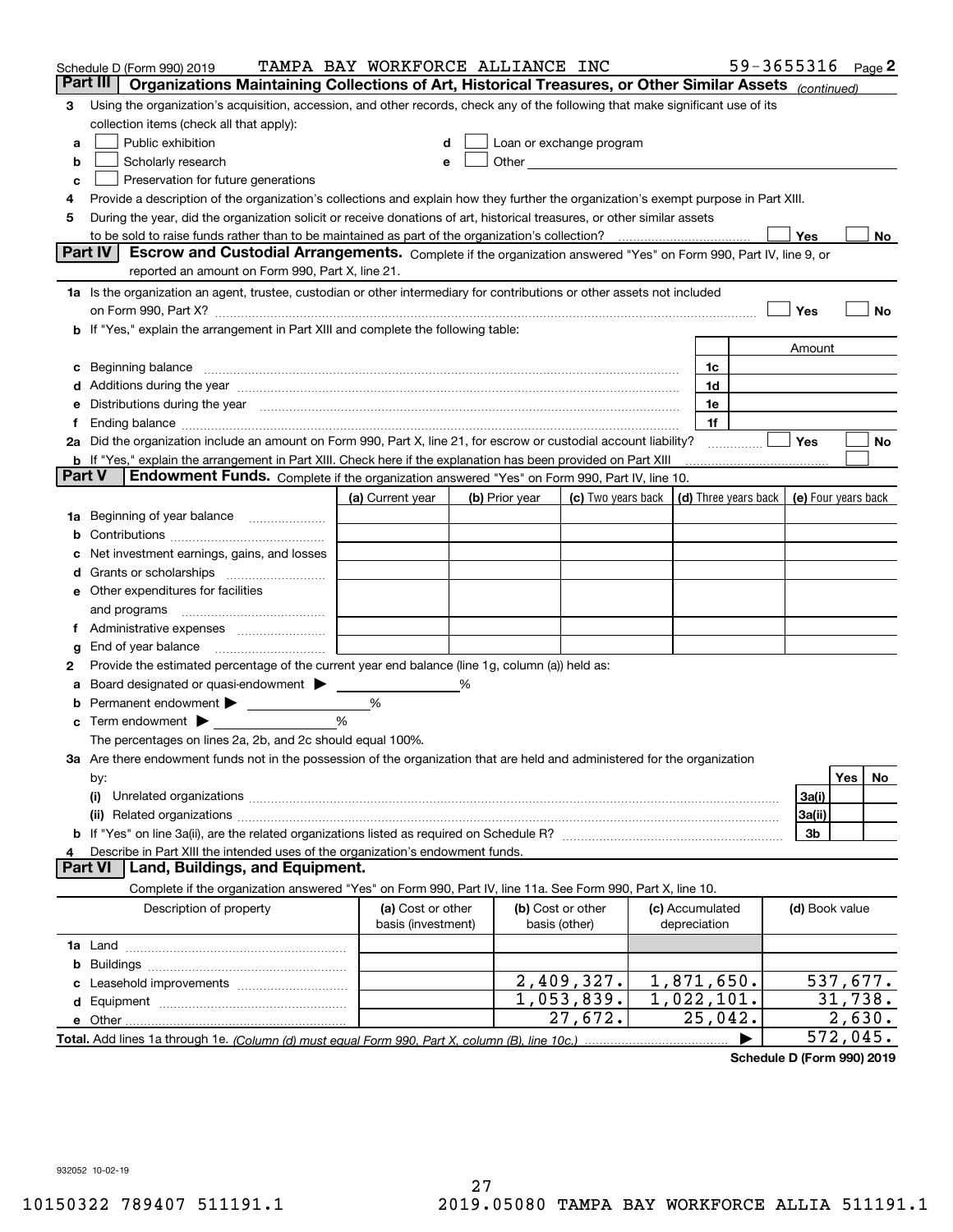| (a) Description of security or category (including name of security)                                                                                 | (b) Book value  | (c) Method of valuation: Cost or end-of-year market value |                |
|------------------------------------------------------------------------------------------------------------------------------------------------------|-----------------|-----------------------------------------------------------|----------------|
| (1) Financial derivatives                                                                                                                            |                 |                                                           |                |
|                                                                                                                                                      |                 |                                                           |                |
| (3) Other                                                                                                                                            |                 |                                                           |                |
| (A)                                                                                                                                                  |                 |                                                           |                |
| (B)                                                                                                                                                  |                 |                                                           |                |
| (C)                                                                                                                                                  |                 |                                                           |                |
| (D)                                                                                                                                                  |                 |                                                           |                |
| (E)                                                                                                                                                  |                 |                                                           |                |
|                                                                                                                                                      |                 |                                                           |                |
| (F)                                                                                                                                                  |                 |                                                           |                |
| (G)                                                                                                                                                  |                 |                                                           |                |
| (H)                                                                                                                                                  |                 |                                                           |                |
| <b>Total.</b> (Col. (b) must equal Form 990, Part X, col. (B) line $12$ .)<br>Part VIII Investments - Program Related.                               |                 |                                                           |                |
|                                                                                                                                                      |                 |                                                           |                |
| Complete if the organization answered "Yes" on Form 990, Part IV, line 11c. See Form 990, Part X, line 13.                                           |                 |                                                           |                |
| (a) Description of investment                                                                                                                        | (b) Book value  | (c) Method of valuation: Cost or end-of-year market value |                |
| (1)                                                                                                                                                  |                 |                                                           |                |
| (2)                                                                                                                                                  |                 |                                                           |                |
| (3)                                                                                                                                                  |                 |                                                           |                |
| (4)                                                                                                                                                  |                 |                                                           |                |
| (5)                                                                                                                                                  |                 |                                                           |                |
| (6)                                                                                                                                                  |                 |                                                           |                |
| (7)                                                                                                                                                  |                 |                                                           |                |
| (8)                                                                                                                                                  |                 |                                                           |                |
| (9)                                                                                                                                                  |                 |                                                           |                |
| <b>Total.</b> (Col. (b) must equal Form 990, Part X, col. (B) line $13.$                                                                             |                 |                                                           |                |
| <b>Other Assets.</b><br>Part IX                                                                                                                      |                 |                                                           |                |
| Complete if the organization answered "Yes" on Form 990, Part IV, line 11d. See Form 990, Part X, line 15.                                           |                 |                                                           |                |
|                                                                                                                                                      | (a) Description |                                                           | (b) Book value |
| (1)                                                                                                                                                  |                 |                                                           |                |
| (2)                                                                                                                                                  |                 |                                                           |                |
| (3)                                                                                                                                                  |                 |                                                           |                |
| (4)                                                                                                                                                  |                 |                                                           |                |
| (5)                                                                                                                                                  |                 |                                                           |                |
| (6)                                                                                                                                                  |                 |                                                           |                |
| (7)                                                                                                                                                  |                 |                                                           |                |
| (8)                                                                                                                                                  |                 |                                                           |                |
|                                                                                                                                                      |                 |                                                           |                |
| (9)                                                                                                                                                  |                 |                                                           |                |
| Part X<br><b>Other Liabilities.</b>                                                                                                                  |                 |                                                           |                |
| Complete if the organization answered "Yes" on Form 990, Part IV, line 11e or 11f. See Form 990, Part X, line 25.                                    |                 |                                                           |                |
| (a) Description of liability<br>1.                                                                                                                   |                 |                                                           | (b) Book value |
| (1)<br>Federal income taxes                                                                                                                          |                 |                                                           |                |
| (2)                                                                                                                                                  |                 |                                                           |                |
| (3)                                                                                                                                                  |                 |                                                           |                |
| (4)                                                                                                                                                  |                 |                                                           |                |
| (5)                                                                                                                                                  |                 |                                                           |                |
| (6)                                                                                                                                                  |                 |                                                           |                |
| (7)                                                                                                                                                  |                 |                                                           |                |
| (8)                                                                                                                                                  |                 |                                                           |                |
| (9)                                                                                                                                                  |                 |                                                           |                |
|                                                                                                                                                      |                 |                                                           |                |
|                                                                                                                                                      |                 |                                                           |                |
| 2. Liability for uncertain tax positions. In Part XIII, provide the text of the footnote to the organization's financial statements that reports the |                 |                                                           |                |

organization's liability for uncertain tax positions under FASB ASC 740. Check here if the text of the footnote has been provided in Part XIII  $\,$  ...  $\overline{\rm X}$ 

**Schedule D (Form 990) 2019**

932053 10-02-19

# Schedule D (Form 990) 2019 TAMPA BAY WORKFORCE ALLIANCE INC 59-3655316 <sub>Page</sub> 3<br>| **Part VII** | Investments - Other Securities.

Complete if the organization answered "Yes" on Form 990, Part IV, line 11b. See Form 990, Part X, line 12.

# 28 10150322 789407 511191.1 2019.05080 TAMPA BAY WORKFORCE ALLIA 511191.1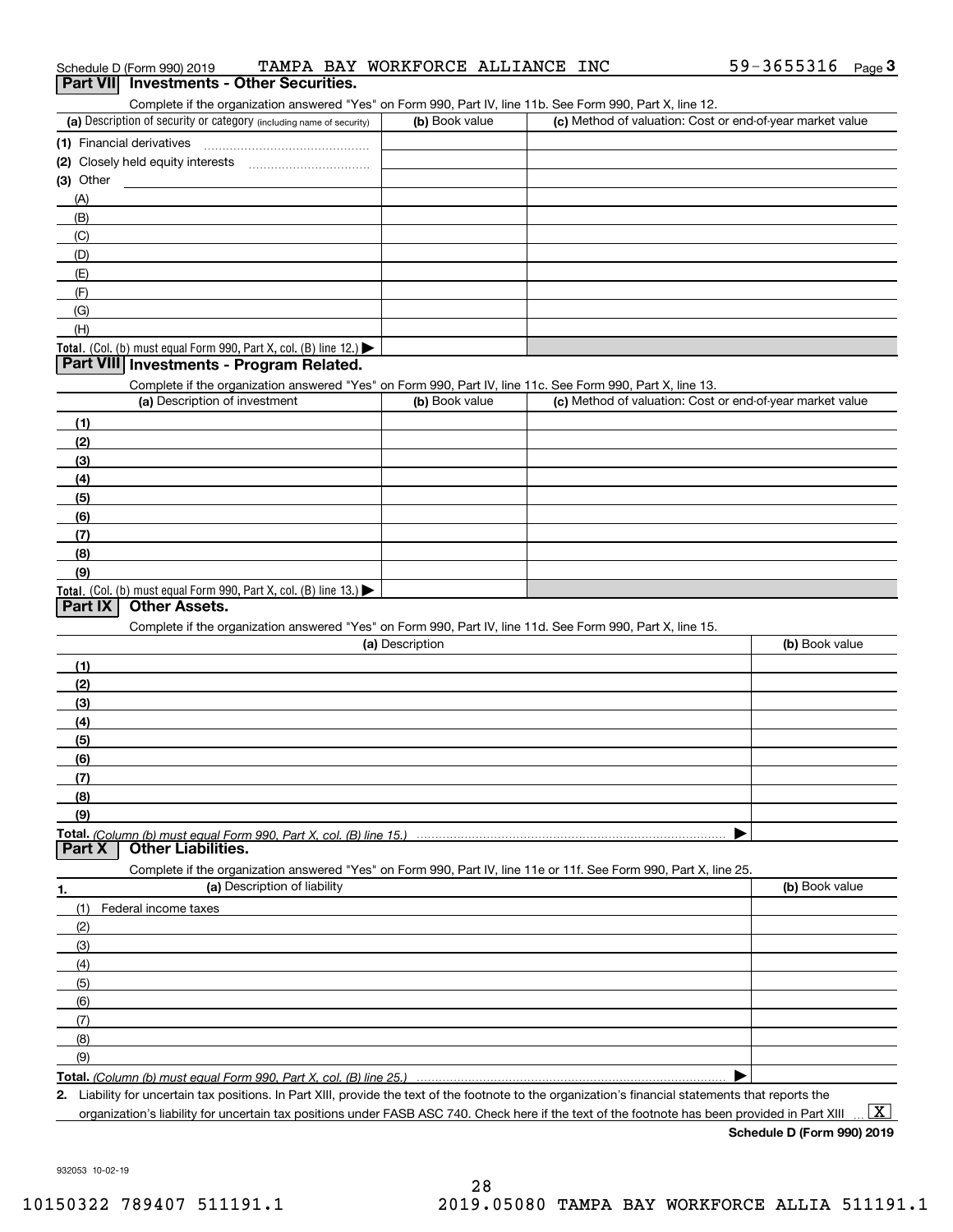|   | TAMPA BAY WORKFORCE ALLIANCE INC<br>Schedule D (Form 990) 2019                                                                                                                                                                      |                |        |                | 59-3655316 $_{Page}$ 4 |  |  |  |
|---|-------------------------------------------------------------------------------------------------------------------------------------------------------------------------------------------------------------------------------------|----------------|--------|----------------|------------------------|--|--|--|
|   | Reconciliation of Revenue per Audited Financial Statements With Revenue per Return.<br>Part XI                                                                                                                                      |                |        |                |                        |  |  |  |
|   | Complete if the organization answered "Yes" on Form 990, Part IV, line 12a.                                                                                                                                                         |                |        |                |                        |  |  |  |
| 1 | Total revenue, gains, and other support per audited financial statements                                                                                                                                                            |                |        | $\mathbf{1}$   | 15,701,383.            |  |  |  |
| 2 | Amounts included on line 1 but not on Form 990, Part VIII, line 12:                                                                                                                                                                 |                |        |                |                        |  |  |  |
| a | Net unrealized gains (losses) on investments [11] matter contracts and the unrealized gains (losses) on investments                                                                                                                 | 2a             |        |                |                        |  |  |  |
| b |                                                                                                                                                                                                                                     | 2 <sub>b</sub> | 6,426. |                |                        |  |  |  |
|   |                                                                                                                                                                                                                                     | 2c             |        |                |                        |  |  |  |
| d | Other (Describe in Part XIII.) <b>Construction Construction</b> Chern Construction Chern Chern Chern Chern Chern Chern                                                                                                              | 2d             |        |                |                        |  |  |  |
| е | Add lines 2a through 2d                                                                                                                                                                                                             |                |        | <b>2e</b>      | 6,426.                 |  |  |  |
| 3 |                                                                                                                                                                                                                                     |                |        | 3              | 15,694,957.            |  |  |  |
| 4 | Amounts included on Form 990, Part VIII, line 12, but not on line 1:                                                                                                                                                                |                |        |                |                        |  |  |  |
| a |                                                                                                                                                                                                                                     | 4а             |        |                |                        |  |  |  |
|   |                                                                                                                                                                                                                                     | 4 <sub>b</sub> |        |                |                        |  |  |  |
|   | c Add lines 4a and 4b                                                                                                                                                                                                               |                |        | 4c             |                        |  |  |  |
|   |                                                                                                                                                                                                                                     |                |        | $5^{\circ}$    | 15,694,957.            |  |  |  |
|   |                                                                                                                                                                                                                                     |                |        |                |                        |  |  |  |
|   | Part XII   Reconciliation of Expenses per Audited Financial Statements With Expenses per Return.                                                                                                                                    |                |        |                |                        |  |  |  |
|   | Complete if the organization answered "Yes" on Form 990, Part IV, line 12a.                                                                                                                                                         |                |        |                |                        |  |  |  |
| 1 |                                                                                                                                                                                                                                     |                |        | $\blacksquare$ | 15,919,898.            |  |  |  |
| 2 | Amounts included on line 1 but not on Form 990, Part IX, line 25:                                                                                                                                                                   |                |        |                |                        |  |  |  |
| a |                                                                                                                                                                                                                                     | 2a             | 6,426. |                |                        |  |  |  |
| b |                                                                                                                                                                                                                                     | 2 <sub>b</sub> |        |                |                        |  |  |  |
|   |                                                                                                                                                                                                                                     | 2c             |        |                |                        |  |  |  |
| d |                                                                                                                                                                                                                                     | 2d             |        |                |                        |  |  |  |
| е | Add lines 2a through 2d <b>contained a contained a contained a contained a</b> contained a contact the state of the state of the state of the state of the state of the state of the state of the state of the state of the state o |                |        | <b>2e</b>      | <u>6,426.</u>          |  |  |  |
| 3 | Subtract line 2e from line 1 <b>manufacture in the contract of the 2e</b> from line 1                                                                                                                                               |                |        | $\mathbf{3}$   | 15, 913, 472.          |  |  |  |
| 4 | Amounts included on Form 990, Part IX, line 25, but not on line 1:                                                                                                                                                                  |                |        |                |                        |  |  |  |
| a |                                                                                                                                                                                                                                     | 4a             |        |                |                        |  |  |  |
|   | Other (Describe in Part XIII.)                                                                                                                                                                                                      | 4 <sub>b</sub> |        |                |                        |  |  |  |
|   | c Add lines 4a and 4b                                                                                                                                                                                                               |                |        | 4с             |                        |  |  |  |
|   | Part XIII Supplemental Information.                                                                                                                                                                                                 |                |        | 5              | 15, 913, 472.          |  |  |  |

Provide the descriptions required for Part II, lines 3, 5, and 9; Part III, lines 1a and 4; Part IV, lines 1b and 2b; Part V, line 4; Part X, line 2; Part XI, lines 2d and 4b; and Part XII, lines 2d and 4b. Also complete this part to provide any additional information.

#### PART X, LINE 2:

| TBWA FOLLOWS ACCOUNTING STANDARDS CODIFICATION TOPIC 740, INCOME TAXES  |
|-------------------------------------------------------------------------|
| ("ASC 740"). A COMPONENT OF THIS STANDARD PRESCRIBES A RECOGNITION AND  |
| MEASUREMENT OF TAX POSITIONS TAKEN OR EXPECTED TO BE TAKEN IN A TAX     |
| RETURN. FOR THOSE BENEFITS TO BE RECOGNIZED, A TAX POSITION MUST BE     |
| MORE-LIKELY-THAN-NOT TO BE SUSTAINED UPON EXAMINATION BY TAXING         |
| AUTHORITIES. TBWA'S POLICY IS TO RECOGNIZE INTEREST AND PENALTIES       |
| ASSOCIATED WITH TAX POSITIONS UNDER THIS STANDARD AS A COMPONENT OF TAX |
| EXPENSE, AND NONE WERE RECOGNIZED SINCE THERE WAS NO MATERIAL IMPACT OF |
| THE APPLICATION OF THIS STANDARD FOR THE YEARS ENDED JUNE 30, 2019 AND  |
| 2018.                                                                   |
|                                                                         |

29

932054 10-02-19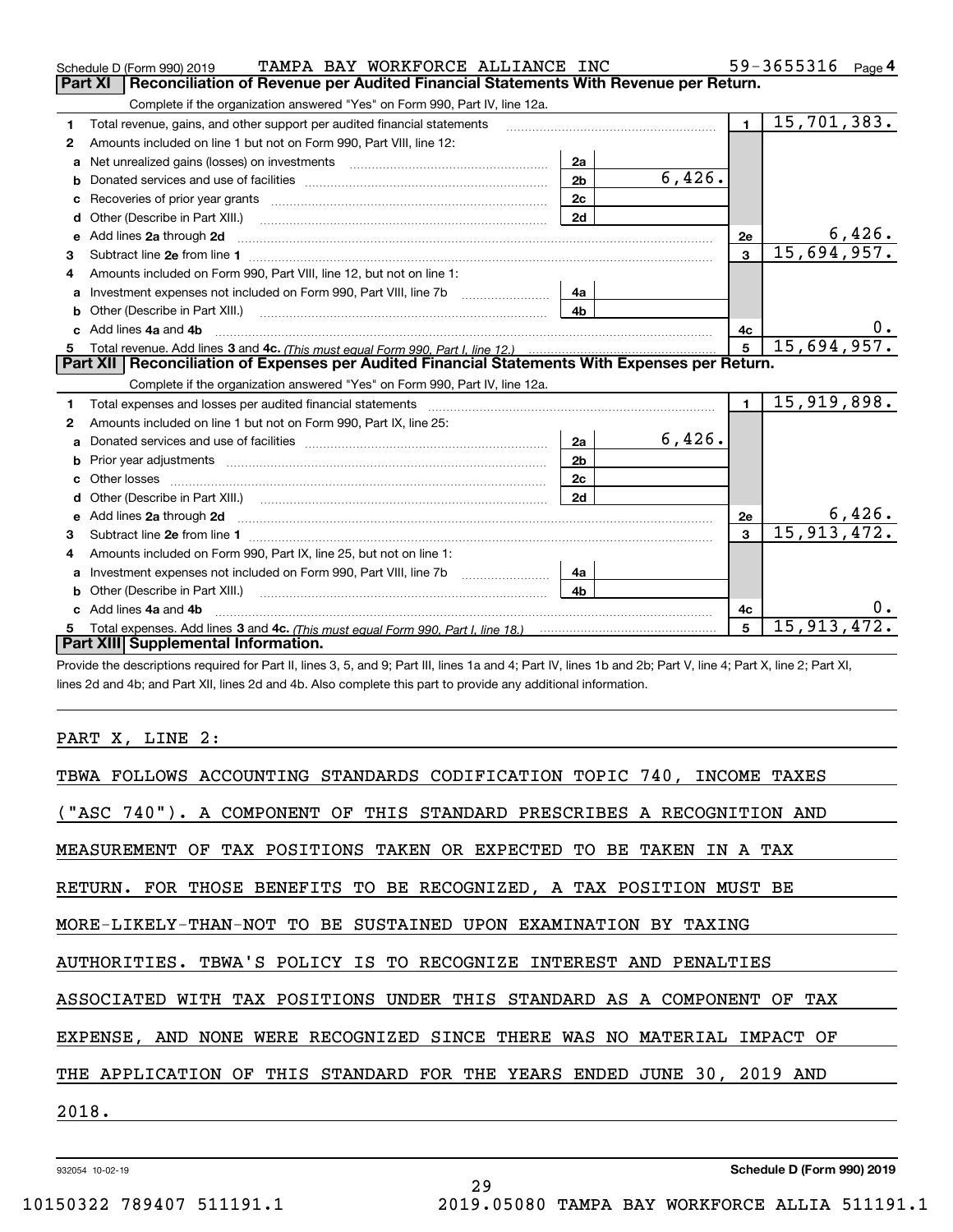| Schedule D (Form 990) 2019 |  |
|----------------------------|--|
|                            |  |

|                 | <b>Part XIII Supplemental Information</b> (continued) |  |                            |  |
|-----------------|-------------------------------------------------------|--|----------------------------|--|
|                 |                                                       |  |                            |  |
|                 |                                                       |  |                            |  |
|                 |                                                       |  |                            |  |
|                 |                                                       |  |                            |  |
|                 |                                                       |  |                            |  |
|                 |                                                       |  |                            |  |
|                 |                                                       |  |                            |  |
|                 |                                                       |  |                            |  |
|                 |                                                       |  |                            |  |
|                 |                                                       |  |                            |  |
|                 |                                                       |  |                            |  |
|                 |                                                       |  |                            |  |
|                 |                                                       |  |                            |  |
|                 |                                                       |  |                            |  |
|                 |                                                       |  |                            |  |
|                 |                                                       |  |                            |  |
|                 |                                                       |  |                            |  |
|                 |                                                       |  |                            |  |
|                 |                                                       |  |                            |  |
|                 |                                                       |  |                            |  |
|                 |                                                       |  |                            |  |
|                 |                                                       |  |                            |  |
|                 |                                                       |  |                            |  |
|                 |                                                       |  |                            |  |
|                 |                                                       |  |                            |  |
|                 |                                                       |  |                            |  |
|                 |                                                       |  |                            |  |
|                 |                                                       |  |                            |  |
|                 |                                                       |  | Schedule D (Form 990) 2019 |  |
| 932055 10-02-19 |                                                       |  |                            |  |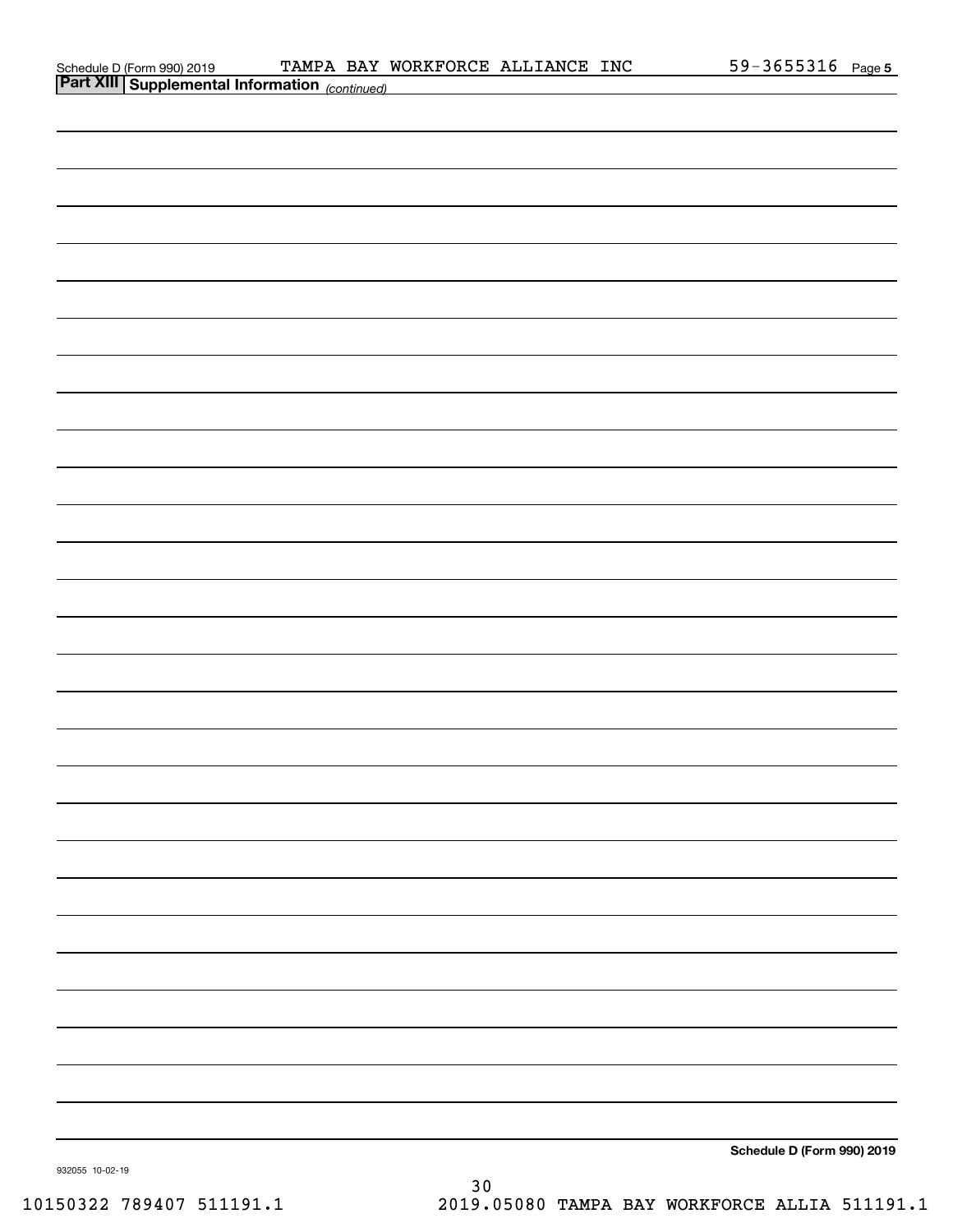| <b>SCHEDULE I</b><br><b>Grants and Other Assistance to Organizations,</b>                                                                                                                |                                                                                                                                                                    |                                                                                                                                       |                                                       |                                         |                                                                |                                          | OMB No. 1545-0047                                                |  |  |
|------------------------------------------------------------------------------------------------------------------------------------------------------------------------------------------|--------------------------------------------------------------------------------------------------------------------------------------------------------------------|---------------------------------------------------------------------------------------------------------------------------------------|-------------------------------------------------------|-----------------------------------------|----------------------------------------------------------------|------------------------------------------|------------------------------------------------------------------|--|--|
| (Form 990)                                                                                                                                                                               |                                                                                                                                                                    | Governments, and Individuals in the United States<br>Complete if the organization answered "Yes" on Form 990, Part IV, line 21 or 22. |                                                       |                                         |                                                                |                                          | 2019                                                             |  |  |
| Department of the Treasury                                                                                                                                                               |                                                                                                                                                                    |                                                                                                                                       | Attach to Form 990.                                   |                                         |                                                                |                                          | <b>Open to Public</b>                                            |  |  |
| Internal Revenue Service                                                                                                                                                                 |                                                                                                                                                                    |                                                                                                                                       | Go to www.irs.gov/Form990 for the latest information. |                                         |                                                                |                                          | Inspection                                                       |  |  |
| Name of the organization                                                                                                                                                                 | TAMPA BAY WORKFORCE ALLIANCE INC                                                                                                                                   |                                                                                                                                       |                                                       |                                         |                                                                |                                          | <b>Employer identification number</b><br>59-3655316              |  |  |
| Part I                                                                                                                                                                                   | <b>General Information on Grants and Assistance</b>                                                                                                                |                                                                                                                                       |                                                       |                                         |                                                                |                                          |                                                                  |  |  |
| Does the organization maintain records to substantiate the amount of the grants or assistance, the grantees' eligibility for the grants or assistance, and the selection<br>$\mathbf{1}$ |                                                                                                                                                                    |                                                                                                                                       |                                                       |                                         |                                                                |                                          |                                                                  |  |  |
|                                                                                                                                                                                          |                                                                                                                                                                    |                                                                                                                                       |                                                       |                                         |                                                                |                                          | $X$ Yes<br>$\overline{\phantom{a}}$ No                           |  |  |
| 2 Describe in Part IV the organization's procedures for monitoring the use of grant funds in the United States.<br>Part II                                                               | Grants and Other Assistance to Domestic Organizations and Domestic Governments. Complete if the organization answered "Yes" on Form 990, Part IV, line 21, for any |                                                                                                                                       |                                                       |                                         |                                                                |                                          |                                                                  |  |  |
|                                                                                                                                                                                          | recipient that received more than \$5,000. Part II can be duplicated if additional space is needed.                                                                |                                                                                                                                       |                                                       |                                         |                                                                |                                          |                                                                  |  |  |
| 1 (a) Name and address of organization<br>or government                                                                                                                                  | $(b)$ EIN                                                                                                                                                          | (c) IRC section<br>(if applicable)                                                                                                    | (d) Amount of<br>cash grant                           | (e) Amount of<br>non-cash<br>assistance | (f) Method of<br>valuation (book,<br>FMV, appraisal,<br>other) | (g) Description of<br>noncash assistance | (h) Purpose of grant<br>or assistance                            |  |  |
| USF                                                                                                                                                                                      |                                                                                                                                                                    |                                                                                                                                       |                                                       |                                         |                                                                |                                          |                                                                  |  |  |
| 4202 E. FOWLER AVENUE                                                                                                                                                                    |                                                                                                                                                                    |                                                                                                                                       |                                                       |                                         |                                                                |                                          | PARTICIPANT EDUCATION AND                                        |  |  |
| TAMPA, FL 33620                                                                                                                                                                          | $59 - 3102112$ $115(1)$                                                                                                                                            |                                                                                                                                       | 16,463.                                               | 0.                                      |                                                                |                                          | TRAINING - TECH-HIRE                                             |  |  |
| <b>BAYCARE</b><br>2985 DREW STREET<br>CLEARWATER, FL 33682                                                                                                                               | $59 - 2796965$ $501(C)(3)$                                                                                                                                         |                                                                                                                                       | 142,800                                               | $\mathbf{0}$                            |                                                                |                                          | WORK RELATED TRAINING FOR<br>PROGRAM PARTICIPANTS -<br>TECH HIRE |  |  |
|                                                                                                                                                                                          |                                                                                                                                                                    |                                                                                                                                       |                                                       |                                         |                                                                |                                          |                                                                  |  |  |
| <b>IBM</b>                                                                                                                                                                               |                                                                                                                                                                    |                                                                                                                                       |                                                       |                                         |                                                                |                                          |                                                                  |  |  |
| ONE NEW ORCHARD ROAD                                                                                                                                                                     |                                                                                                                                                                    |                                                                                                                                       |                                                       |                                         |                                                                |                                          | PARTICIPANT EDUCATION AND                                        |  |  |
| ARMONK, NY 10504                                                                                                                                                                         | $13-0871985$ 501(C)(3)                                                                                                                                             |                                                                                                                                       | 1,800                                                 | $\mathbf{0}$                            |                                                                |                                          | TRAINING - TECH HIRE                                             |  |  |
| TAMPA INNOVATION ALLIANCE                                                                                                                                                                |                                                                                                                                                                    |                                                                                                                                       |                                                       |                                         |                                                                |                                          |                                                                  |  |  |
| P.O. BOX 82497                                                                                                                                                                           |                                                                                                                                                                    |                                                                                                                                       |                                                       |                                         |                                                                |                                          | TRAINING FOR PARTICIPANTS                                        |  |  |
| TAMPA, FL 33682                                                                                                                                                                          | 61-1692291 $501(C)(3)$                                                                                                                                             |                                                                                                                                       | 104,000                                               | $\mathbf{0}$                            |                                                                |                                          | TECH HIRE                                                        |  |  |
|                                                                                                                                                                                          |                                                                                                                                                                    |                                                                                                                                       |                                                       |                                         |                                                                |                                          |                                                                  |  |  |
|                                                                                                                                                                                          |                                                                                                                                                                    |                                                                                                                                       |                                                       |                                         |                                                                |                                          |                                                                  |  |  |
|                                                                                                                                                                                          |                                                                                                                                                                    |                                                                                                                                       |                                                       |                                         |                                                                |                                          |                                                                  |  |  |
|                                                                                                                                                                                          |                                                                                                                                                                    |                                                                                                                                       |                                                       |                                         |                                                                |                                          |                                                                  |  |  |
|                                                                                                                                                                                          |                                                                                                                                                                    |                                                                                                                                       |                                                       |                                         |                                                                |                                          |                                                                  |  |  |
|                                                                                                                                                                                          |                                                                                                                                                                    |                                                                                                                                       |                                                       |                                         |                                                                |                                          |                                                                  |  |  |
|                                                                                                                                                                                          |                                                                                                                                                                    |                                                                                                                                       |                                                       |                                         |                                                                |                                          |                                                                  |  |  |
| 2 Enter total number of section 501(c)(3) and government organizations listed in the line 1 table                                                                                        |                                                                                                                                                                    |                                                                                                                                       |                                                       |                                         |                                                                |                                          | 4.                                                               |  |  |
| Enter total number of other organizations listed in the line 1 table<br>3                                                                                                                |                                                                                                                                                                    |                                                                                                                                       |                                                       |                                         |                                                                |                                          |                                                                  |  |  |

**For Paperwork Reduction Act Notice, see the Instructions for Form 990. Schedule I (Form 990) (2019)** LHA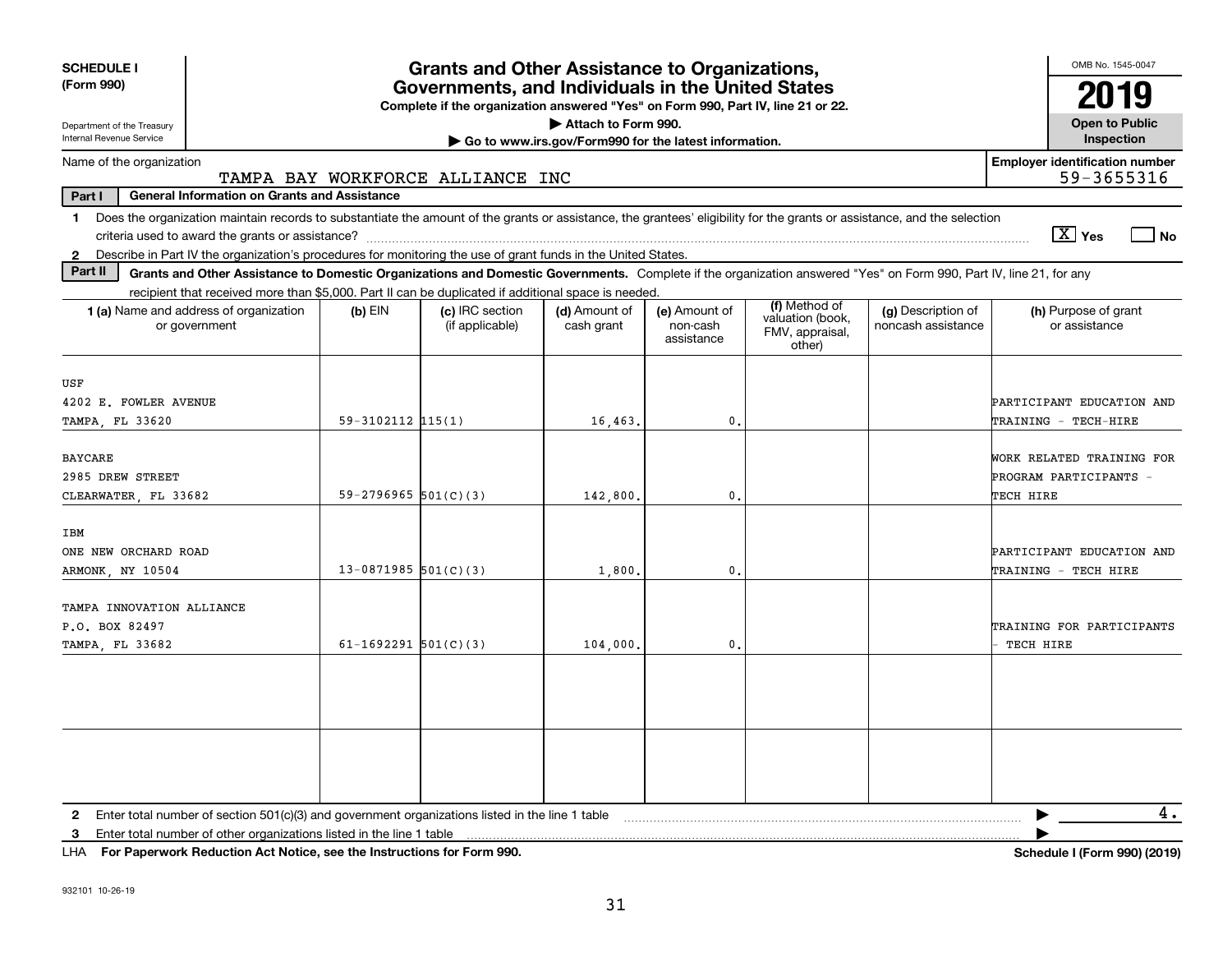#### Schedule I (Form 990) (2019) **TAMPA BAY WORKFORCE ALLIANCE INC** 5 9-3 6 5 5 3 1 6 Page

(a) Type of grant or assistance **Audity Commet Audio Commet Commet Commet Commet Commet Commet Commet Commet Comme** Part III can be duplicated if additional space is needed. (e) Method of valuation (book, FMV, appraisal, other) recipients(c) Amount of cash grant (d) Amount of noncash assistance (f) Description of noncash assistance

Part IV | Supplemental Information. Provide the information required in Part I, line 2; Part III, column (b); and any other additional information.

**Part III | Grants and Other Assistance to Domestic Individuals. Complete if the organization answered "Yes" on Form 990, Part IV, line 22.** 

PART I, LINE 2:

ALL OF THE GRANTS ARE REIMBURSEMENT BASED GRANTS. APPROPRIATE DOCUMENTATION

THAT CONDITIONS HAVE BEEN MET PRIOR TO PAYMENT ARE REQUIRED FOR RECIPIENTS.

THE DOCUMENTATION IS MONITORED AND AUDIT REPORTS ARE OBTAINED FOR GRANTEES

(SUBRECIPIENTS) THAT ARE REQUIRED TO HAVE AUDITS IN ACCORDANCE WITH THE

#### UNIFORM GUIDANCE.

**2**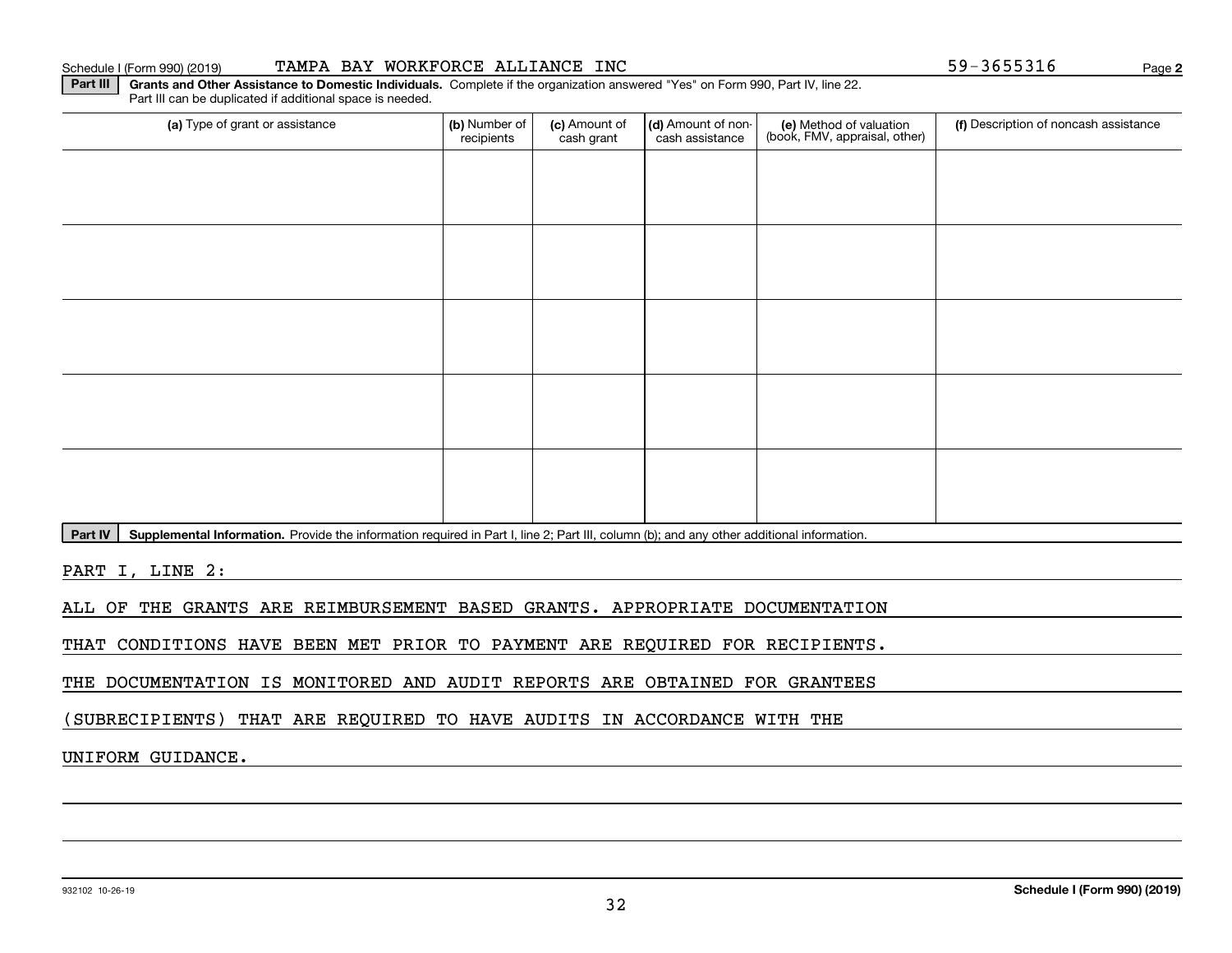|                            | <b>Compensation Information</b><br><b>SCHEDULE J</b>                                                                                                                    | OMB No. 1545-0047 |            |                              |  |  |  |  |
|----------------------------|-------------------------------------------------------------------------------------------------------------------------------------------------------------------------|-------------------|------------|------------------------------|--|--|--|--|
|                            | (Form 990)<br>For certain Officers, Directors, Trustees, Key Employees, and Highest                                                                                     |                   |            |                              |  |  |  |  |
|                            | 2019                                                                                                                                                                    |                   |            |                              |  |  |  |  |
|                            | <b>Open to Public</b>                                                                                                                                                   |                   |            |                              |  |  |  |  |
| Department of the Treasury | Inspection                                                                                                                                                              |                   |            |                              |  |  |  |  |
|                            | Go to www.irs.gov/Form990 for instructions and the latest information.<br>Internal Revenue Service<br><b>Employer identification number</b><br>Name of the organization |                   |            |                              |  |  |  |  |
|                            | TAMPA BAY WORKFORCE ALLIANCE INC                                                                                                                                        | 59-3655316        |            |                              |  |  |  |  |
| Part I                     | <b>Questions Regarding Compensation</b>                                                                                                                                 |                   |            |                              |  |  |  |  |
|                            |                                                                                                                                                                         |                   | <b>Yes</b> | No                           |  |  |  |  |
|                            | <b>1a</b> Check the appropriate box(es) if the organization provided any of the following to or for a person listed on Form 990,                                        |                   |            |                              |  |  |  |  |
|                            | Part VII, Section A, line 1a. Complete Part III to provide any relevant information regarding these items.                                                              |                   |            |                              |  |  |  |  |
|                            | First-class or charter travel<br>Housing allowance or residence for personal use                                                                                        |                   |            |                              |  |  |  |  |
|                            | Travel for companions<br>Payments for business use of personal residence                                                                                                |                   |            |                              |  |  |  |  |
|                            | Tax indemnification and gross-up payments<br>Health or social club dues or initiation fees                                                                              |                   |            |                              |  |  |  |  |
|                            | Discretionary spending account<br>Personal services (such as maid, chauffeur, chef)                                                                                     |                   |            |                              |  |  |  |  |
|                            |                                                                                                                                                                         |                   |            |                              |  |  |  |  |
|                            | <b>b</b> If any of the boxes on line 1a are checked, did the organization follow a written policy regarding payment or                                                  |                   |            |                              |  |  |  |  |
|                            | reimbursement or provision of all of the expenses described above? If "No," complete Part III to explain                                                                | 1b                |            |                              |  |  |  |  |
| 2                          | Did the organization require substantiation prior to reimbursing or allowing expenses incurred by all directors,                                                        |                   |            |                              |  |  |  |  |
|                            | trustees, and officers, including the CEO/Executive Director, regarding the items checked on line 1a?                                                                   | $\mathbf{2}$      |            |                              |  |  |  |  |
|                            |                                                                                                                                                                         |                   |            |                              |  |  |  |  |
| з                          | Indicate which, if any, of the following the organization used to establish the compensation of the organization's                                                      |                   |            |                              |  |  |  |  |
|                            | CEO/Executive Director. Check all that apply. Do not check any boxes for methods used by a related organization to                                                      |                   |            |                              |  |  |  |  |
|                            | establish compensation of the CEO/Executive Director, but explain in Part III.                                                                                          |                   |            |                              |  |  |  |  |
|                            | Compensation committee<br>Written employment contract                                                                                                                   |                   |            |                              |  |  |  |  |
|                            | Compensation survey or study<br>Independent compensation consultant                                                                                                     |                   |            |                              |  |  |  |  |
|                            | $\boxed{\textbf{X}}$ Approval by the board or compensation committee<br>Form 990 of other organizations                                                                 |                   |            |                              |  |  |  |  |
|                            |                                                                                                                                                                         |                   |            |                              |  |  |  |  |
|                            | During the year, did any person listed on Form 990, Part VII, Section A, line 1a, with respect to the filing                                                            |                   |            |                              |  |  |  |  |
|                            | organization or a related organization:                                                                                                                                 |                   |            |                              |  |  |  |  |
| а                          | Receive a severance payment or change-of-control payment?                                                                                                               | 4a                |            | х                            |  |  |  |  |
| b                          |                                                                                                                                                                         | 4b                |            | $\overline{\mathbf{x}}$      |  |  |  |  |
| с                          |                                                                                                                                                                         | 4c                |            | $\overline{\mathbf{x}}$      |  |  |  |  |
|                            | If "Yes" to any of lines 4a-c, list the persons and provide the applicable amounts for each item in Part III.                                                           |                   |            |                              |  |  |  |  |
|                            |                                                                                                                                                                         |                   |            |                              |  |  |  |  |
|                            | Only section 501(c)(3), 501(c)(4), and 501(c)(29) organizations must complete lines 5-9.                                                                                |                   |            |                              |  |  |  |  |
|                            | For persons listed on Form 990, Part VII, Section A, line 1a, did the organization pay or accrue any compensation                                                       |                   |            |                              |  |  |  |  |
|                            | contingent on the revenues of:                                                                                                                                          |                   |            |                              |  |  |  |  |
| a                          |                                                                                                                                                                         | 5a                |            | х                            |  |  |  |  |
|                            |                                                                                                                                                                         | 5b                |            | $\overline{\mathbf{x}}$      |  |  |  |  |
|                            | If "Yes" on line 5a or 5b, describe in Part III.                                                                                                                        |                   |            |                              |  |  |  |  |
| 6.                         | For persons listed on Form 990, Part VII, Section A, line 1a, did the organization pay or accrue any compensation                                                       |                   |            |                              |  |  |  |  |
|                            | contingent on the net earnings of:                                                                                                                                      |                   |            |                              |  |  |  |  |
| a                          |                                                                                                                                                                         | 6a                |            | х<br>$\overline{\mathbf{x}}$ |  |  |  |  |
|                            |                                                                                                                                                                         | 6b                |            |                              |  |  |  |  |
|                            | If "Yes" on line 6a or 6b, describe in Part III.                                                                                                                        |                   |            |                              |  |  |  |  |
|                            | 7 For persons listed on Form 990, Part VII, Section A, line 1a, did the organization provide any nonfixed payments                                                      |                   |            | х                            |  |  |  |  |
|                            |                                                                                                                                                                         | 7                 |            |                              |  |  |  |  |
| 8                          | Were any amounts reported on Form 990, Part VII, paid or accrued pursuant to a contract that was subject to the                                                         |                   |            | х                            |  |  |  |  |
|                            | initial contract exception described in Regulations section 53.4958-4(a)(3)? If "Yes," describe in Part III                                                             | 8                 |            |                              |  |  |  |  |
| 9                          | If "Yes" on line 8, did the organization also follow the rebuttable presumption procedure described in                                                                  |                   |            |                              |  |  |  |  |
|                            | wwayk Deduction Act Notice, ass the Instructions for Form 000<br>Cabadule 1/Faunt 00010040                                                                              | 9                 |            |                              |  |  |  |  |

LHA For Paperwork Reduction Act Notice, see the Instructions for Form 990. Schedule J (Form 990) 2019

932111 10-21-19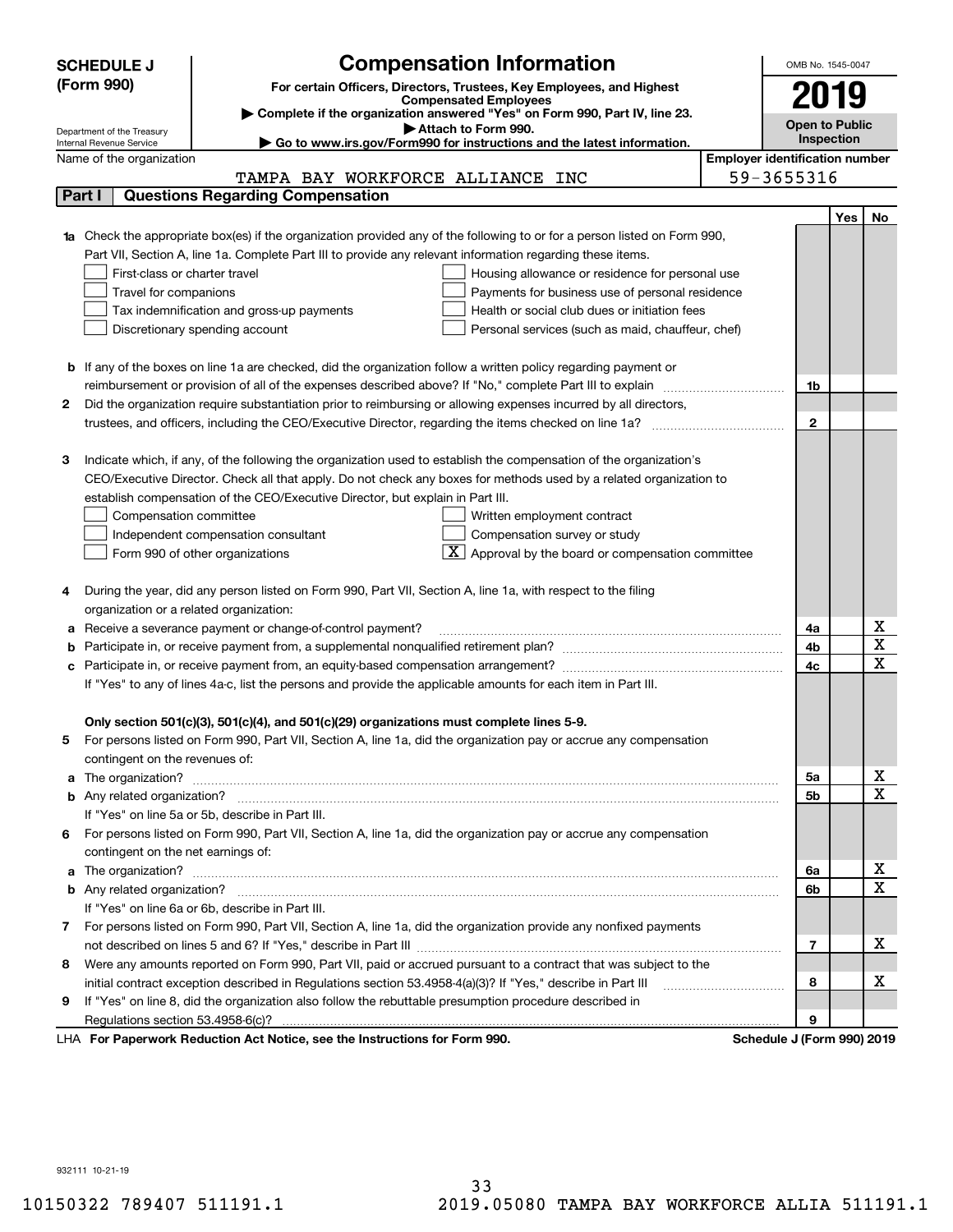#### TAMPA BAY WORKFORCE ALLIANCE INC

# **Part II Officers, Directors, Trustees, Key Employees, and Highest Compensated Employees.**  Schedule J (Form 990) 2019 Page Use duplicate copies if additional space is needed.

For each individual whose compensation must be reported on Schedule J, report compensation from the organization on row (i) and from related organizations, described in the instructions, on row (ii). Do not list any individuals that aren't listed on Form 990, Part VII.

**Note:**  The sum of columns (B)(i)-(iii) for each listed individual must equal the total amount of Form 990, Part VII, Section A, line 1a, applicable column (D) and (E) amounts for that individual.

| (A) Name and Title |               | (B) Breakdown of W-2 and/or 1099-MISC compensation |                                           |                                           | (C) Retirement and<br>(D) Nontaxable<br>other deferred<br>benefits |                  | (E) Total of columns<br>$(B)(i)-(D)$ | (F) Compensation<br>in column (B)         |                  |
|--------------------|---------------|----------------------------------------------------|-------------------------------------------|-------------------------------------------|--------------------------------------------------------------------|------------------|--------------------------------------|-------------------------------------------|------------------|
|                    |               | (i) Base<br>compensation                           | (ii) Bonus &<br>incentive<br>compensation | (iii) Other<br>reportable<br>compensation | compensation                                                       |                  |                                      | reported as deferred<br>on prior Form 990 |                  |
| (1)                | JOHN FLANAGAN | (i)                                                | 158,679.                                  | $\overline{0}$ .                          | $\overline{0}$ .                                                   | $\overline{0}$ . | 0.                                   | 158,679.                                  | 0.               |
| CEO                |               | (ii)                                               | $\overline{0}$ .                          | $\overline{0}$ .                          | $\overline{0}$ .                                                   | $\overline{0}$ . | $\overline{0}$ .                     | $\overline{0}$ .                          | $\overline{0}$ . |
| (2)                | JUDITTE DORCY | (i)                                                | 158,781.                                  | $\overline{0}$ .                          | $\overline{0}$ .                                                   | $\overline{0}$ . | $\overline{0}$ .                     | 158,781.                                  | $\overline{0}$ . |
| $\rm{COO}$         |               | (ii)                                               | $\overline{0}$ .                          | $\overline{0}$ .                          | $\overline{0}$ .                                                   | $\overline{0}$ . | $\overline{0}$ .                     | $\overline{0}$ .                          | $\overline{0}$ . |
| (3)                | SHEILA DOYLE  | (i)                                                | 158, 395.                                 | $\overline{0}$ .                          | $\overline{0}$ .                                                   | $\overline{0}$ . | $\overline{0}$ .                     | 158, 395.                                 | $\overline{0}$ . |
| CFO                |               | (ii)                                               | $\overline{0}$ .                          | $\overline{0}$ .                          | $\overline{0}$ .                                                   | $\overline{0}$ . | $\overline{0}$ .                     | $\overline{0}$ .                          | $\overline{0}$ . |
|                    |               | (i)                                                |                                           |                                           |                                                                    |                  |                                      |                                           |                  |
|                    |               | (ii)                                               |                                           |                                           |                                                                    |                  |                                      |                                           |                  |
|                    |               | (i)                                                |                                           |                                           |                                                                    |                  |                                      |                                           |                  |
|                    |               | (ii)                                               |                                           |                                           |                                                                    |                  |                                      |                                           |                  |
|                    |               | (i)                                                |                                           |                                           |                                                                    |                  |                                      |                                           |                  |
|                    |               | (ii)                                               |                                           |                                           |                                                                    |                  |                                      |                                           |                  |
|                    |               | (i)                                                |                                           |                                           |                                                                    |                  |                                      |                                           |                  |
|                    |               | (ii)                                               |                                           |                                           |                                                                    |                  |                                      |                                           |                  |
|                    |               | (i)                                                |                                           |                                           |                                                                    |                  |                                      |                                           |                  |
|                    |               | (ii)                                               |                                           |                                           |                                                                    |                  |                                      |                                           |                  |
|                    |               | (i)                                                |                                           |                                           |                                                                    |                  |                                      |                                           |                  |
|                    |               | (ii)                                               |                                           |                                           |                                                                    |                  |                                      |                                           |                  |
|                    |               | (i)<br>(ii)                                        |                                           |                                           |                                                                    |                  |                                      |                                           |                  |
|                    |               | (i)                                                |                                           |                                           |                                                                    |                  |                                      |                                           |                  |
|                    |               | (ii)                                               |                                           |                                           |                                                                    |                  |                                      |                                           |                  |
|                    |               | (i)                                                |                                           |                                           |                                                                    |                  |                                      |                                           |                  |
|                    |               | (ii)                                               |                                           |                                           |                                                                    |                  |                                      |                                           |                  |
|                    |               | (i)                                                |                                           |                                           |                                                                    |                  |                                      |                                           |                  |
|                    |               | (ii)                                               |                                           |                                           |                                                                    |                  |                                      |                                           |                  |
|                    |               | (i)                                                |                                           |                                           |                                                                    |                  |                                      |                                           |                  |
|                    |               | (ii)                                               |                                           |                                           |                                                                    |                  |                                      |                                           |                  |
|                    |               | (i)                                                |                                           |                                           |                                                                    |                  |                                      |                                           |                  |
|                    |               | (ii)                                               |                                           |                                           |                                                                    |                  |                                      |                                           |                  |
|                    |               | (i)                                                |                                           |                                           |                                                                    |                  |                                      |                                           |                  |
|                    |               | (ii)                                               |                                           |                                           |                                                                    |                  |                                      |                                           |                  |
|                    |               |                                                    |                                           |                                           |                                                                    |                  |                                      |                                           |                  |

**Schedule J (Form 990) 2019**

59-3655316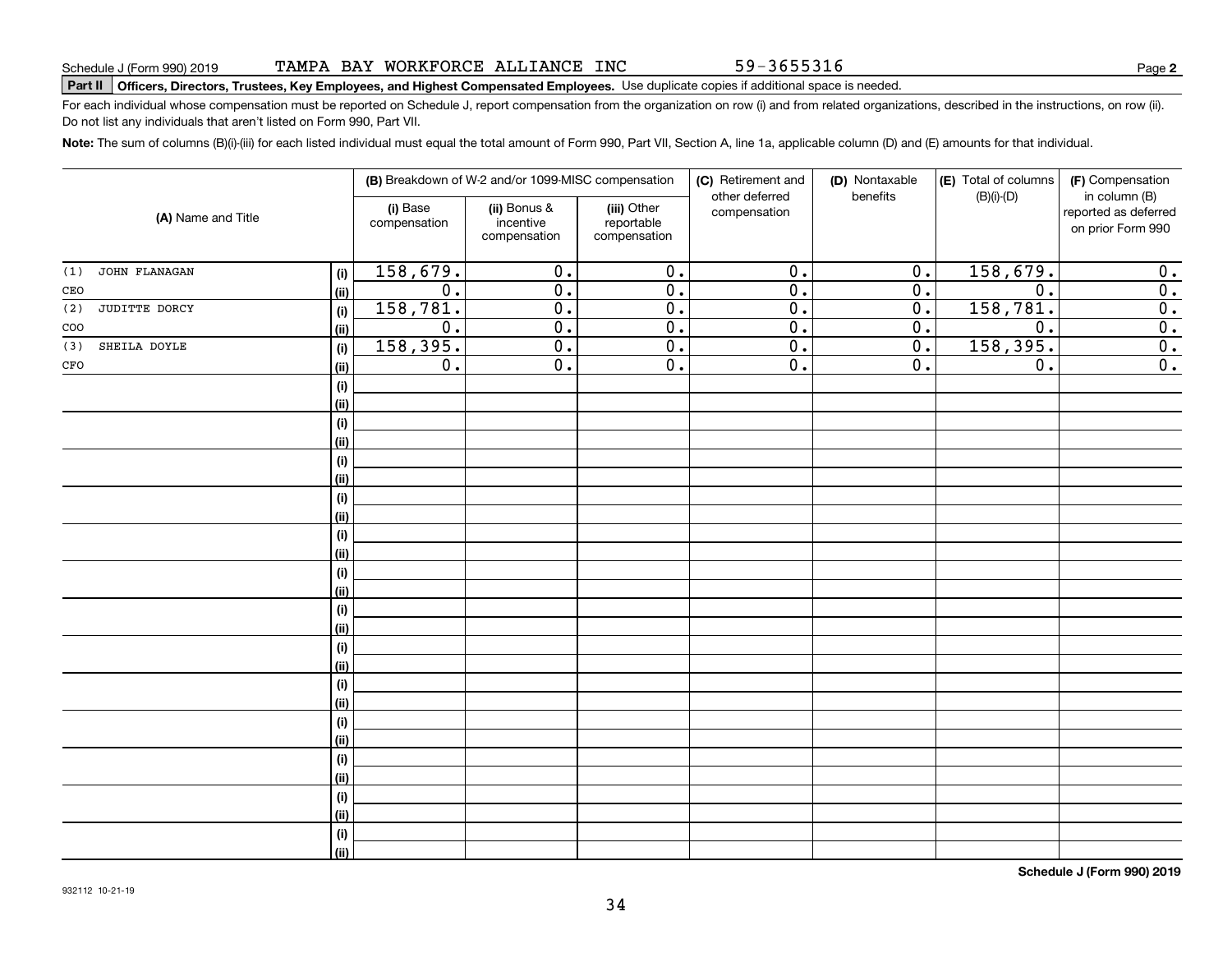#### **Part III Supplemental Information**

Schedule J (Form 990) 2019 TAMPA BAY WORKFORCE ALLIANCE INC<br>Part III Supplemental Information<br>Provide the information, explanation, or descriptions required for Part I, lines 1a, 1b, 3, 4a, 4b, 4c, 5a, 5b, 6a, 6b, 7, and 8

SCHEDULE J, PART II

FOR THE FISCAL YEAR ENDING JUNE 30, 2020, TAMPA BAY WORKFORCE ALLIANCE,

INC. PROVIDED (1) A PERSONAL TIME OFF (PTO) PAYOUT OF A PORTION OF

UNUSED PTO HOURS FOR THOSE EMPLOYEES WHO ELECTED, SUBJECT TO CERTAIN

LIMITATIONS, AND WITH CEO AUTHORIZATION (2) COST OF LIVING ADJUSTMENT

FOR ELIGIBLE EMPLOYEES AND (3) A CAFETERIA CONTRIBUTON EQUAL TO 28% OF

AN ELIGIBLE EMPLOYEES EARNINGS TO BE USED FOR HEALTH AND WELFARE

BENFITS. THEREFORE, IN ADDITION TO AN EMPLOYEE'S BASE COMPENSATION,

PART VII(D) REPORTABLE COMPENSATION FROM THE ORGANIZATION AND SCHEDULE

J, PART II(B)(I) BASE COMPENSATION MAY ALSO INCLUDE PTO PAY OUT, COST

OF LIVING ADJUSTMENT AND THE EXCESS OF THE CAFETERIA CONTRIBUTION NOT

USED FOR EMPLOYEE BENEFITS.

**Schedule J (Form 990) 2019**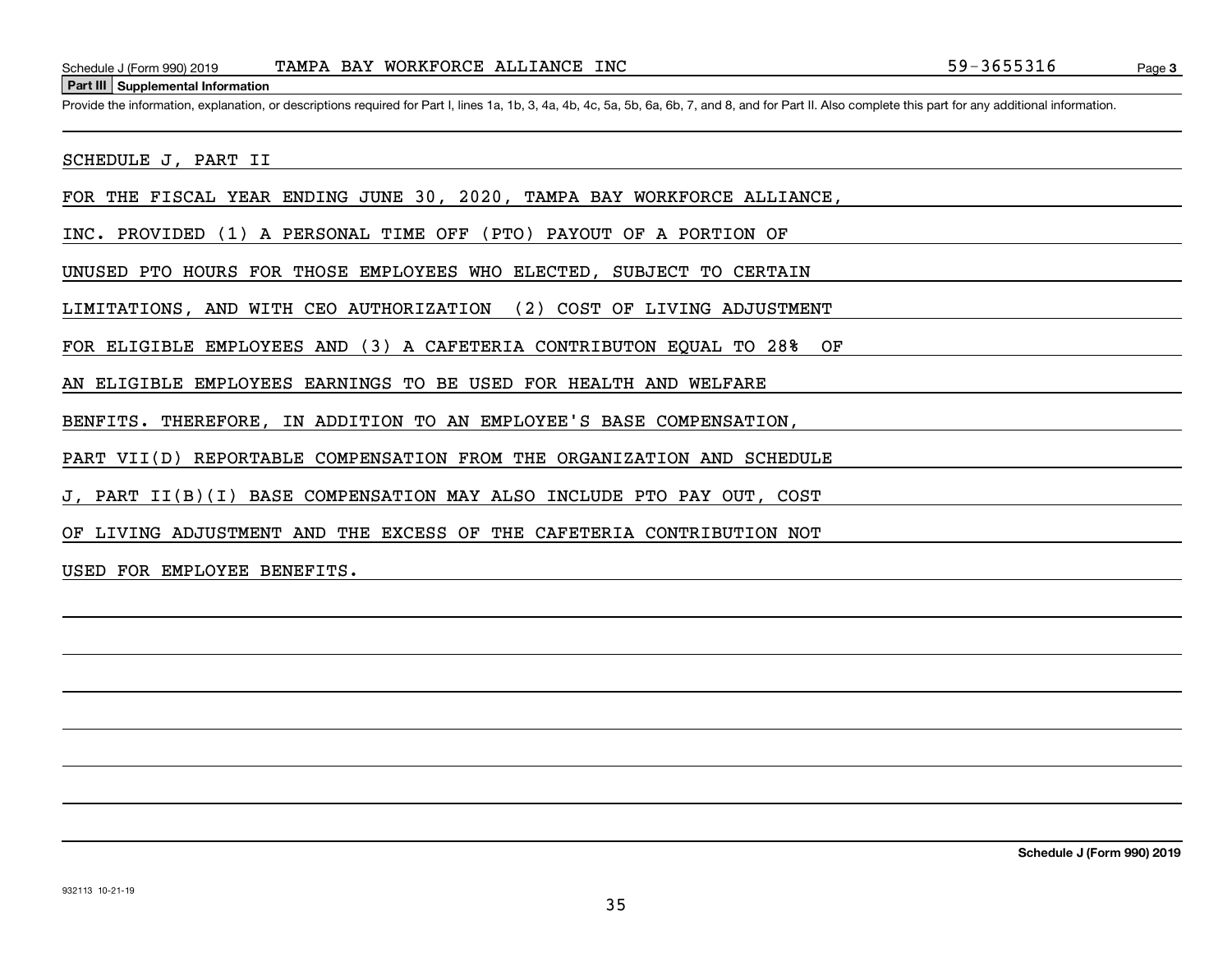Department of the Treasury **(Form 990 or 990-EZ)**

Name of the organization

Internal Revenue Service

#### **SCHEDULE O Supplemental Information to Form 990 or 990-EZ**

**Complete to provide information for responses to specific questions on Form 990 or 990-EZ or to provide any additional information. | Attach to Form 990 or 990-EZ. | Go to www.irs.gov/Form990 for the latest information.**



TAMPA BAY WORKFORCE ALLIANCE INC | 59-3655316

**Employer identification number**

FORM 990, PART I, LINE 1, DESCRIPTION OF ORGANIZATION MISSION:

TAMPA BAY WORKFORCE ALLIANCE INC., PROVIDES JOB TRAINING AND EMPLOYMENT

COUNSELING FOR THOSE INDIVIDUALS WHO NEED EMPLOYMENT, PROMOTES

EMPLOYMENT FOR LOW-INCOME AND UNDEREMPLOYED INDIVIDUALS, AND ASSISTS

WELFARE RECIPIENTS, DISABLED WORKERS, PERSONS AFFECTED BY LAYOFFS, AND

OTHER HARD-TO-PLACE WORKERS IN FINDING MEANINGFUL EMPLOYMENT. THE

ORGANIZATION ALSO PROVIDES BUSINESS CLIENT SERVICES TO INCLUDE EMPLOYEE

MATCHING ON THE JOB TRAINING, AND INCUMBENT WORKER TRAINING.

FORM 990, PART III, LINE 1, DESCRIPTION OF ORGANIZATION MISSION:

LAYOFFS, AND OTHER HARD-TO-PLACE WORKERS IN FINDING MEANINGFUL

EMPLOYMENT. THE ORGANIZATION ALSO PROVIDES BUSINESS CLIENT SERVICES TO

INCLUDE EMPLOYEE MATCHING ON THE JOB TRAINING, AND INCUMBENT WORKER

TRAINING.

FORM 990, PART III, LINE 4D, OTHER PROGRAM SERVICES:

OTHER PROGRAM SERVICES INCLUDE: THE SUPPLEMENTAL NUTRITION ASSISTANCE

PROGRAM, UNEMPLOYMENT AND REEMPLOYMENT PROGRAMS, TRADE ADJUSTMENT

ASSISTANCE, NATIONAL EMERGENCY GRANT PROGRAMS, ADULT EDUCATION AND H1B

SKILLS TRAINING GRANT PROGRAMS. ALL OF THESE PROGRAMS WERE IMPLEMENTED

TO ENHANCE THE EMPLOYMENT SKILLS AND THE EMPLOYABILITY OF THE

PARTICIPANTS.

EXPENSES \$ 2,503,001. INCLUDING GRANTS OF \$ 265,063. REVENUE \$ 119,525.

FORM 990, PART VI, SECTION B, LINE 11B:

A FINAL COPY OF FORM 990 WILL BE PROVIDED TO EACH VOTING MEMBER OF THE

932211 09-06-19 LHA For Paperwork Reduction Act Notice, see the Instructions for Form 990 or 990-EZ. Schedule O (Form 990 or 990-EZ) (2019)

36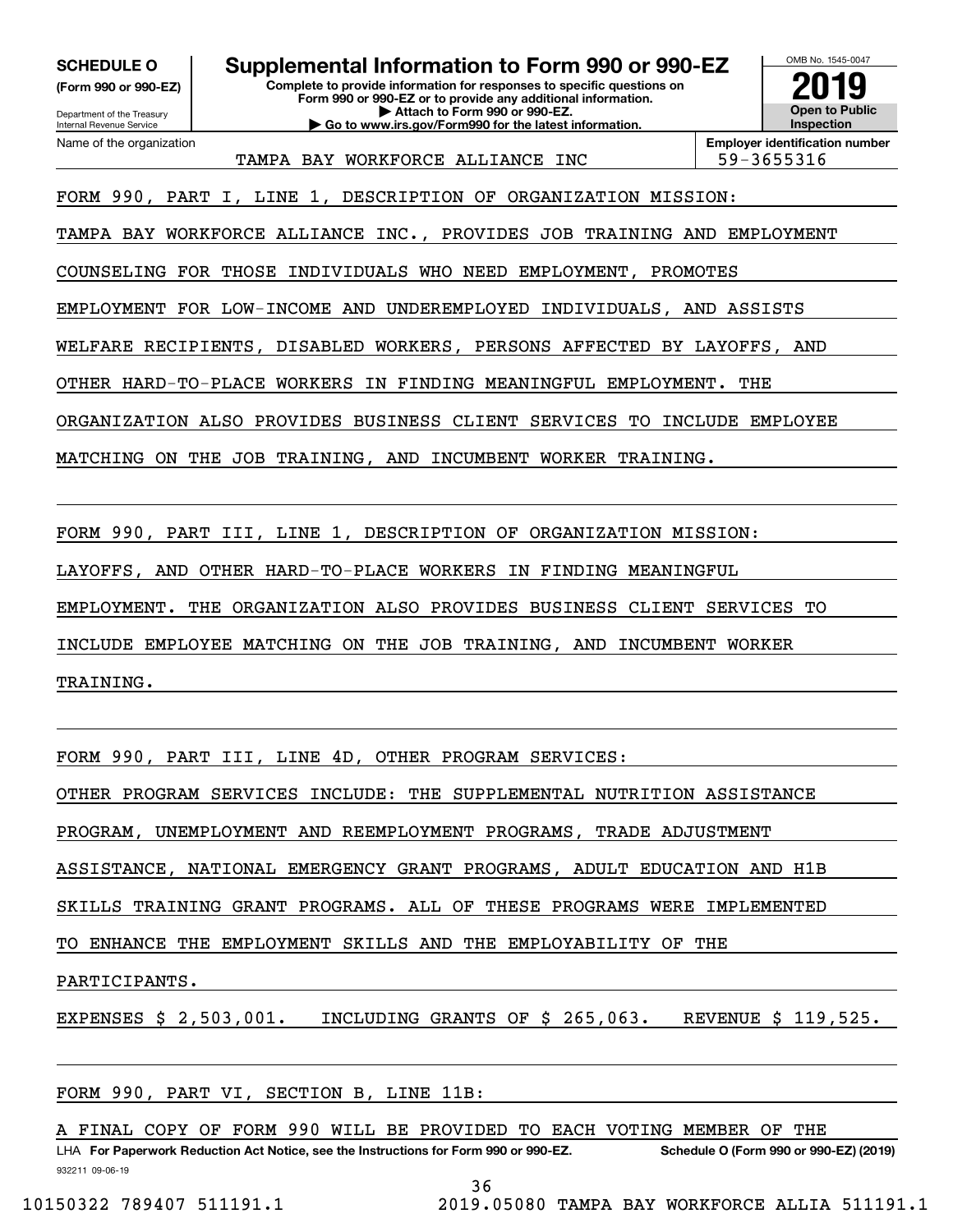| TAMPA BAY WORKFORCE ALLIANCE INC                                           | 59-3655316 |
|----------------------------------------------------------------------------|------------|
| BOARD OF DIRECTORS BEFORE BEING FILED WITH THE INTERNAL REVENUE SERVICE.   |            |
|                                                                            |            |
| FORM 990, PART VI, SECTION B, LINE 12C:                                    |            |
|                                                                            |            |
| AT THE BEGINNING OF EACH BOARD MEETING, THE CONFLICT OF INTEREST POLICY IS |            |

Echedule O (Form 990 or 990-EZ) (2019)<br>Name of the organization **number** Name of the organization **page Name of the organization number** 

**2**

REVIEWED FOR ALL BOARD MEMBERS.

FORM 990, PART VI, SECTION B, LINE 15:

COMPENSATION IS DETERMINED INDEPENDENTLY BY A REVIEW AND AN APPROVAL

PROCESS. THIS IS APPROVED BY AN EXECUTIVE COMMITTEE OF THE BOARD OF

DIRECTORS.

FORM 990, PART VI, SECTION C, LINE 19:

THEY ARE PROVIDED UPON REQUEST VIA THE COMMUNICATIONS DEPARTMENT.

FORM 990, PART XII, LINE 2C

THE ORGANIZATION'S PROCESS FOR THE SELECTION AND SUPERVISION OF THEIR

INDEPENDENT AUDITOR HAS REMAINED CONSISTENT WITH THE PREVIOUS YEAR.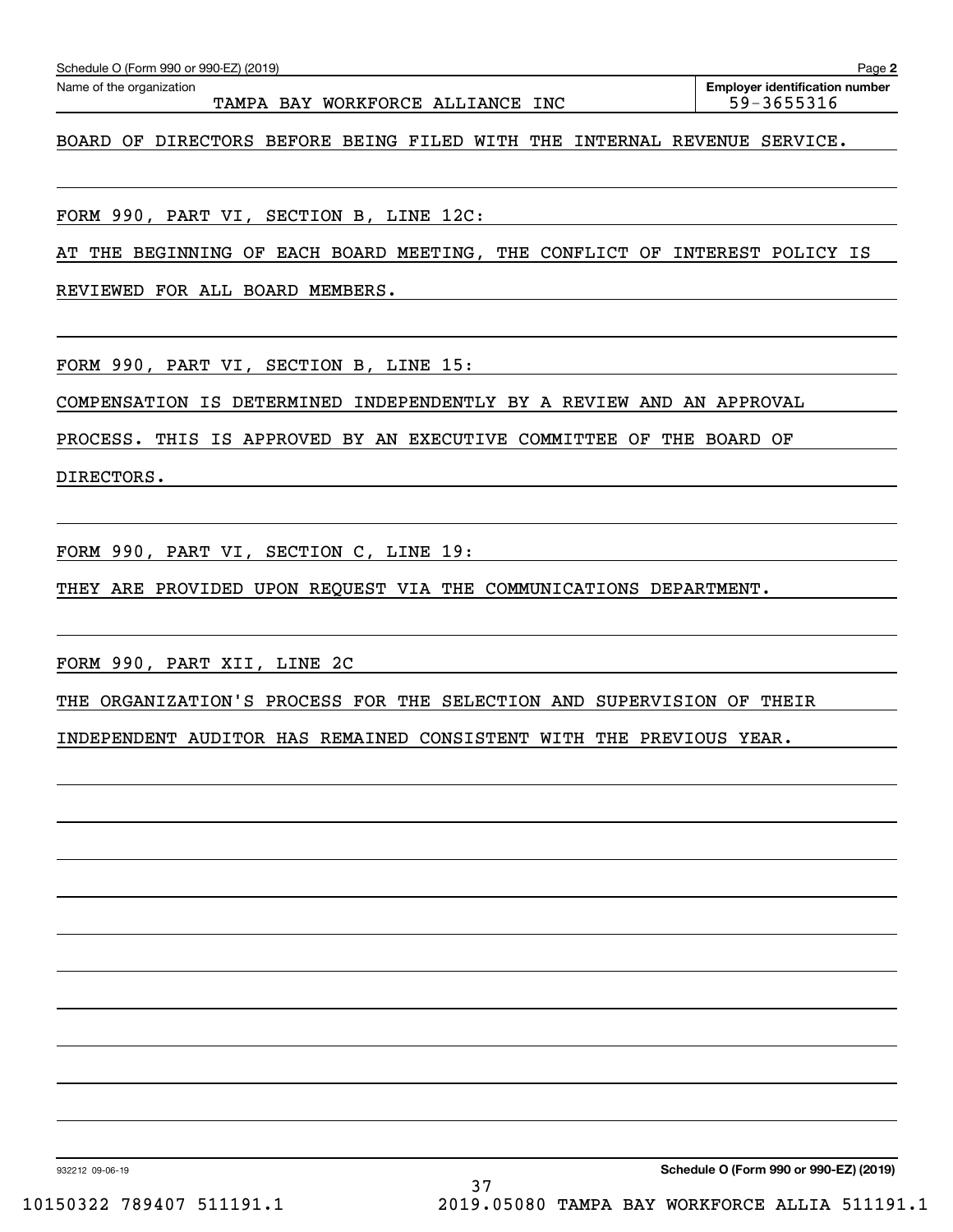Form **2848** (Rev. January 2021) Department of the Treasury

# **Power of Attorney**

OMB No. 1545-0150

|  | For IRS Use Or |  |
|--|----------------|--|
|  |                |  |

| (Rev. January 2021)                                                                                                                                | For IRS Use Only<br>Received by:                                                                                                                                                                                                                                                                                                                                                    |                         |                                                                  |                                                            |  |  |  |  |  |  |
|----------------------------------------------------------------------------------------------------------------------------------------------------|-------------------------------------------------------------------------------------------------------------------------------------------------------------------------------------------------------------------------------------------------------------------------------------------------------------------------------------------------------------------------------------|-------------------------|------------------------------------------------------------------|------------------------------------------------------------|--|--|--|--|--|--|
| Department of the Treasury<br>Internal Revenue Service                                                                                             | and Declaration of Representative<br>► Go to www.irs.gov/Form2848 for instructions and the latest information.                                                                                                                                                                                                                                                                      | Name                    |                                                                  |                                                            |  |  |  |  |  |  |
| <b>Power of Attorney</b><br>Part I                                                                                                                 |                                                                                                                                                                                                                                                                                                                                                                                     | Telephone               |                                                                  |                                                            |  |  |  |  |  |  |
|                                                                                                                                                    | Caution: A separate Form 2848 must be completed for each taxpayer. Form 2848 will not be honored for any                                                                                                                                                                                                                                                                            |                         |                                                                  | Function                                                   |  |  |  |  |  |  |
| purpose other than representation before the IRS.                                                                                                  | Date                                                                                                                                                                                                                                                                                                                                                                                |                         |                                                                  |                                                            |  |  |  |  |  |  |
|                                                                                                                                                    | 1 Taxpayer information. Taxpayer must sign and date this form on page 2, line 7.                                                                                                                                                                                                                                                                                                    |                         |                                                                  |                                                            |  |  |  |  |  |  |
| Taxpayer identification number(s)<br>Taxpayer name and address                                                                                     |                                                                                                                                                                                                                                                                                                                                                                                     |                         |                                                                  |                                                            |  |  |  |  |  |  |
| 59-3655316                                                                                                                                         |                                                                                                                                                                                                                                                                                                                                                                                     |                         |                                                                  |                                                            |  |  |  |  |  |  |
| TAMPA BAY WORKFORCE ALLIANCE INC                                                                                                                   |                                                                                                                                                                                                                                                                                                                                                                                     |                         |                                                                  |                                                            |  |  |  |  |  |  |
| 4902 EISENHOWER BLVD, NO. 250                                                                                                                      |                                                                                                                                                                                                                                                                                                                                                                                     |                         |                                                                  |                                                            |  |  |  |  |  |  |
|                                                                                                                                                    | TAMPA, FL<br>33634-6392<br>Plan number (if applicable)<br>Daytime telephone number                                                                                                                                                                                                                                                                                                  |                         |                                                                  |                                                            |  |  |  |  |  |  |
|                                                                                                                                                    |                                                                                                                                                                                                                                                                                                                                                                                     |                         |                                                                  |                                                            |  |  |  |  |  |  |
|                                                                                                                                                    | hereby appoints the following representative(s) as attorney(s)-in-fact:                                                                                                                                                                                                                                                                                                             |                         |                                                                  |                                                            |  |  |  |  |  |  |
|                                                                                                                                                    | 2 Representative(s) must sign and date this form on page 2, Part II.                                                                                                                                                                                                                                                                                                                |                         |                                                                  |                                                            |  |  |  |  |  |  |
| Name and address                                                                                                                                   |                                                                                                                                                                                                                                                                                                                                                                                     |                         | CAF No.                                                          | 0312-03960R                                                |  |  |  |  |  |  |
| CORINNE TURCOTTE                                                                                                                                   |                                                                                                                                                                                                                                                                                                                                                                                     |                         | PTIN                                                             | P01500189                                                  |  |  |  |  |  |  |
| 5931 NW 1ST PL                                                                                                                                     |                                                                                                                                                                                                                                                                                                                                                                                     |                         | Telephone No.                                                    | 352-378-1331                                               |  |  |  |  |  |  |
|                                                                                                                                                    | GAINESVILLE, FL 32607-2063                                                                                                                                                                                                                                                                                                                                                          |                         | Fax No.                                                          | $(352)372 - 3741$                                          |  |  |  |  |  |  |
|                                                                                                                                                    | Check if to be sent copies of notices and communications                                                                                                                                                                                                                                                                                                                            | $\overline{\mathbf{x}}$ | Check if new: Address                                            | Telephone No.<br>Fax No.                                   |  |  |  |  |  |  |
| Name and address                                                                                                                                   |                                                                                                                                                                                                                                                                                                                                                                                     |                         | CAF No.                                                          | 0312-13529R                                                |  |  |  |  |  |  |
| DANIEL ROCCANTI                                                                                                                                    |                                                                                                                                                                                                                                                                                                                                                                                     |                         | PTIN                                                             | P01787074                                                  |  |  |  |  |  |  |
|                                                                                                                                                    | 2477 TIM GAMBLE PLACE, SUITE 200<br>TALLAHASSEE, FL 32308-4386                                                                                                                                                                                                                                                                                                                      |                         | Telephone No.                                                    | $850 - 386 - 6184$<br>$850 - 422 - 2074$                   |  |  |  |  |  |  |
|                                                                                                                                                    |                                                                                                                                                                                                                                                                                                                                                                                     | $\overline{\mathbf{x}}$ | Fax No.                                                          |                                                            |  |  |  |  |  |  |
| Name and address                                                                                                                                   | Check if to be sent copies of notices and communications                                                                                                                                                                                                                                                                                                                            |                         | Check if new: Address<br>CAF No.                                 | Telephone No.<br>Fax No.<br>0313-26673R                    |  |  |  |  |  |  |
| CHERI SWAN                                                                                                                                         |                                                                                                                                                                                                                                                                                                                                                                                     |                         | PTIN                                                             | P02047185                                                  |  |  |  |  |  |  |
| 2477 TIM GAMBLE PLACE, SUITE 200                                                                                                                   | $850 - 386 - 6184$<br>Telephone No.                                                                                                                                                                                                                                                                                                                                                 |                         |                                                                  |                                                            |  |  |  |  |  |  |
| <b>TALLAHASSEE, FL 32308-4386</b>                                                                                                                  | $850 - 422 - 2074$                                                                                                                                                                                                                                                                                                                                                                  |                         |                                                                  |                                                            |  |  |  |  |  |  |
| (Note: IRS sends notices and communications to only two representatives.)                                                                          | Fax No.<br>Telephone No.                                                                                                                                                                                                                                                                                                                                                            |                         |                                                                  |                                                            |  |  |  |  |  |  |
| Name and address                                                                                                                                   |                                                                                                                                                                                                                                                                                                                                                                                     |                         | Check if new: Address<br>CAF No.                                 |                                                            |  |  |  |  |  |  |
|                                                                                                                                                    |                                                                                                                                                                                                                                                                                                                                                                                     |                         | PTIN                                                             |                                                            |  |  |  |  |  |  |
|                                                                                                                                                    |                                                                                                                                                                                                                                                                                                                                                                                     |                         | Telephone No.                                                    |                                                            |  |  |  |  |  |  |
|                                                                                                                                                    |                                                                                                                                                                                                                                                                                                                                                                                     |                         | Fax No.                                                          |                                                            |  |  |  |  |  |  |
|                                                                                                                                                    | (Note: IRS sends notices and communications to only two representatives.)                                                                                                                                                                                                                                                                                                           |                         | Check if new: Address                                            | Fax No.<br>Telephone No.                                   |  |  |  |  |  |  |
|                                                                                                                                                    | to represent the taxpayer before the Internal Revenue Service and perform the following acts:                                                                                                                                                                                                                                                                                       |                         |                                                                  |                                                            |  |  |  |  |  |  |
| representative to sign a return).                                                                                                                  | 3 Acts authorized (you are required to complete line 3). Except for the acts described in line 5b, I authorize my representative(s) to receive and inspect my confidential tax information and to perform acts I can perform w<br>representative(s) shall have the authority to sign any agreements, consents, or similar documents (see instructions for line 5a for authorizing a |                         |                                                                  |                                                            |  |  |  |  |  |  |
|                                                                                                                                                    | Description of Matter (Income, Employment, Payroll, Excise, Estate, Gift,<br>Whistleblower, Practitioner Discipline, PLR, FOIA, Civil Penalty, Sec.<br>4980H Shared Responsibility Payment, etc.) (see instructions)                                                                                                                                                                |                         | <b>Tax Form Number</b><br>(1040, 941, 720, etc.) (if applicable) | Year(s) or Period(s) (if applicable)<br>(see instructions) |  |  |  |  |  |  |
| EXEMPT<br><b>STATUS</b>                                                                                                                            |                                                                                                                                                                                                                                                                                                                                                                                     | 990                     |                                                                  | 201906                                                     |  |  |  |  |  |  |
| <b>STATUS</b><br>EXEMPT                                                                                                                            |                                                                                                                                                                                                                                                                                                                                                                                     | 990                     |                                                                  | 202006                                                     |  |  |  |  |  |  |
| EXEMPT STATUS                                                                                                                                      | 202106                                                                                                                                                                                                                                                                                                                                                                              |                         |                                                                  |                                                            |  |  |  |  |  |  |
| 4 Specific use not recorded on the Centralized Authorization File (CAF). If the power of attorney is for a specific use not recorded on CAF, check |                                                                                                                                                                                                                                                                                                                                                                                     |                         |                                                                  |                                                            |  |  |  |  |  |  |
| this box. See Line 4. Specific Use Not Recorded on CAF in the instructions                                                                         |                                                                                                                                                                                                                                                                                                                                                                                     |                         |                                                                  |                                                            |  |  |  |  |  |  |
| for more information):                                                                                                                             | 5a Additional acts authorized. In addition to the acts listed on line 3 above, I authorize my representative(s) to perform the following acts (see instructions for line 5a<br>Access my IRS records via an Intermediate Service Provider;<br>Authorize disclosure to third parties;<br>Substitute or add representative(s);                                                        |                         | Sign a return;                                                   |                                                            |  |  |  |  |  |  |
|                                                                                                                                                    |                                                                                                                                                                                                                                                                                                                                                                                     |                         |                                                                  |                                                            |  |  |  |  |  |  |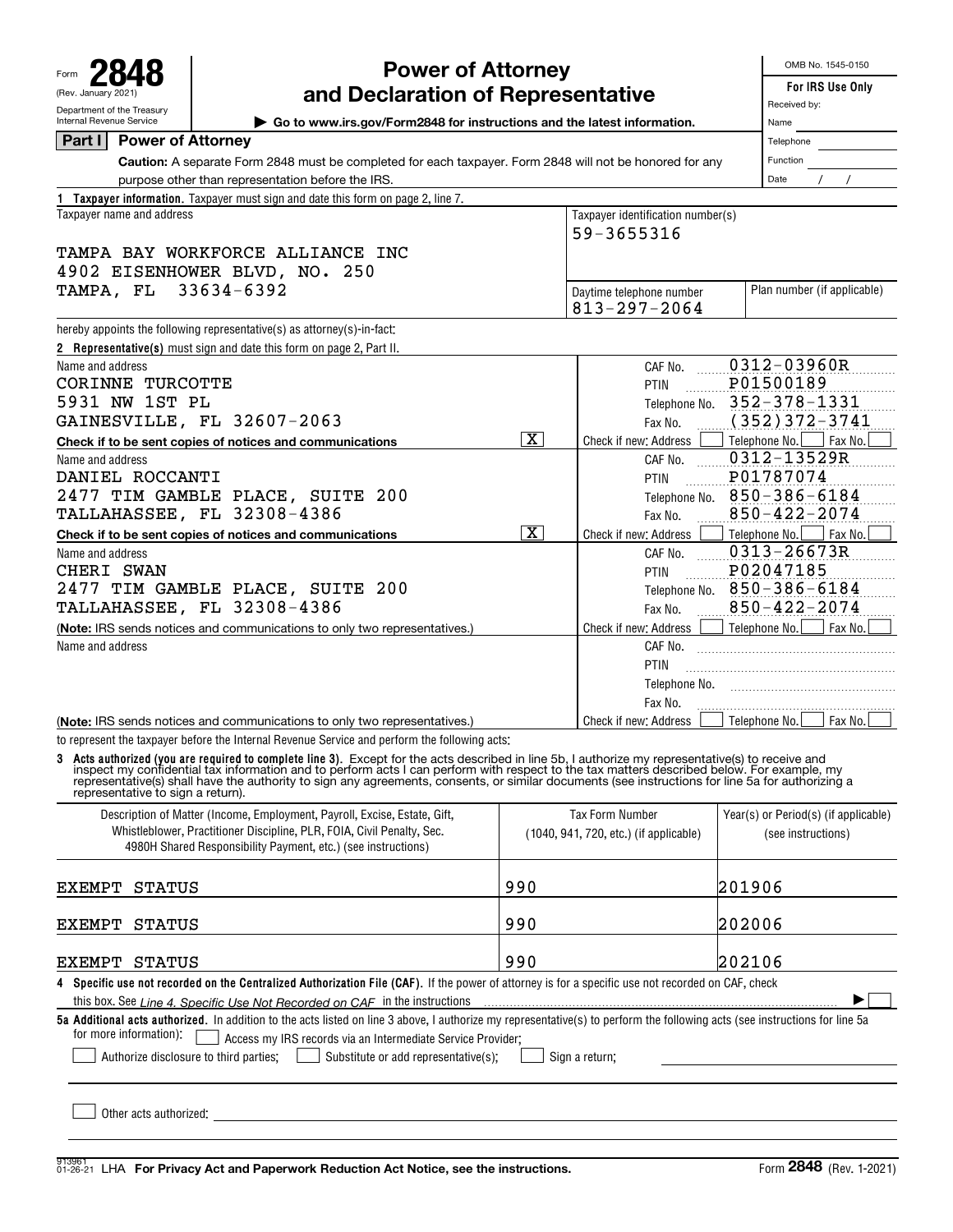| b              | Specific acts not authorized. My representative(s) is (are) not authorized to endorse or otherwise negotiate any check (including directing or<br>accepting payment by any means, electronic or otherwise, into an account owned or controlled by the representative(s) or any firm or other entity<br>with whom the representative(s) is (are) associated) issued by the government in respect of a federal tax liability.<br>List any other specific deletions to the acts otherwise authorized in this power of attorney (see instructions for line 5b): |                                                                                      |                                                                                                                                                                                                                                                                                                                                         |                                                                                                                                                                                                                                                                                                                                                                                                                                                                                                                                                                                                                                                                                                                                                                                                                                                                                                                                                                                                                                                                                                                                                                                                                                                                                                                                                                                                                                                                                                                                                                                                                                                                                                                                                                                                                                                                                                                                                                                                                                                                                                                                                                                                                                                                                                                               |                                                             |  |                       |  |  |  |  |
|----------------|-------------------------------------------------------------------------------------------------------------------------------------------------------------------------------------------------------------------------------------------------------------------------------------------------------------------------------------------------------------------------------------------------------------------------------------------------------------------------------------------------------------------------------------------------------------|--------------------------------------------------------------------------------------|-----------------------------------------------------------------------------------------------------------------------------------------------------------------------------------------------------------------------------------------------------------------------------------------------------------------------------------------|-------------------------------------------------------------------------------------------------------------------------------------------------------------------------------------------------------------------------------------------------------------------------------------------------------------------------------------------------------------------------------------------------------------------------------------------------------------------------------------------------------------------------------------------------------------------------------------------------------------------------------------------------------------------------------------------------------------------------------------------------------------------------------------------------------------------------------------------------------------------------------------------------------------------------------------------------------------------------------------------------------------------------------------------------------------------------------------------------------------------------------------------------------------------------------------------------------------------------------------------------------------------------------------------------------------------------------------------------------------------------------------------------------------------------------------------------------------------------------------------------------------------------------------------------------------------------------------------------------------------------------------------------------------------------------------------------------------------------------------------------------------------------------------------------------------------------------------------------------------------------------------------------------------------------------------------------------------------------------------------------------------------------------------------------------------------------------------------------------------------------------------------------------------------------------------------------------------------------------------------------------------------------------------------------------------------------------|-------------------------------------------------------------|--|-----------------------|--|--|--|--|
| 6              | Retention/revocation of prior power(s) of attorney. The filing of this power of attorney automatically revokes all earlier power(s) of                                                                                                                                                                                                                                                                                                                                                                                                                      |                                                                                      |                                                                                                                                                                                                                                                                                                                                         |                                                                                                                                                                                                                                                                                                                                                                                                                                                                                                                                                                                                                                                                                                                                                                                                                                                                                                                                                                                                                                                                                                                                                                                                                                                                                                                                                                                                                                                                                                                                                                                                                                                                                                                                                                                                                                                                                                                                                                                                                                                                                                                                                                                                                                                                                                                               |                                                             |  |                       |  |  |  |  |
|                | attorney on file with the Internal Revenue Service for the same matters and years or periods covered by this form. If you do not want to                                                                                                                                                                                                                                                                                                                                                                                                                    |                                                                                      |                                                                                                                                                                                                                                                                                                                                         |                                                                                                                                                                                                                                                                                                                                                                                                                                                                                                                                                                                                                                                                                                                                                                                                                                                                                                                                                                                                                                                                                                                                                                                                                                                                                                                                                                                                                                                                                                                                                                                                                                                                                                                                                                                                                                                                                                                                                                                                                                                                                                                                                                                                                                                                                                                               |                                                             |  |                       |  |  |  |  |
|                | revoke a prior power of attorney, check here                                                                                                                                                                                                                                                                                                                                                                                                                                                                                                                |                                                                                      |                                                                                                                                                                                                                                                                                                                                         |                                                                                                                                                                                                                                                                                                                                                                                                                                                                                                                                                                                                                                                                                                                                                                                                                                                                                                                                                                                                                                                                                                                                                                                                                                                                                                                                                                                                                                                                                                                                                                                                                                                                                                                                                                                                                                                                                                                                                                                                                                                                                                                                                                                                                                                                                                                               |                                                             |  |                       |  |  |  |  |
|                | YOU MUST ATTACH A COPY OF ANY POWER OF ATTORNEY YOU WANT TO REMAIN IN EFFECT.                                                                                                                                                                                                                                                                                                                                                                                                                                                                               |                                                                                      |                                                                                                                                                                                                                                                                                                                                         |                                                                                                                                                                                                                                                                                                                                                                                                                                                                                                                                                                                                                                                                                                                                                                                                                                                                                                                                                                                                                                                                                                                                                                                                                                                                                                                                                                                                                                                                                                                                                                                                                                                                                                                                                                                                                                                                                                                                                                                                                                                                                                                                                                                                                                                                                                                               |                                                             |  |                       |  |  |  |  |
| $\overline{7}$ | Taxpayer declaration and signature. If a tax matter concerns a year in which a joint return was filed, each spouse must file a separate power of attorney even if they are appointing the same representative(s). If signed by                                                                                                                                                                                                                                                                                                                              |                                                                                      |                                                                                                                                                                                                                                                                                                                                         |                                                                                                                                                                                                                                                                                                                                                                                                                                                                                                                                                                                                                                                                                                                                                                                                                                                                                                                                                                                                                                                                                                                                                                                                                                                                                                                                                                                                                                                                                                                                                                                                                                                                                                                                                                                                                                                                                                                                                                                                                                                                                                                                                                                                                                                                                                                               |                                                             |  |                       |  |  |  |  |
|                | Signature<br>Title (if applicable)<br>Date<br>TAMPA BAY WORKFORCE ALLIANCE INC                                                                                                                                                                                                                                                                                                                                                                                                                                                                              |                                                                                      |                                                                                                                                                                                                                                                                                                                                         |                                                                                                                                                                                                                                                                                                                                                                                                                                                                                                                                                                                                                                                                                                                                                                                                                                                                                                                                                                                                                                                                                                                                                                                                                                                                                                                                                                                                                                                                                                                                                                                                                                                                                                                                                                                                                                                                                                                                                                                                                                                                                                                                                                                                                                                                                                                               |                                                             |  |                       |  |  |  |  |
|                |                                                                                                                                                                                                                                                                                                                                                                                                                                                                                                                                                             | Print name                                                                           |                                                                                                                                                                                                                                                                                                                                         |                                                                                                                                                                                                                                                                                                                                                                                                                                                                                                                                                                                                                                                                                                                                                                                                                                                                                                                                                                                                                                                                                                                                                                                                                                                                                                                                                                                                                                                                                                                                                                                                                                                                                                                                                                                                                                                                                                                                                                                                                                                                                                                                                                                                                                                                                                                               | Print name of taxpayer from line 1 if other than individual |  |                       |  |  |  |  |
|                | Part II                                                                                                                                                                                                                                                                                                                                                                                                                                                                                                                                                     | <b>Declaration of Representative</b>                                                 |                                                                                                                                                                                                                                                                                                                                         |                                                                                                                                                                                                                                                                                                                                                                                                                                                                                                                                                                                                                                                                                                                                                                                                                                                                                                                                                                                                                                                                                                                                                                                                                                                                                                                                                                                                                                                                                                                                                                                                                                                                                                                                                                                                                                                                                                                                                                                                                                                                                                                                                                                                                                                                                                                               |                                                             |  |                       |  |  |  |  |
|                |                                                                                                                                                                                                                                                                                                                                                                                                                                                                                                                                                             | Under penalties of perjury, by my signature below I declare that:                    |                                                                                                                                                                                                                                                                                                                                         |                                                                                                                                                                                                                                                                                                                                                                                                                                                                                                                                                                                                                                                                                                                                                                                                                                                                                                                                                                                                                                                                                                                                                                                                                                                                                                                                                                                                                                                                                                                                                                                                                                                                                                                                                                                                                                                                                                                                                                                                                                                                                                                                                                                                                                                                                                                               |                                                             |  |                       |  |  |  |  |
|                | ٠<br>a<br>b<br>C<br>d<br>е<br>Ť<br>g<br>h<br>k<br>r                                                                                                                                                                                                                                                                                                                                                                                                                                                                                                         | I am one of the following:                                                           | Officer - a bona fide officer of the taxpayer organization.<br>Full-Time Employee - a full-time employee of the taxpayer.<br>to practice before the IRS is limited by section 10.3(d) of Circular 230).<br>Internal Revenue Service is limited by section 10.3(e)).<br>REPRESENTATIVES MUST SIGN IN THE ORDER LISTED IN PART I, LINE 2. | • I am not currently suspended or disbarred from practice, or ineligible for practice, before the Internal Revenue Service;<br>I am subject to regulations in Circular 230 (31 CFR, Subtitle A, Part 10), as amended, governing practice before the Internal Revenue Service;<br>I am authorized to represent the taxpayer identified in Part I for the matter(s) specified there; and<br>Attorney - a member in good standing of the bar of the highest court of the jurisdiction shown below.<br>Certified Public Accountant - a holder of an active license to practice as a certified public accountant in the jurisdiction shown below.<br>Enrolled Agent - enrolled as an agent by the IRS per the requirements of Circular 230.<br>Family Member - a member of the taxpayer's immediate family (spouse, parent, child, grandparent, grandchild, step-parent, step-child, brother, or sister).<br>Enrolled Actuary - enrolled as an actuary by the Joint Board for the Enrollment of Actuaries under 29 U.S.C. 1242 (the authority<br>Unenrolled Return Preparer - Authority to practice before the IRS is limited. An unenrolled return preparer may represent, provided the preparer (1)<br>prepared and signed the return or claim for refund (or prepared if there is no signature space on the form); (2) was eligible to sign the return or<br>claim for refund; (3) has a valid PTIN; and (4) possesses the required Annual Filing Season Program Record of Completion(s). See Special Rules<br>and Requirements for Unenrolled Return Preparers in the instructions for additional information.<br>Qualifying Student or Law Graduate - receives permission to represent taxpayers before the IRS by virtue of his/her status as a law, business, or<br>accounting student, or law graduate working in a LITC or STCP. See instructions for Part II for additional information and requirements.<br>Enrolled Retirement Plan Agent - enrolled as a retirement plan agent under the requirements of Circular 230 (the authority to practice before the<br>FIHIS DECLARATION OF REPRESENTATIVE IS NOT COMPLETED, SIGNED, AND DATED, THE IRS WILL RETURN THE POWER OF ATTORNEY.<br>Note: For designations d-f, enter your title, position, or relationship to the taxpayer in the "Licensing jurisdiction" column. |                                                             |  |                       |  |  |  |  |
|                |                                                                                                                                                                                                                                                                                                                                                                                                                                                                                                                                                             |                                                                                      |                                                                                                                                                                                                                                                                                                                                         |                                                                                                                                                                                                                                                                                                                                                                                                                                                                                                                                                                                                                                                                                                                                                                                                                                                                                                                                                                                                                                                                                                                                                                                                                                                                                                                                                                                                                                                                                                                                                                                                                                                                                                                                                                                                                                                                                                                                                                                                                                                                                                                                                                                                                                                                                                                               |                                                             |  |                       |  |  |  |  |
|                | Designation ·<br>Insert above<br>letter $(a-r)$ .                                                                                                                                                                                                                                                                                                                                                                                                                                                                                                           | Licensing jurisdiction<br>(State) or other<br>licensing authority<br>(if applicable) | Bar, license, certification,<br>registration, or<br>enrollment number<br>(if applicable)                                                                                                                                                                                                                                                |                                                                                                                                                                                                                                                                                                                                                                                                                                                                                                                                                                                                                                                                                                                                                                                                                                                                                                                                                                                                                                                                                                                                                                                                                                                                                                                                                                                                                                                                                                                                                                                                                                                                                                                                                                                                                                                                                                                                                                                                                                                                                                                                                                                                                                                                                                                               | Signature                                                   |  | Date                  |  |  |  |  |
|                | $\mathbf B$                                                                                                                                                                                                                                                                                                                                                                                                                                                                                                                                                 | FLORIDA                                                                              | AC44881                                                                                                                                                                                                                                                                                                                                 |                                                                                                                                                                                                                                                                                                                                                                                                                                                                                                                                                                                                                                                                                                                                                                                                                                                                                                                                                                                                                                                                                                                                                                                                                                                                                                                                                                                                                                                                                                                                                                                                                                                                                                                                                                                                                                                                                                                                                                                                                                                                                                                                                                                                                                                                                                                               |                                                             |  |                       |  |  |  |  |
|                | $\mathbf B$                                                                                                                                                                                                                                                                                                                                                                                                                                                                                                                                                 | FLORIDA                                                                              | AC49856                                                                                                                                                                                                                                                                                                                                 |                                                                                                                                                                                                                                                                                                                                                                                                                                                                                                                                                                                                                                                                                                                                                                                                                                                                                                                                                                                                                                                                                                                                                                                                                                                                                                                                                                                                                                                                                                                                                                                                                                                                                                                                                                                                                                                                                                                                                                                                                                                                                                                                                                                                                                                                                                                               |                                                             |  |                       |  |  |  |  |
|                | $\mathbf B$                                                                                                                                                                                                                                                                                                                                                                                                                                                                                                                                                 | FLORIDA                                                                              | AC52933                                                                                                                                                                                                                                                                                                                                 |                                                                                                                                                                                                                                                                                                                                                                                                                                                                                                                                                                                                                                                                                                                                                                                                                                                                                                                                                                                                                                                                                                                                                                                                                                                                                                                                                                                                                                                                                                                                                                                                                                                                                                                                                                                                                                                                                                                                                                                                                                                                                                                                                                                                                                                                                                                               |                                                             |  |                       |  |  |  |  |
|                |                                                                                                                                                                                                                                                                                                                                                                                                                                                                                                                                                             |                                                                                      |                                                                                                                                                                                                                                                                                                                                         |                                                                                                                                                                                                                                                                                                                                                                                                                                                                                                                                                                                                                                                                                                                                                                                                                                                                                                                                                                                                                                                                                                                                                                                                                                                                                                                                                                                                                                                                                                                                                                                                                                                                                                                                                                                                                                                                                                                                                                                                                                                                                                                                                                                                                                                                                                                               |                                                             |  | Form 9848 (Dov 19091) |  |  |  |  |

Form (Rev. 1-2021) **2848**

**2**

Form 2848 (Rev. 1-2021)